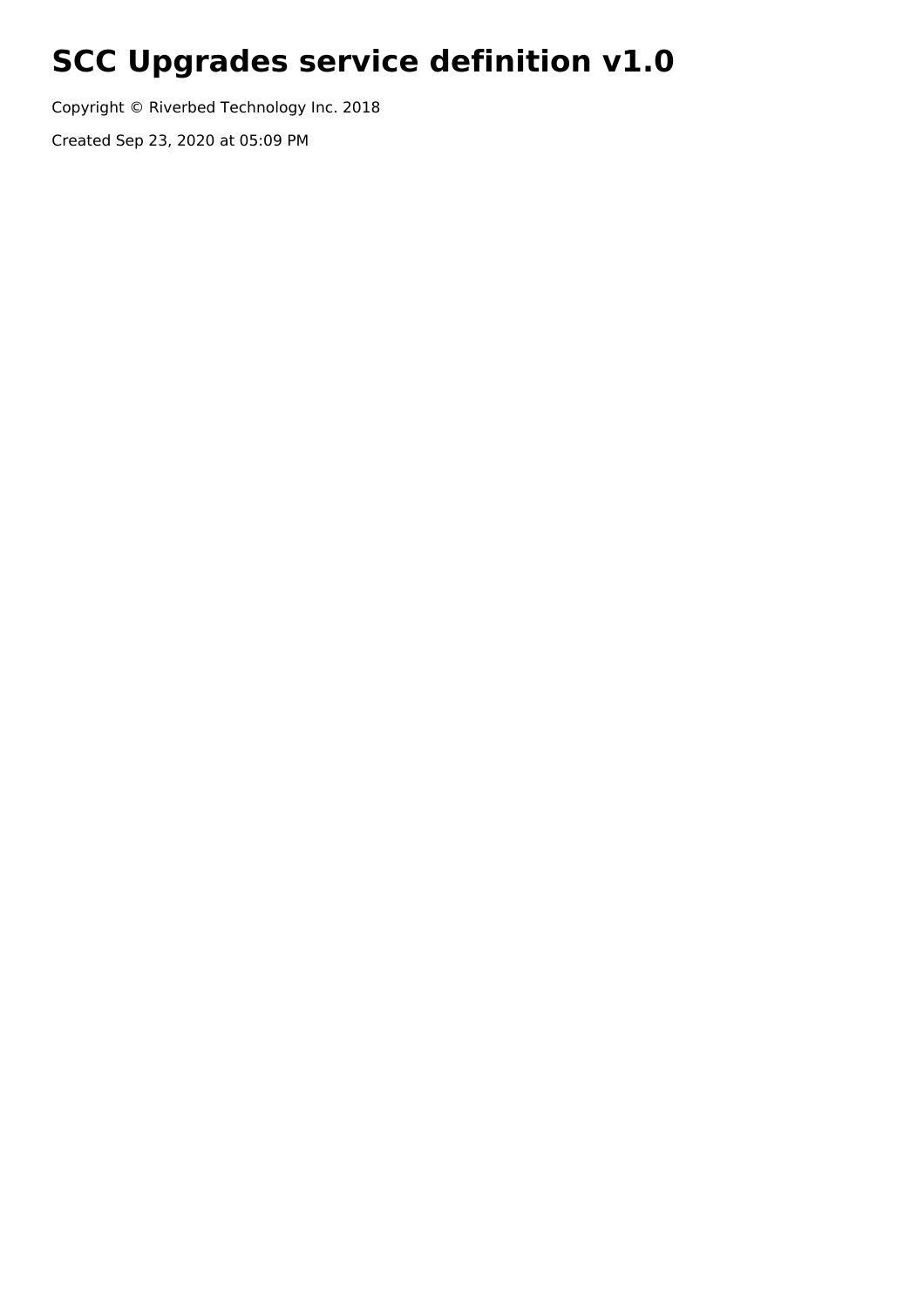# **Resource: images**

#### All available Riverbed software images

*images*[items]  $\left| \frac{\angle \text{image} \ge}{\angle} \right|$  A Riverbed software image

| http://{device}/api/cmc.upgrades/1.0/images{?product code}                |                                                                             |                                        |  |  |  |
|---------------------------------------------------------------------------|-----------------------------------------------------------------------------|----------------------------------------|--|--|--|
| <b>JSON</b>                                                               |                                                                             |                                        |  |  |  |
| image]                                                                    |                                                                             |                                        |  |  |  |
| <b>Description</b><br><b>Property Name</b><br><b>Notes</b><br><b>Type</b> |                                                                             |                                        |  |  |  |
| images                                                                    | <i><b><array b="" of<=""></array></b></i><br>$\langle \text{image} \rangle$ | All available Riverbed software images |  |  |  |

## **Links**

### **images: get**

```
GET http://{device}/api/cmc.upgrades/1.0/images{?product_code}
```
#### Response Body

Returns an [images](http://support.riverbed.com/apis/cmc.upgrades/1.0#/resources/images) data object.

# **Resource: image**

A Riverbed software image

| http://{device}/api/cmc.upgrades/1.0/images/{id} |
|--------------------------------------------------|
|                                                  |

### { "id": *string*, "[image\\_definition](http://support.riverbed.com/apis/cmc.upgrades/1.0#/types/image_definition)": *image\_definition*, "[image\\_source](http://support.riverbed.com/apis/cmc.upgrades/1.0#/types/image_source)s": [ *image\_source* ], <prop>: any } **JSON**

| <b>Property Name</b>       | <b>Type</b>                                                       | <b>Description</b>                                                                                                                | <b>Notes</b>                                                   |
|----------------------------|-------------------------------------------------------------------|-----------------------------------------------------------------------------------------------------------------------------------|----------------------------------------------------------------|
| image                      | <object></object>                                                 | A Riverbed software image                                                                                                         | Required properties: [id, image definition,<br>image sources]; |
| <i>image.id</i>            | $<$ string $>$                                                    | A unique identifier for the image                                                                                                 | Read-only;                                                     |
| image.image definition     | <image definition=""/>                                            | Properties that uniquely identify a Riverbed software<br>image                                                                    |                                                                |
| <i>image.image</i> sources | <i><b><array b="" of<=""></array></b></i><br><image source=""/> > |                                                                                                                                   |                                                                |
| image.image sources[items] | $\leq$ <i>image source</i>                                        | The source of the image. A repository can have multiple<br>sources but particular source cannot be in more than<br>one repository | Values: local, customer url, riverbed;                         |
| image. <prop></prop>       | $\langle$ any $\rangle$                                           |                                                                                                                                   | Optional;                                                      |

## **Links**

### **image: get**

| GET http://{device}/api/cmc.upgrades/1.0/images/{id} |
|------------------------------------------------------|
|                                                      |

## Response Body

Returns an *[image](http://support.riverbed.com/apis/cmc.upgrades/1.0#/resources/image)* data object.

## **Resource: image\_repositories**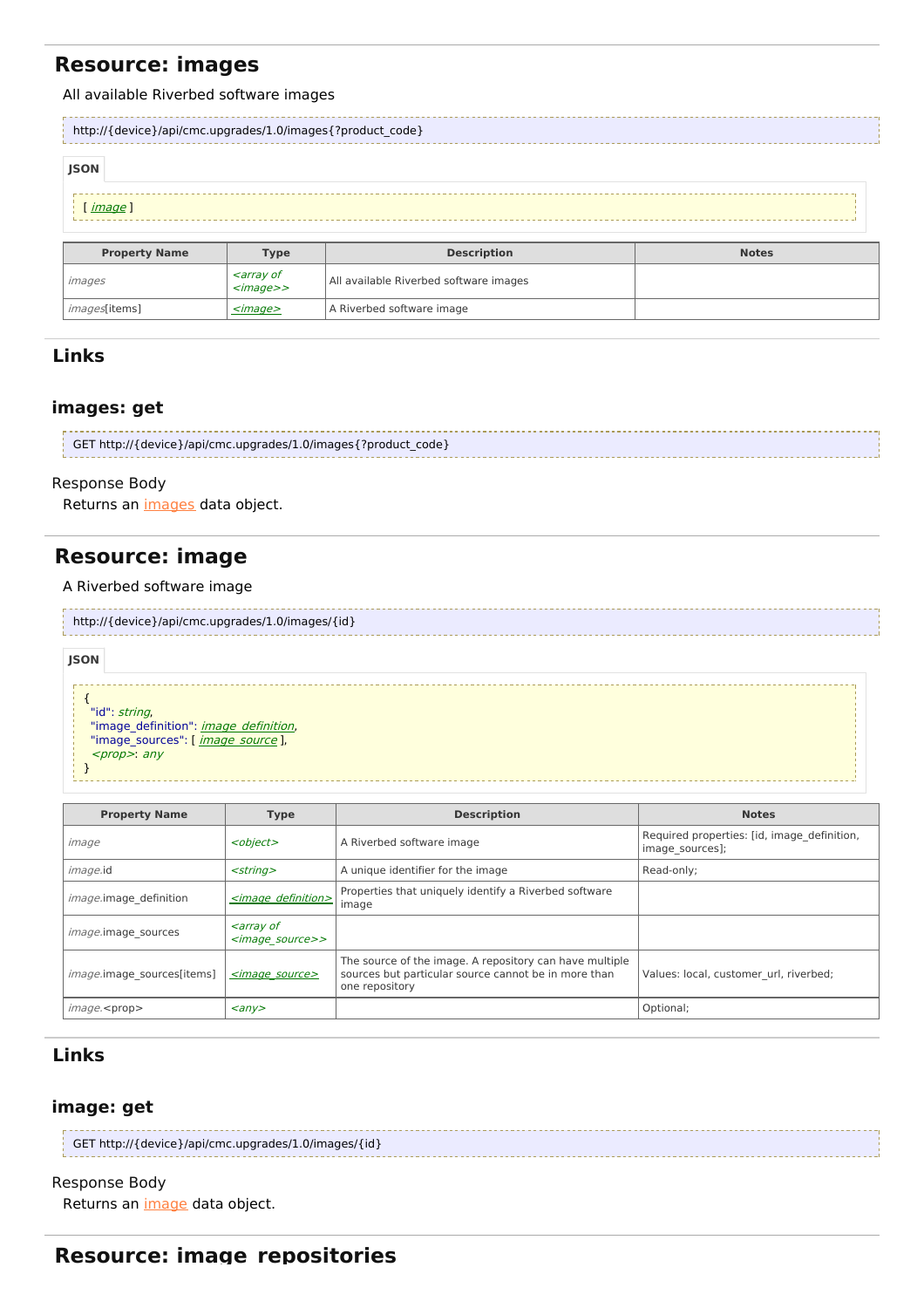#### An unmodifiable collection of all supported repositories

| http://{device}/api/cmc.upgrades/1.0/image repositories |                                                                       |                                                          |              |  |  |  |
|---------------------------------------------------------|-----------------------------------------------------------------------|----------------------------------------------------------|--------------|--|--|--|
| <b>JSON</b>                                             |                                                                       |                                                          |              |  |  |  |
| <i>image repository</i> ]                               |                                                                       |                                                          |              |  |  |  |
| <b>Property Name</b>                                    | <b>Type</b>                                                           | <b>Description</b>                                       | <b>Notes</b> |  |  |  |
| <i>image repositories</i>                               | <i><b><array b="" of<=""></array></b></i><br><image repository=""/> > | An unmodifiable collection of all supported repositories |              |  |  |  |
|                                                         |                                                                       | An image repository provides a set of distinct images.   |              |  |  |  |

The distinct meaning each has a different image

Values: customer, riverbed;

definition

## **Links**

## **image\_repositories: get**

| GET http://{device}/api/cmc.upgrades/1.0/image repositories |  |
|-------------------------------------------------------------|--|
|                                                             |  |

#### Response Body

Returns an *[image\\_repository](http://support.riverbed.com/apis/cmc.upgrades/1.0#/types/image_repository)* data object.

 $image$  repositories[items]  $\vert$   $\leq$  image repository>

# **Resource: locally\_hosted\_images**

Riverbed software images hosted locally on the SCC

| http://{device}/api/cmc.upgrades/1.0/image_repositories/customer/local_images |  |
|-------------------------------------------------------------------------------|--|
| <b>JSON</b>                                                                   |  |

| locally hosted<br><i>image</i> |
|--------------------------------|
|                                |
|                                |

| <b>Property Name</b>                                                  | <b>Type</b>                                                                             | <b>Description</b>                                  | <b>Notes</b> |
|-----------------------------------------------------------------------|-----------------------------------------------------------------------------------------|-----------------------------------------------------|--------------|
| l locally hosted images                                               | <i><b><array b="" of<=""></array></b></i><br><locally hosted="" image="">&gt;</locally> | Riverbed software images hosted locally on the SCC  |              |
| locally hosted images[items]   <locally hosted="" image=""></locally> |                                                                                         | A Riverbed software image hosted locally on the SCC |              |

## **Links**

## **locally\_hosted\_images: get**

GET http://{device}/api/cmc.upgrades/1.0/image\_repositories/customer/local\_images

#### Response Body

Returns a **locally** hosted images data object.

### **locally\_hosted\_images: upload**

Upload an image using a URL

| POST http://{device}/api/cmc.upgrades/1.0/image_repositories/customer/local_images |
|------------------------------------------------------------------------------------|
|                                                                                    |

### Request Body

Provide a request body with the following structure: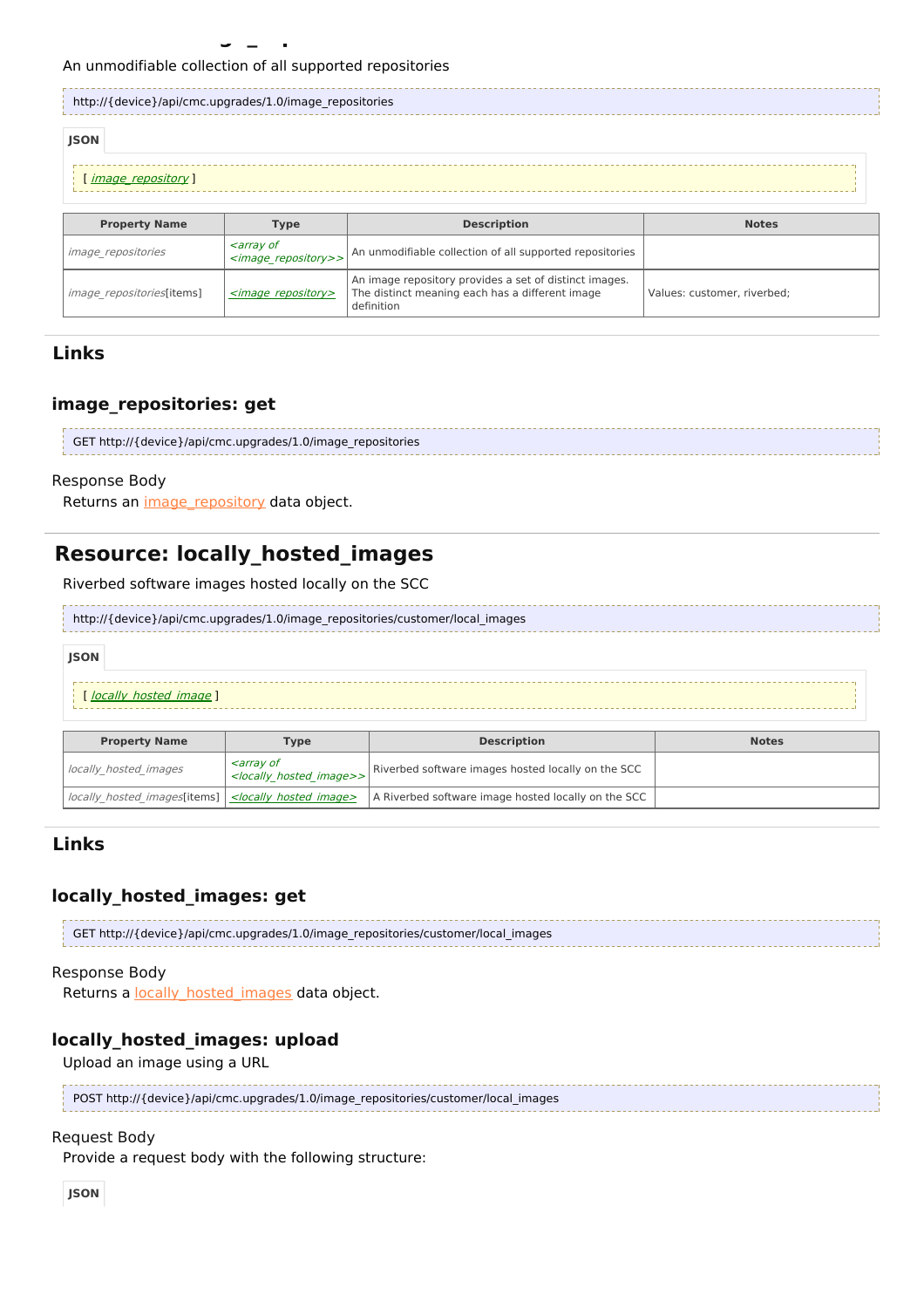| "url": <i>string,</i><br><i><prop>: any</prop></i> |  |
|----------------------------------------------------|--|
|                                                    |  |
|                                                    |  |
|                                                    |  |

| <b>Property Name</b>                                          | <b>Type</b>             | <b>Description</b>                                                            | <b>Notes</b> |
|---------------------------------------------------------------|-------------------------|-------------------------------------------------------------------------------|--------------|
| locally hosted images.links.upload.<br>request                | <object></object>       |                                                                               |              |
| locally hosted images.links.upload.<br>request.url            | $<$ string $>$          | Can be a file URL in case the Web service has uploaded<br>a file onto the SCC | Optional;    |
| locally_hosted_images.links.upload.<br>request. <prop></prop> | $\langle$ any $\rangle$ |                                                                               | Optional;    |

#### Response Body

Returns a **[locally\\_hosted\\_image](http://support.riverbed.com/apis/cmc.upgrades/1.0#/resources/locally_hosted_image)** data object.

# **Resource: locally\_hosted\_image**

A Riverbed software image hosted locally on the SCC

| http://{device}/api/cmc.upgrades/1.0/image_repositories/customer/local_image/{id} |
|-----------------------------------------------------------------------------------|
|                                                                                   |

| <b>JSON</b>                                                                      |  |
|----------------------------------------------------------------------------------|--|
|                                                                                  |  |
| "id": <i>string</i> ,                                                            |  |
| "image_definition": <i>image_definition</i> ,<br>"modification_time": timestamp, |  |
| <prop>: any</prop>                                                               |  |
|                                                                                  |  |

| <b>Property Name</b>                   | Type                        | <b>Description</b>                                             | <b>Notes</b>                                                       |
|----------------------------------------|-----------------------------|----------------------------------------------------------------|--------------------------------------------------------------------|
| locally hosted image                   | <object></object>           | A Riverbed software image hosted locally on the<br><b>SCC</b>  | Required properties: [id,<br>image definition, modification time]; |
| locally hosted image.id                | $<$ string $>$              | A unique identifier                                            | Read-only;                                                         |
| locally hosted image.image definition  | $\leq$ image definition $>$ | Properties that uniquely identify a Riverbed<br>software image |                                                                    |
| locally hosted image.modification time | <timestamp></timestamp>     | The timestamp of the build                                     |                                                                    |
| locally hosted image. <prop></prop>    | $\langle$ any $\rangle$     |                                                                | Optional;                                                          |

## **Links**

## **locally\_hosted\_image: get**

| GET http://{device}/api/cmc.upgrades/1.0/image_repositories/customer/local_image/{id} |  |
|---------------------------------------------------------------------------------------|--|
|                                                                                       |  |

### Response Body

Returns a [locally\\_hosted\\_image](http://support.riverbed.com/apis/cmc.upgrades/1.0#/resources/locally_hosted_image) data object.

## **locally\_hosted\_image: delete**

DELETE http://{device}/api/cmc.upgrades/1.0/image\_repositories/customer/local\_image/{id}

#### Response Body

On success, the server does not provide any body in the responses.

# **Resource: customer\_url\_hosted\_images**

Riverbed software images hosted on a remote URL

```
http://{device}/api/cmc.upgrades/1.0/image_repositories/customer/urls
```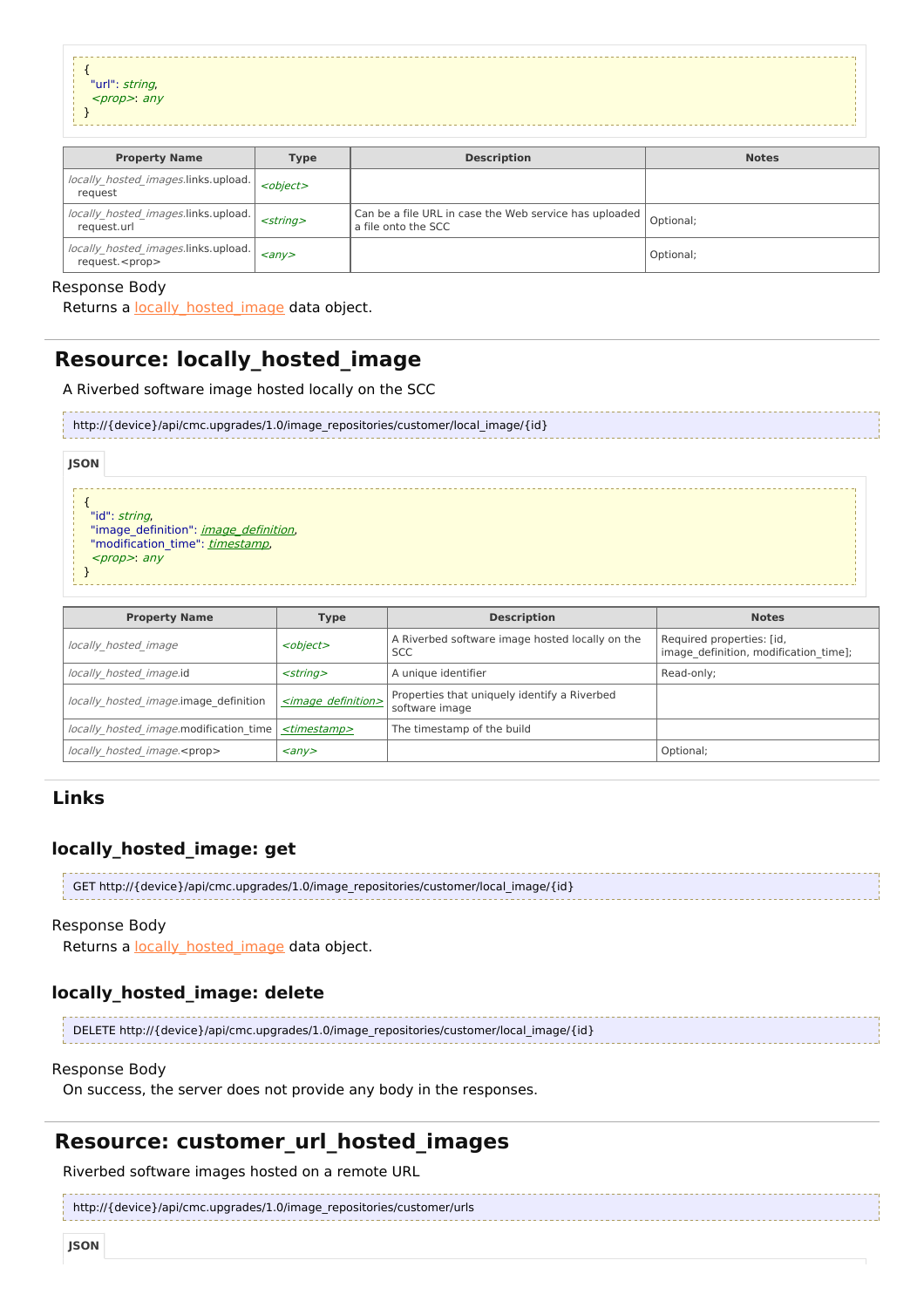#### [ [customer](http://support.riverbed.com/apis/cmc.upgrades/1.0#/resources/customer_url_hosted_image)\_[url](http://support.riverbed.com/apis/cmc.upgrades/1.0#/resources/customer_url_hosted_image)\_[hosted](http://support.riverbed.com/apis/cmc.upgrades/1.0#/resources/customer_url_hosted_image)\_[image](http://support.riverbed.com/apis/cmc.upgrades/1.0#/resources/customer_url_hosted_image) ]

| <b>Property Name</b>                                                              | Type                                                                                                 | <b>Description</b>                                  | <b>Notes</b> |
|-----------------------------------------------------------------------------------|------------------------------------------------------------------------------------------------------|-----------------------------------------------------|--------------|
| customer url hosted images                                                        | <i><b><array b="" of<=""></array></b></i><br><customer hosted="" image="" url="">&gt; URL</customer> | Riverbed software images hosted on a remote         |              |
| customer url hosted images[items] <customer hosted="" image="" url=""></customer> |                                                                                                      | A Riverbed software image hosted on a<br>remote URL |              |

## **Links**

## **customer\_url\_hosted\_images: get**

| GET http://{device}/api/cmc.upgrades/1.0/image repositories/customer/urls |
|---------------------------------------------------------------------------|
|                                                                           |

### Response Body

Returns a customer url hosted images data object.

## **customer\_url\_hosted\_images: register**

Register a new URL

| POST http://{device}/api/cmc.upgrades/1.0/image repositories/customer/urls |  |
|----------------------------------------------------------------------------|--|
|                                                                            |  |

#### Request Body

Provide a request body with the following structure:

| <b>JSON</b> |                                                 |  |  |  |
|-------------|-------------------------------------------------|--|--|--|
|             | "url": <i>string,</i><br>< <i>prop&gt;: any</i> |  |  |  |
|             |                                                 |  |  |  |

| <b>Property Name</b>                                                 | Type                    | <b>Description</b> | <b>Notes</b> |
|----------------------------------------------------------------------|-------------------------|--------------------|--------------|
| customer url hosted images.links.<br>register.reguest                | <object></object>       |                    |              |
| customer url hosted images.links.<br>register.reguest.url            | $<$ strina $>$          |                    | Optional;    |
| customer url hosted images.links.<br>register.request. <prop></prop> | $\langle$ any $\rangle$ |                    | Optional;    |

#### Response Body

Returns a customer url hosted image data object.

# **Resource: customer\_url\_hosted\_image**

A Riverbed software image hosted on a remote URL



| <b>Property Name</b>         | <b>Type</b>       | <b>Description</b>                               | <b>Notes</b>                                                              |
|------------------------------|-------------------|--------------------------------------------------|---------------------------------------------------------------------------|
| customer url hosted image    | <object></object> | A Riverbed software image hosted on a remote URL | Required properties: [id, image definition,  <br>url, registration time]; |
| customer url hosted image.id | $<$ string $>$    | l A unique identifier                            |                                                                           |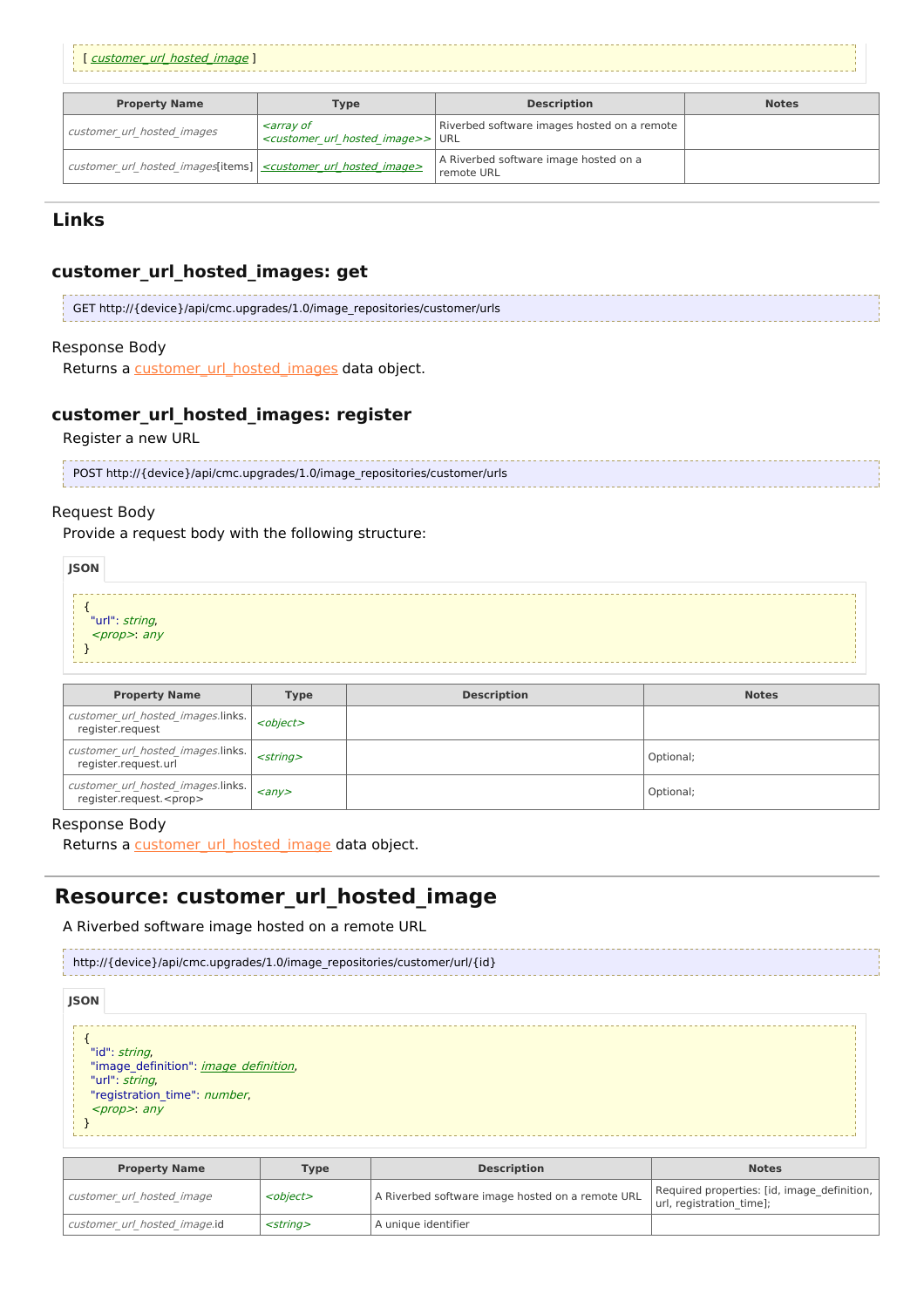| customer url hosted image.<br>image definition | <image definition=""/>         | Properties that uniquely identify a Riverbed software  <br>image |           |
|------------------------------------------------|--------------------------------|------------------------------------------------------------------|-----------|
| customer url hosted image.url                  | $<$ strina $>$                 |                                                                  |           |
| registration time                              | $<$ number $>$                 | The time that the URL was registered                             |           |
| customer url hosted image. <prop></prop>       | $\langle \textit{anv} \rangle$ |                                                                  | Optional; |

## **customer\_url\_hosted\_image: get**

| GET http://{device}/api/cmc.upgrades/1.0/image repositories/customer/url/{id} |  |
|-------------------------------------------------------------------------------|--|
|                                                                               |  |

#### Response Body

Returns a [customer\\_url\\_hosted\\_image](http://support.riverbed.com/apis/cmc.upgrades/1.0#/resources/customer_url_hosted_image) data object.

## **customer\_url\_hosted\_image: delete**

| DELETE http://{device}/api/cmc.upgrades/1.0/image repositories/customer/url/{id} |  |
|----------------------------------------------------------------------------------|--|
|                                                                                  |  |

### Response Body

On success, the server does not provide any body in the responses.

# **Resource: riverbed\_hosted\_images**

Riverbed software images hosted by Riverbed Support

http://{device}/api/cmc.upgrades/1.0/image\_repositories/riverbed/images

| <b>JSON</b> |                          |  |
|-------------|--------------------------|--|
|             | [ riverbed_hosted_image] |  |

| <b>Property Name</b><br>Type                               |                                                                                                          | <b>Description</b>                                      | <b>Notes</b> |
|------------------------------------------------------------|----------------------------------------------------------------------------------------------------------|---------------------------------------------------------|--------------|
| riverbed hosted images                                     | <i><b><array b="" of<=""></array></b></i><br><i><riverbed hosted="" image="">&gt;</riverbed></i> Support | Riverbed software images hosted by Riverbed             |              |
| riverbed hosted images [items] < < stiverbed hosted image> |                                                                                                          | A Riverbed software image hosted by Riverbed<br>Support |              |

## **Links**

## **riverbed\_hosted\_images: get**

| GET http://{device}/api/cmc.upgrades/1.0/image repositories/riverbed/images |  |
|-----------------------------------------------------------------------------|--|
|                                                                             |  |

#### Response Body

Returns a [riverbed\\_hosted\\_images](http://support.riverbed.com/apis/cmc.upgrades/1.0#/resources/riverbed_hosted_images) data object.

# **Resource: riverbed\_hosted\_image**

A Riverbed software image hosted by Riverbed Support

http://{device}/api/cmc.upgrades/1.0/image\_repositories/riverbed/image/{id}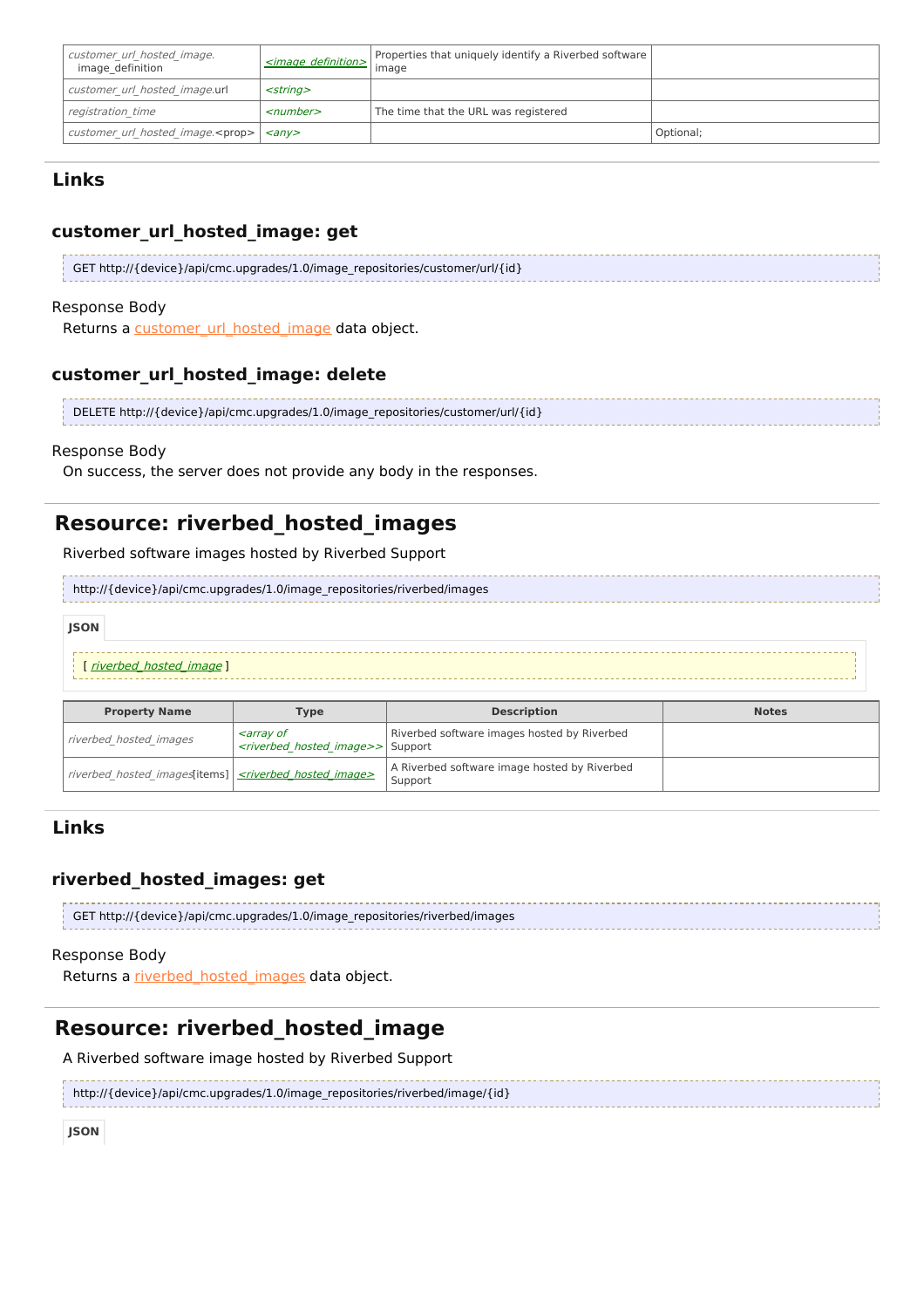{ "id": string, "[image\\_definition](http://support.riverbed.com/apis/cmc.upgrades/1.0#/types/image_definition)": *image\_definition*, "url": string, "source\_[version](http://support.riverbed.com/apis/cmc.upgrades/1.0#/types/version)s": [ version ], <prop>: any

**Property Name Type Description Notes** riverbed hosted image  $\vert$  <object> A Riverbed software image hosted by Riverbed Support Required properties: [image\_definition, url, source\_versions]; riverbed hosted image.id  $\left| \text{ A unique identifier  $\left| \text{0ptional} \right|$$ riverbed hosted image.image definition  $|$  <image definition> Properties that uniquely identify a Riverbed software image riverbed\_hosted\_image.url <string> riverbed hosted image.source versions  $\left| \begin{array}{c} \text{~carray of} \\ \text{~corresponding} \end{array} \right|$ <version>> Source versions that Riverbed supports for upgrading riverbed hosted image.source versions [items] [<version>](http://support.riverbed.com/apis/cmc.upgrades/1.0#/types/version) The version of <sup>a</sup> software image riverbed\_hosted\_image.<prop>  $\vert$  <any>  $\vert$  =  $\vert$  =  $\vert$  =  $\vert$  =  $\vert$  =  $\vert$  =  $\vert$  =  $\vert$  =  $\vert$  =  $\vert$  =  $\vert$  =  $\vert$  =  $\vert$  =  $\vert$  =  $\vert$  =  $\vert$  =  $\vert$  =  $\vert$  =  $\vert$  =  $\vert$  =  $\vert$  =  $\vert$  =  $\vert$  =  $\vert$  =  $\vert$  =  $\vert$  =

## **Links**

}

## **riverbed\_hosted\_image: get**

| GET http://{device}/api/cmc.upgrades/1.0/image_repositories/riverbed/image/{id} |  |
|---------------------------------------------------------------------------------|--|
|                                                                                 |  |

#### Response Body

Returns a riverbed hosted image data object.

## **Resource: connected\_product\_codes**

A collection of unique product codes currently connected to the SCC

http://{device}/api/cmc.upgrades/1.0/connected\_product\_codes

[ product code ]

| <b>Property Name</b>                                       | <b>Type</b>                               | <b>Description</b>                                                                                            | <b>Notes</b>                     |
|------------------------------------------------------------|-------------------------------------------|---------------------------------------------------------------------------------------------------------------|----------------------------------|
| connected product codes                                    | <i><b><array b="" of<=""></array></b></i> | A collection of unique product codes currently<br><i><product code="">&gt;</product></i> connected to the SCC |                                  |
| connected product codes[items] <product code=""></product> |                                           | The product code of the appliance                                                                             | Values: SH, EX, IC, SMC, WW, GC; |

## **Links**

**JSON**

## **connected\_product\_codes: get**

The list of unique product codes that the SCC is currently managing

GET http://{device}/api/cmc.upgrades/1.0/connected\_product\_codes

#### Response Body

Returns a connected product codes data object.

# **Resource: appliances**

A collection of appliances managed by the SCC

| http://{device}/api/cmc.upgrades/1.0/appliances/{product_code} |  |
|----------------------------------------------------------------|--|
|                                                                |  |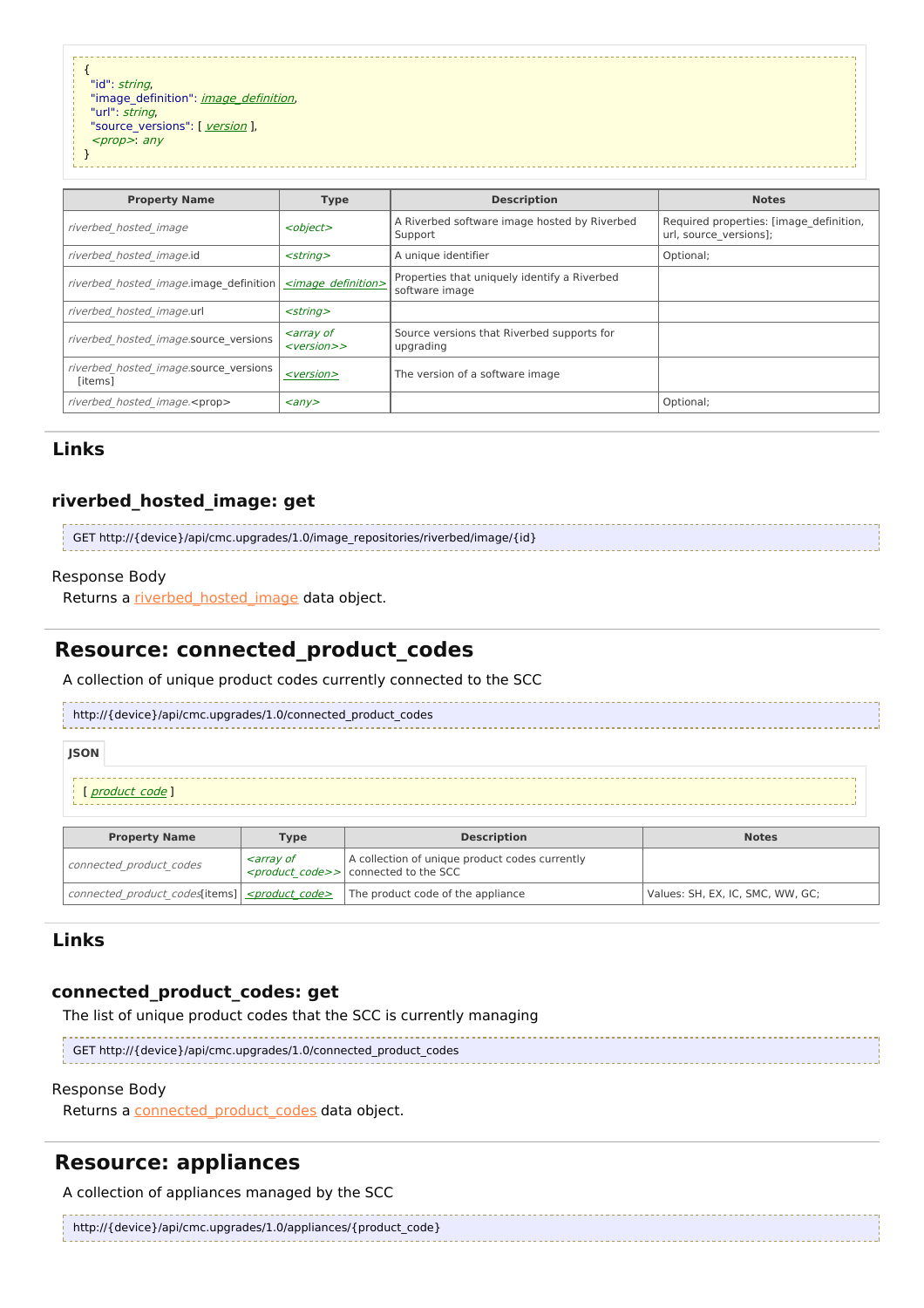**JSON**

```
appliance ]
```

| <b>Property Name</b> | <b>Type</b>                                                              | <b>Description</b>                            | <b>Notes</b> |
|----------------------|--------------------------------------------------------------------------|-----------------------------------------------|--------------|
| appliances           | <i><b><array b="" of<=""></array></b></i><br><appliance>&gt;</appliance> | A collection of appliances managed by the SCC |              |
| appliances[items]    | <appliance></appliance>                                                  | Information about an appliance                |              |

## **Links**

## **appliances: get**

Appliances managed by the SCC optionally filtered by product\_code and/or group membership

| GET http://{device}/api/cmc.upgrades/1.0/appliances/{product_code} |  |
|--------------------------------------------------------------------|--|
|                                                                    |  |

## Response Body

Returns an **[appliances](http://support.riverbed.com/apis/cmc.upgrades/1.0#/resources/appliances)** data object.

# **Resource: appliance**

### Information about an appliance

| http://{device}/api/cmc.upgrades/1.0/appliances/{product code}/{serial} |  |
|-------------------------------------------------------------------------|--|
|                                                                         |  |

| "product code": product code, |  |
|-------------------------------|--|
| "arch": <i>arch</i> ,         |  |
| "serial": serial,             |  |
| "model": string,              |  |
| "hostname": string,           |  |
| "ip address": string,         |  |
| "current version": {          |  |
| "version id": string,         |  |
| "version number": string,     |  |
| "build number": string,       |  |
| "build timestamp": number,    |  |
| $<$ prop $>$ : any            |  |
|                               |  |
| },                            |  |
| "connected": boolean,         |  |
| "time_zone": string,          |  |
| "entitled": boolean,          |  |
| "read only": boolean,         |  |
| "groups": [                   |  |
| string                        |  |
|                               |  |
| $<$ prop>: any                |  |
|                               |  |
|                               |  |

| <b>Property Name</b>           | <b>Type</b>                 | <b>Description</b>                                                                                                                          | <b>Notes</b>                                                         |
|--------------------------------|-----------------------------|---------------------------------------------------------------------------------------------------------------------------------------------|----------------------------------------------------------------------|
| appliance                      | <object></object>           | Information about an appliance                                                                                                              | Required properties: [product code, serial,<br>connected]:           |
| appliance.product code         | <product code=""></product> | The product code of the appliance                                                                                                           | Values: SH, EX, IC, SMC, WW, GC;                                     |
| <i>appliance.arch</i>          | <u><arch></arch></u>        | The architecture of the appliance                                                                                                           | Values: x86 64, i386;                                                |
| appliance.serial               | <serial></serial>           | The serial number of the appliance                                                                                                          | Pattern: '^[A-Za-z][0-9A-Fa-f]{2}[A-Za-z]<br>${0,2}[0.9A-Fa-f]{8}$ ; |
| appliance.model                | $<$ string $>$              | The model of the appliance                                                                                                                  | Optional;                                                            |
| appliance.hostname             | $<$ string $>$              | The hostname of the appliance                                                                                                               | Optional;                                                            |
| appliance.ip address           | $<$ string $>$              | The IP address of the appliance                                                                                                             | Optional;                                                            |
| current version                | <object></object>           | The RIOS version currently running on the appliance                                                                                         | Required properties: [version id];                                   |
| current version.version id     | $<$ string $>$              | A unique identifier for a version of a product. Is an<br>amalgem of all the information in the following fields                             |                                                                      |
| current version.version number | $<$ string $>$              | The released version name. A dotted decimal with<br>optional trailing characters to identify fix releases and<br>customer specific releases | Optional;                                                            |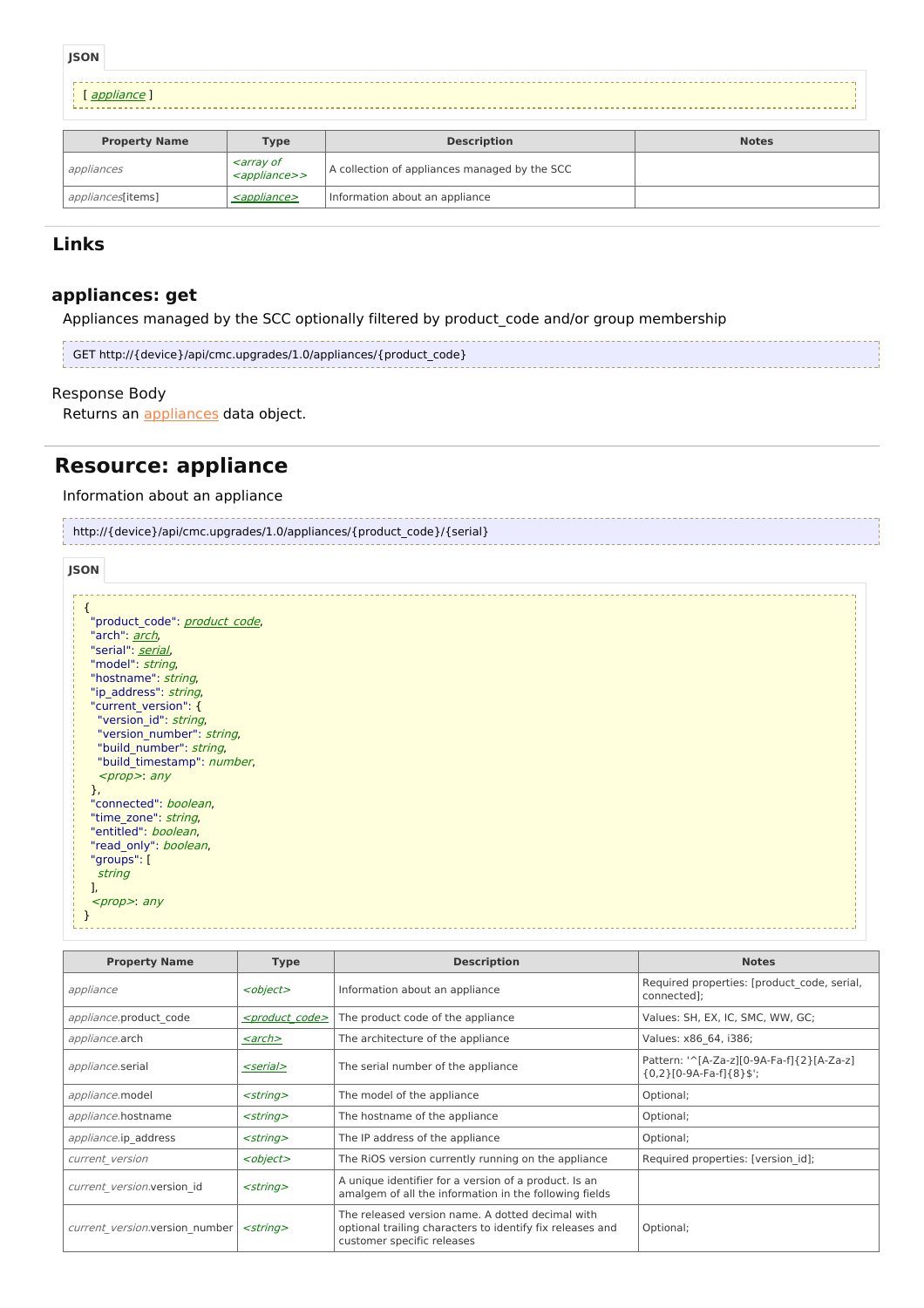| current version.build number                | $<$ string $>$                                              | The build number. Distinguishes prerelease versions. For<br>any given general availability version number there is a<br>specific build number | Optional; |
|---------------------------------------------|-------------------------------------------------------------|-----------------------------------------------------------------------------------------------------------------------------------------------|-----------|
| build timestamp                             | $\le$ number $>$                                            | The date and time of the build                                                                                                                |           |
| current version. <prop></prop>              | $\langle \rangle$                                           |                                                                                                                                               | Optional; |
| appliance.connected                         | <boolean></boolean>                                         | Appliance is connected or disconnected                                                                                                        |           |
| $<$ string $>$<br>appliance.time zone       |                                                             | Appliance time zone in the Olson database format                                                                                              | Optional; |
| <boolean><br/>appliance.entitled</boolean>  |                                                             | Appliance is entitled or not                                                                                                                  | Optional; |
| <boolean><br/>appliance.read only</boolean> |                                                             | Whether the user is able to upgrade, downgrade, or<br>reboot                                                                                  | Optional; |
| appliance.groups                            | <i><b><array b="" of<=""></array></b></i><br>$<$ string $>$ | An array of groups the appliance belongs to                                                                                                   | Optional; |
| appliance.groups[items]                     | $<$ string $>$                                              |                                                                                                                                               |           |
| appliance. <prop></prop>                    | $\langle \rangle$                                           |                                                                                                                                               | Optional; |

## **appliance: get**

Get the current state of an appliance

| GET http://{device}/api/cmc.upgrades/1.0/appliances/{product_code}/{serial} |  |
|-----------------------------------------------------------------------------|--|
|                                                                             |  |

### Response Body

Returns an **[appliance](http://support.riverbed.com/apis/cmc.upgrades/1.0#/resources/appliance)** data object.

## **Relations**

## **appliance: instances**

Related resource

[appliances](http://support.riverbed.com/apis/cmc.upgrades/1.0#/resources/appliances)

# **Resource: upgradeable\_appliances**

Appliances that can be upgraded to a specified version



| <b>JSON</b>                                    |  |  |  |
|------------------------------------------------|--|--|--|
|                                                |  |  |  |
|                                                |  |  |  |
| "upgradeable": [ appliance ],                  |  |  |  |
| "exceptions": {                                |  |  |  |
| "unentitled": [ appliance ],                   |  |  |  |
| "model eol": [ appliance ],                    |  |  |  |
| "read_only": [ appliance ],                    |  |  |  |
| "disconnected": [ appliance ],                 |  |  |  |
| "not supported": [ appliance ],                |  |  |  |
| "no i386 image": [ appliance ],                |  |  |  |
| "no x86 64 image": [ <i>appliance</i> ],       |  |  |  |
| "operation in progress": [ <i>appliance</i> ], |  |  |  |
| "same or newer version": [ appliance ],        |  |  |  |
| $<$ prop>: any                                 |  |  |  |
| r,                                             |  |  |  |
| $<$ prop>: any                                 |  |  |  |
|                                                |  |  |  |
|                                                |  |  |  |

| <b>Property Name</b>                          | <b>Type</b>                                                              | <b>Description</b>                                        | <b>Notes</b> |
|-----------------------------------------------|--------------------------------------------------------------------------|-----------------------------------------------------------|--------------|
| upgradeable appliances                        | <object></object>                                                        | Appliances that can be upgraded to a specified<br>version |              |
| upgradeable appliances.upgradeable            | <i><b><array b="" of<=""></array></b></i><br><appliance>&gt;</appliance> |                                                           | Optional;    |
| upgradeable appliances.upgradeable<br>[items] | <appliance></appliance>                                                  | Information about an appliance                            |              |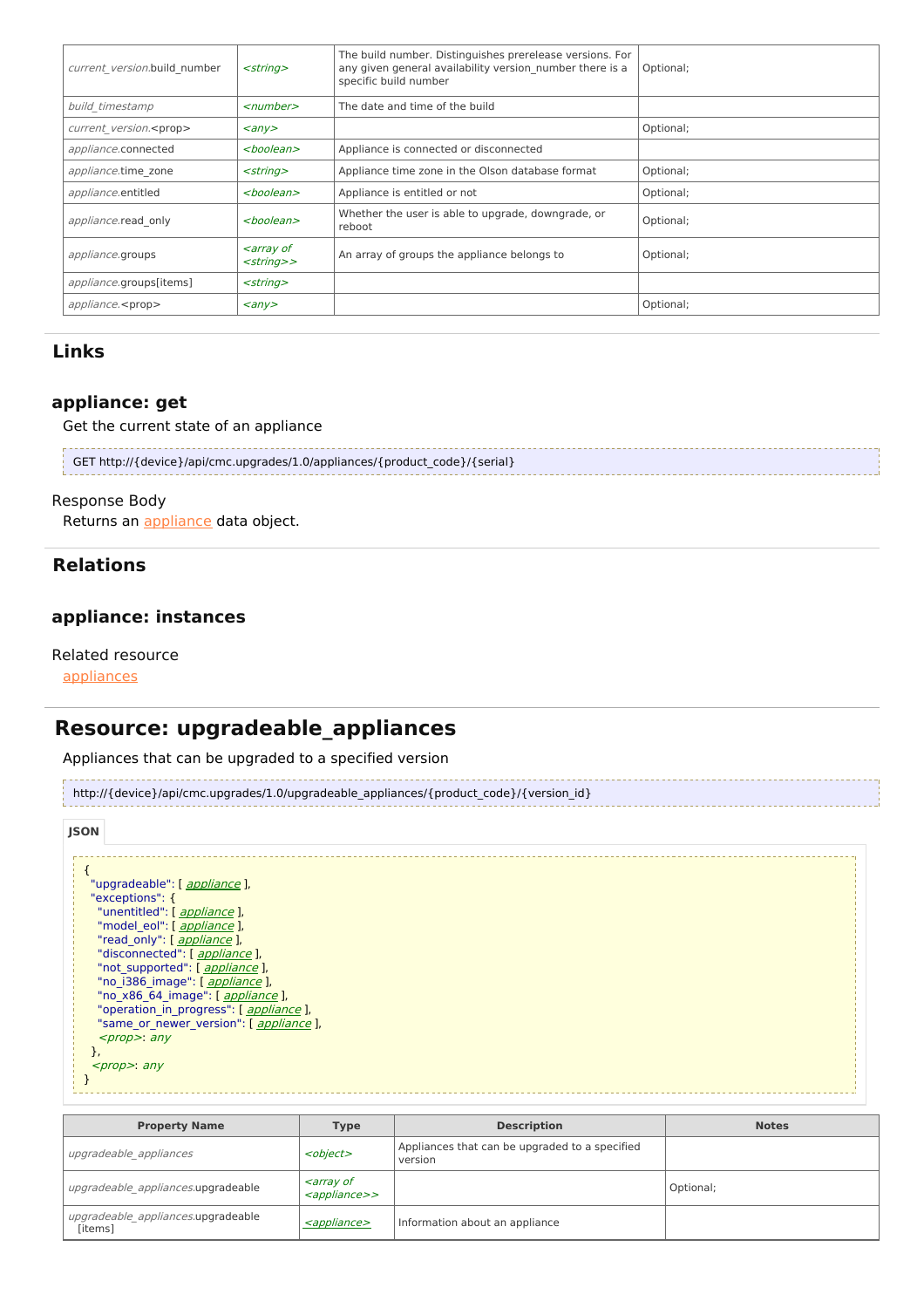| upgradeable appliances.exceptions                                  | <object></object>                                                        | A list of appliances which cannot be upgraded<br>categorized by reason | Optional; |
|--------------------------------------------------------------------|--------------------------------------------------------------------------|------------------------------------------------------------------------|-----------|
| upgradeable appliances.exceptions.<br>unentitled                   | <i><b><array b="" of<=""></array></b></i><br><appliance>&gt;</appliance> |                                                                        | Optional; |
| upgradeable appliances.exceptions.<br>unentitled[items]            | <appliance></appliance>                                                  | Information about an appliance                                         |           |
| upgradeable appliances.exceptions.<br>model eol                    | <array of<br=""><appliance>&gt;</appliance></array>                      |                                                                        | Optional; |
| upgradeable appliances.exceptions.<br>model_eol[items]             | <appliance></appliance>                                                  | Information about an appliance                                         |           |
| upgradeable appliances.exceptions.<br>read only                    | <i><b><array b="" of<=""></array></b></i><br><appliance>&gt;</appliance> |                                                                        | Optional; |
| upgradeable appliances.exceptions.<br>read only[items]             | <appliance></appliance>                                                  | Information about an appliance                                         |           |
| upgradeable appliances.exceptions.<br>disconnected                 | <i><b><array b="" of<=""></array></b></i><br><appliance>&gt;</appliance> |                                                                        | Optional; |
| upgradeable appliances.exceptions.<br>disconnected[items]          | <appliance></appliance>                                                  | Information about an appliance                                         |           |
| upgradeable appliances.exceptions.<br>no i386 image                | <i><b><array b="" of<=""></array></b></i><br><appliance>&gt;</appliance> |                                                                        | Optional; |
| upgradeable appliances.exceptions.<br>no i386 image[items]         | <appliance></appliance>                                                  | Information about an appliance                                         |           |
| upgradeable appliances.exceptions.<br>no_x86_64_image              | <i><b><array b="" of<=""></array></b></i><br><appliance>&gt;</appliance> |                                                                        | Optional; |
| upgradeable_appliances.exceptions.<br>no x86 64 image[items]       | <i><appliance></appliance></i>                                           | Information about an appliance                                         |           |
| upgradeable appliances.exceptions.<br>operation_in_progress        | <i><b><array b="" of<=""></array></b></i><br><appliance>&gt;</appliance> |                                                                        | Optional; |
| upgradeable appliances.exceptions.<br>operation in progress[items] | <appliance></appliance>                                                  | Information about an appliance                                         |           |
| upgradeable appliances.exceptions.<br>same or newer version        | <array of<br=""><appliance>&gt;</appliance></array>                      |                                                                        | Optional; |
| upgradeable appliances.exceptions.<br>same or newer version[items] | <appliance></appliance>                                                  | Information about an appliance                                         |           |
| upgradeable appliances.exceptions. <prop></prop>                   | $\langle \rangle$                                                        |                                                                        | Optional; |
| upgradeable appliances.exceptions.<br>not supported                | <i><b><array b="" of<=""></array></b></i><br><appliance>&gt;</appliance> |                                                                        |           |
| upgradeable appliances.exceptions.<br>not supported[items]         | <appliance></appliance>                                                  | Information about an appliance                                         |           |
| upgradeable appliances. <prop></prop>                              | $\langle \rangle$                                                        |                                                                        | Optional; |

## **upgradeable\_appliances: get**

Appliances managed by the SCC that can be upgraded to the target version

GET http://{device}/api/cmc.upgrades/1.0/upgradeable\_appliances/{product\_code}/{version\_id}

#### Response Body

Returns an *upgradeable* appliances data object.

# **Resource: downgradeable\_appliances**

Appliances that can be downgraded to a specified version. In the case of downgrades the version needs to have been previously upgraded. The images also have to be in the customer repository.

http://{device}/api/cmc.upgrades/1.0/downgradeable\_appliances/{product\_code}/{version\_id}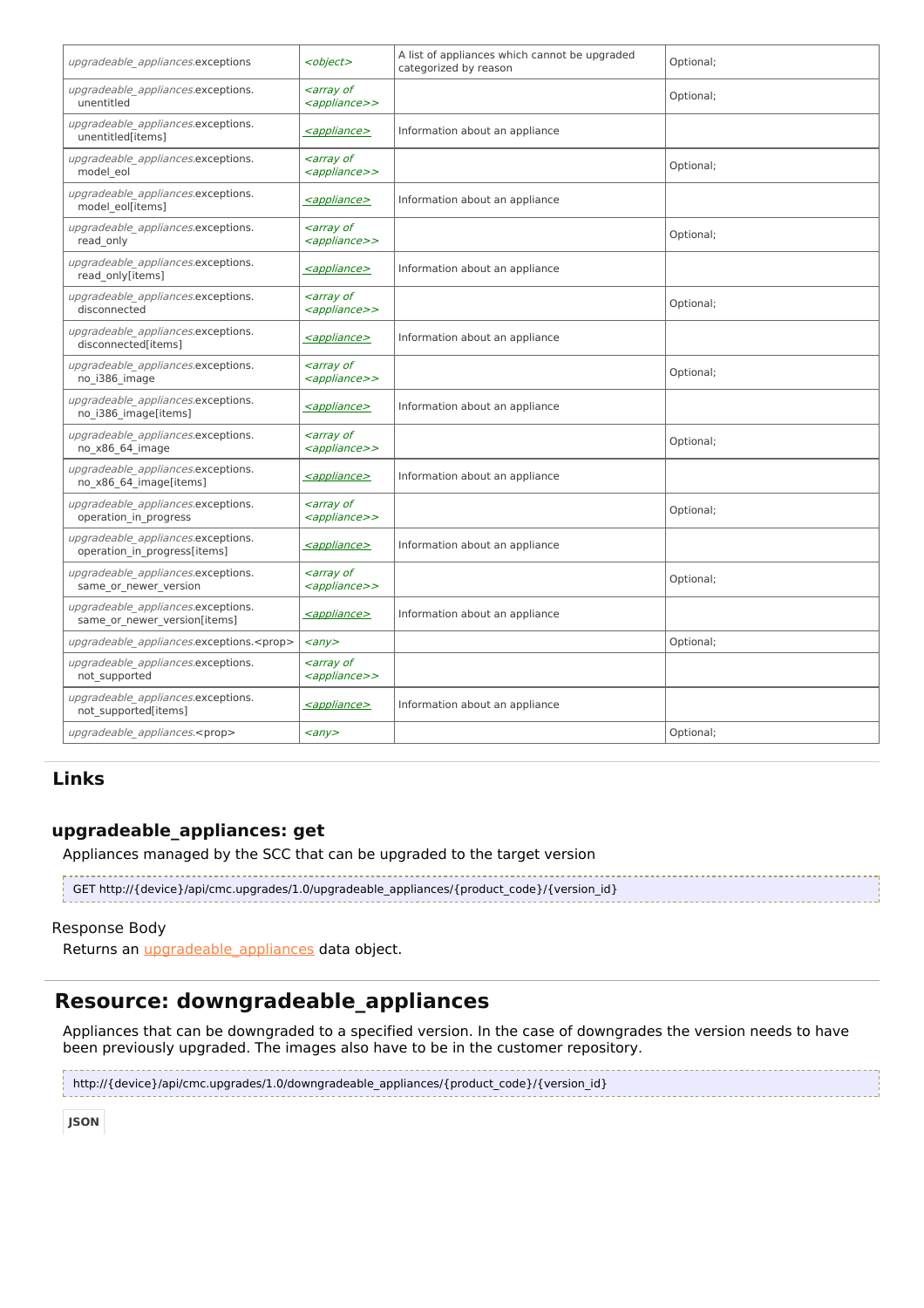}

**Property Name Type Description Notes** downgradeable\_appliances and all <object> Appliances that can be downgraded to a specified version. In the case of downgrades the version needs to have been previously upgraded. The images also have to be in the customer repository. downgradeable\_appliances.downgradeable  $\bigg|$  <array of <appliance>> Optional; downgradeable\_appliances.downgradeable owngradeable\_appliances.downgradeable  $\vert$  <u>[<appliance>](http://support.riverbed.com/apis/cmc.upgrades/1.0#/resources/appliance) also information about an appliance</u>  $downgradeable$  appliances.exceptions  $\vert$  <object> A list of appliances that cannot be downgraded or A list of appliances that cannot be downgraded or portional;<br>categorized by reason downgradeable\_appliances.exceptions. read\_only <array of <appliance>> Optional; downgradeable\_appliances.exceptions.<br>read\_only[items] sappliance> | Information about an appliance downgradeable\_appliances.exceptions. disconnected <array of <appliance>> Optional; downgradeable\_appliances.exceptions.<br>disconnected[items] [<appliance>](http://support.riverbed.com/apis/cmc.upgrades/1.0#/resources/appliance) | Information about an appliance downgradeable\_appliances.exceptions. no\_i386\_image <array of <appliance>> Optional; downgradeable\_appliances.exceptions. owngradeable\_appliances.exceptions.<br>no\_i386\_image[items]  $\left|\frac{}{=} \right|$  $\left|\frac{}{=} \right|$  $\left|\frac{}{=} \right|$  Information about an appliance downgradeable\_appliances.exceptions. no\_x86\_64\_image <array of <appliance>> Optional; downgradeable\_appliances.exceptions. owngradeable\_appliances.exceptions.<br>no\_x86\_64\_image[items]  $\left| \frac{\text{caplin}}{\text{suppliance}\right|}$  Information about an appliance downgradeable\_appliances.exceptions. operation\_in\_progress <array of <appliance>> Optional; downgradeable\_appliances.exceptions. owngradeable\_appliances.exceptions.<br>
operation in progress[items]  $\left| \frac{\text{capliance}\geq 0}{\text{information about an appliance}} \right|$ downgradeable\_appliances.exceptions. same\_or\_older\_version <array of <appliance>> Optional; downgradeable\_appliances.exceptions. omigradeable\_appliances.exceptions.<br>
same\_or\_older\_version[items]  $\left| \frac{\text{capliance}\geq 0}{\text{suppliance}} \right|$  Information about an appliance downgradeable\_appliances.exceptions.  $<$ prop $>$ <any>  $\vert$  Optional; downgradeable\_appliances.exceptions. not\_supported <array of <appliance>> downgradeable\_appliances.exceptions. omigradeable\_appliances.exceptions.<br>not\_supported[items]  $\left|\frac{\text{capliance}\geq\text{infformation about an appliance}}{1-\text{suppotential}}\right|$ downgradeable\_appliances.exceptions. not\_previously\_upgraded\_to <array of <appliance>> downgradeable\_appliances.exceptions. not\_previously\_upgraded\_to[items]  $\left| \frac{\text{capliance}\right\rangle}{\text{information about an appliance}}$ downgradeable\_appliances.<prop>  $\vert$  <any>  $\vert$  Optional;

## **Links**

## **downgradeable\_appliances: get**

Appliances managed by the SCC that can be downgraded to the target version

GET http://{device}/api/cmc.upgrades/1.0/downgradeable\_appliances/{product\_code}/{version\_id}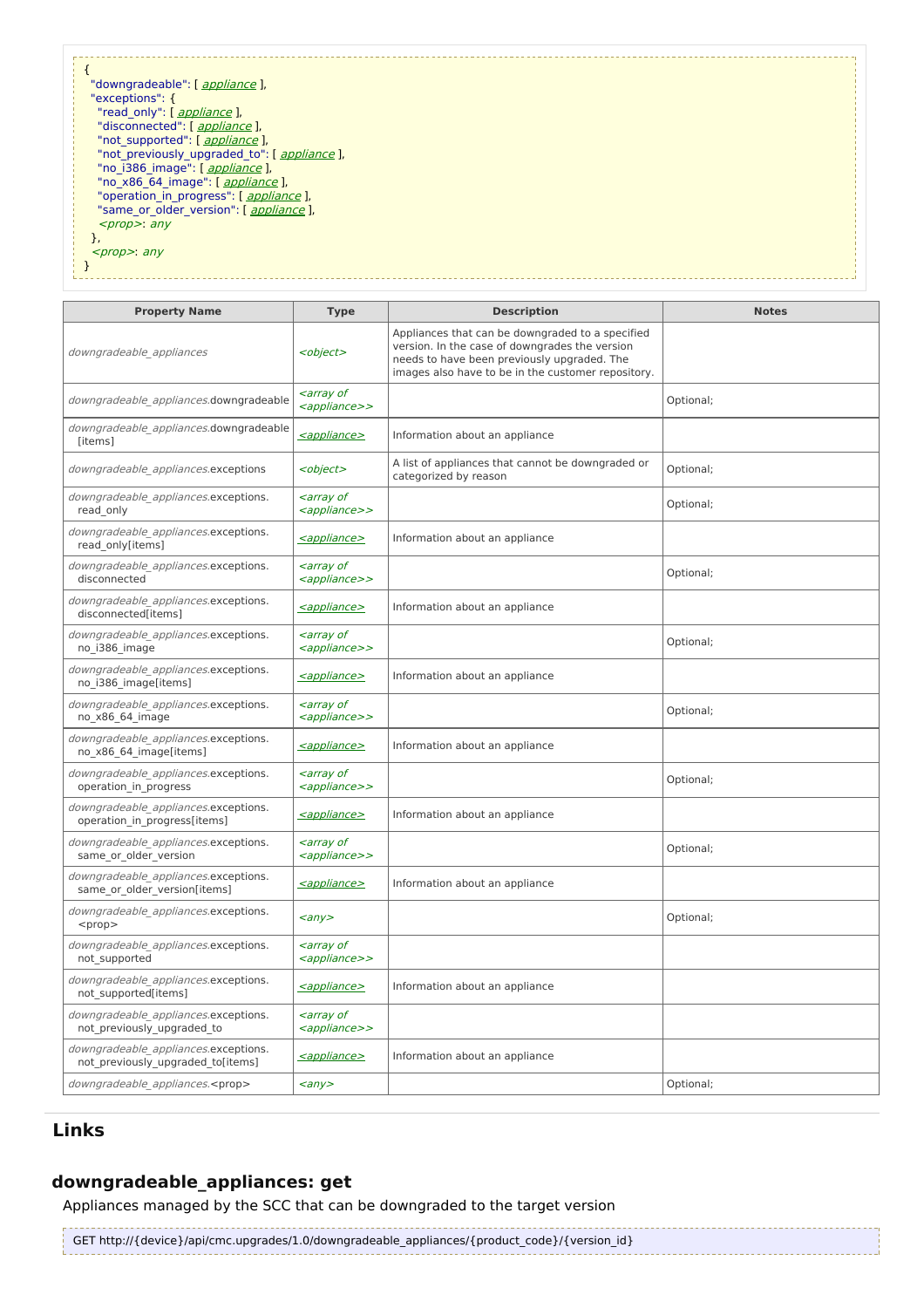# **Resource: rebootable\_appliances**

Appliances that can be rebooted and a list of appliances that cannot

| http://{device}/api/cmc.upgrades/1.0/rebootable_appliances/{product_code} |
|---------------------------------------------------------------------------|
|                                                                           |

| <b>JSON</b>                             |  |
|-----------------------------------------|--|
|                                         |  |
|                                         |  |
| "rebootable": [ appliance ],            |  |
| "exceptions": {                         |  |
| "read only": [ appliance ],             |  |
| "disconnected": [ appliance ],          |  |
| "not supported": [ <i>appliance</i> ],  |  |
| "operation in progress": [ appliance ], |  |
| $<$ prop>: any                          |  |
| r,                                      |  |
| $<$ prop>: any                          |  |
|                                         |  |
|                                         |  |

| <b>Property Name</b>                                              | <b>Type</b>                                                              | <b>Description</b>                                                       | <b>Notes</b> |
|-------------------------------------------------------------------|--------------------------------------------------------------------------|--------------------------------------------------------------------------|--------------|
| rebootable appliances                                             | <object></object>                                                        | Appliances that can be rebooted and a list of<br>appliances that cannot  |              |
| rebootable appliances.rebootable                                  | <array of<br=""><appliance>&gt;</appliance></array>                      |                                                                          | Optional;    |
| rebootable appliances.rebootable[items]                           | <appliance></appliance>                                                  | Information about an appliance                                           |              |
| rebootable appliances.exceptions                                  | <object></object>                                                        | A list of appliances that cannot be rebooted or<br>categorized by reason | Optional;    |
| rebootable appliances.exceptions.<br>read only                    | <array of<br=""><appliance>&gt;</appliance></array>                      |                                                                          | Optional;    |
| rebootable appliances.exceptions.<br>read only[items]             | <appliance></appliance>                                                  | Information about an appliance                                           |              |
| rebootable appliances.exceptions.<br>disconnected                 | <array of<br=""><appliance>&gt;</appliance></array>                      |                                                                          | Optional;    |
| rebootable appliances.exceptions.<br>disconnected[items]          | <appliance></appliance>                                                  | Information about an appliance                                           |              |
| rebootable appliances.exceptions.<br>operation in progress        | <i><b><array b="" of<=""></array></b></i><br><appliance>&gt;</appliance> |                                                                          | Optional;    |
| rebootable appliances.exceptions.<br>operation in progress[items] | <appliance></appliance>                                                  | Information about an appliance                                           |              |
| rebootable appliances.exceptions. <prop></prop>                   | $\langle \rangle$                                                        |                                                                          | Optional;    |
| rebootable appliances.exceptions.<br>not supported                | <array of<br=""><appliance>&gt;</appliance></array>                      |                                                                          |              |
| rebootable appliances.exceptions.<br>not supported[items]         | <appliance></appliance>                                                  | Information about an appliance                                           |              |
| rebootable appliances. <prop></prop>                              | $\langle \rangle$                                                        |                                                                          | Optional;    |

## **Links**

## **rebootable\_appliances: get**

Appliances managed by the SCC that can be rebooted

GET http://{device}/api/cmc.upgrades/1.0/rebootable\_appliances/{product\_code}

#### Response Body

Returns a rebootable appliances data object.

## **Resource: upgradeable\_versions**

A list of upgradeable versions for a specified product code

http://{device}/api/cmc.upgrades/1.0/versions/upgradeable/{product\_code}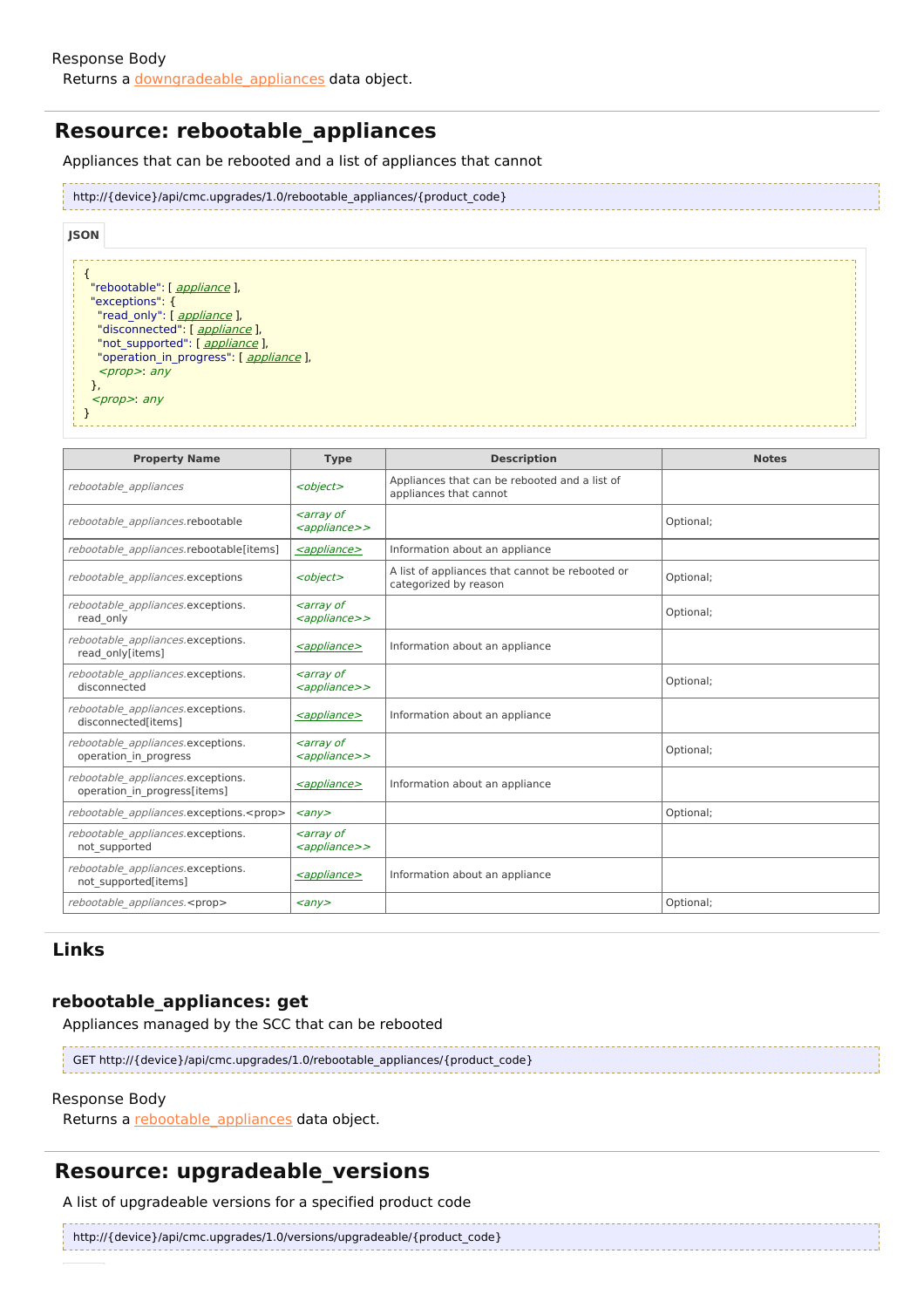| <b>JSON</b> |                                                                                                                      |  |  |
|-------------|----------------------------------------------------------------------------------------------------------------------|--|--|
|             |                                                                                                                      |  |  |
|             | "product_code": <u>product_code</u> ,<br>"version": <u>version</u> ,<br><i><prop></prop></i> : any                   |  |  |
|             |                                                                                                                      |  |  |
|             |                                                                                                                      |  |  |
|             | <b>STATE OF STATE OF STATE OF STATE OF STATE OF STATE OF STATE OF STATE OF STATE OF STATE OF STATE OF STATE OF S</b> |  |  |

| <b>Property Name</b>                       | <b>Type</b>                                                        | <b>Description</b>                                             | <b>Notes</b>                     |
|--------------------------------------------|--------------------------------------------------------------------|----------------------------------------------------------------|----------------------------------|
| upgradeable versions                       | <i><b><array b="" of<=""></array></b></i><br><object>&gt;</object> | A list of upgradeable versions for a specified<br>product code |                                  |
| upgradeable versions[items]                | <object></object>                                                  |                                                                |                                  |
| upgradeable versions[items].product code   | <product code=""></product>                                        | The product code of the appliance                              | Values: SH, EX, IC, SMC, WW, GC; |
| upgradeable versions[items].version        | $<$ version $>$                                                    | The version of a software image                                |                                  |
| upgradeable versions(items). <prop></prop> | $\langle \rangle$                                                  |                                                                | Optional;                        |

## **upgradeable\_versions: get**

| GET http://{device}/api/cmc.upgrades/1.0/versions/upgradeable/{product code} |  |
|------------------------------------------------------------------------------|--|
|                                                                              |  |
|                                                                              |  |

#### Response Body

Returns an *[upgradeable\\_versions](http://support.riverbed.com/apis/cmc.upgrades/1.0#/resources/upgradeable_versions)* data object.

## **Resource: downgradeable\_versions**

A list of downgradeable versions for a specified product code

#### http://{device}/api/cmc.upgrades/1.0/versions/downgradeable/{product\_code}

### $\lceil$ { "[product](http://support.riverbed.com/apis/cmc.upgrades/1.0#/types/product_code)\_[code](http://support.riverbed.com/apis/cmc.upgrades/1.0#/types/product_code)": product\_code, "[version](http://support.riverbed.com/apis/cmc.upgrades/1.0#/types/version)": version, <prop>: any **JSON**

}

]

| <b>Property Name</b>                           | <b>Type</b>                                                        | <b>Description</b>                                               | <b>Notes</b>                     |
|------------------------------------------------|--------------------------------------------------------------------|------------------------------------------------------------------|----------------------------------|
| downgradeable versions                         | <i><b><array b="" of<=""></array></b></i><br><object>&gt;</object> | A list of downgradeable versions for a specified<br>product code |                                  |
| downgradeable versions[items]                  | <object></object>                                                  |                                                                  |                                  |
| downgradeable versions[items].<br>product code |                                                                    | $\le$ product code> The product code of the appliance            | Values: SH, EX, IC, SMC, WW, GC; |
| downgradeable versions[items].version          | <version></version>                                                | The version of a software image                                  |                                  |
| downgradeable versions(items). <prop></prop>   | $\langle$ any $\rangle$                                            |                                                                  | Optional;                        |

## **Links**

## **downgradeable\_versions: get**

| GET http://{device}/api/cmc.upgrades/1.0/versions/downgradeable/{product code} |
|--------------------------------------------------------------------------------|
|                                                                                |
|                                                                                |

### Response Body

Returns a [downgradeable\\_versions](http://support.riverbed.com/apis/cmc.upgrades/1.0#/resources/downgradeable_versions) data object.

# **Resource: upgrade\_operations**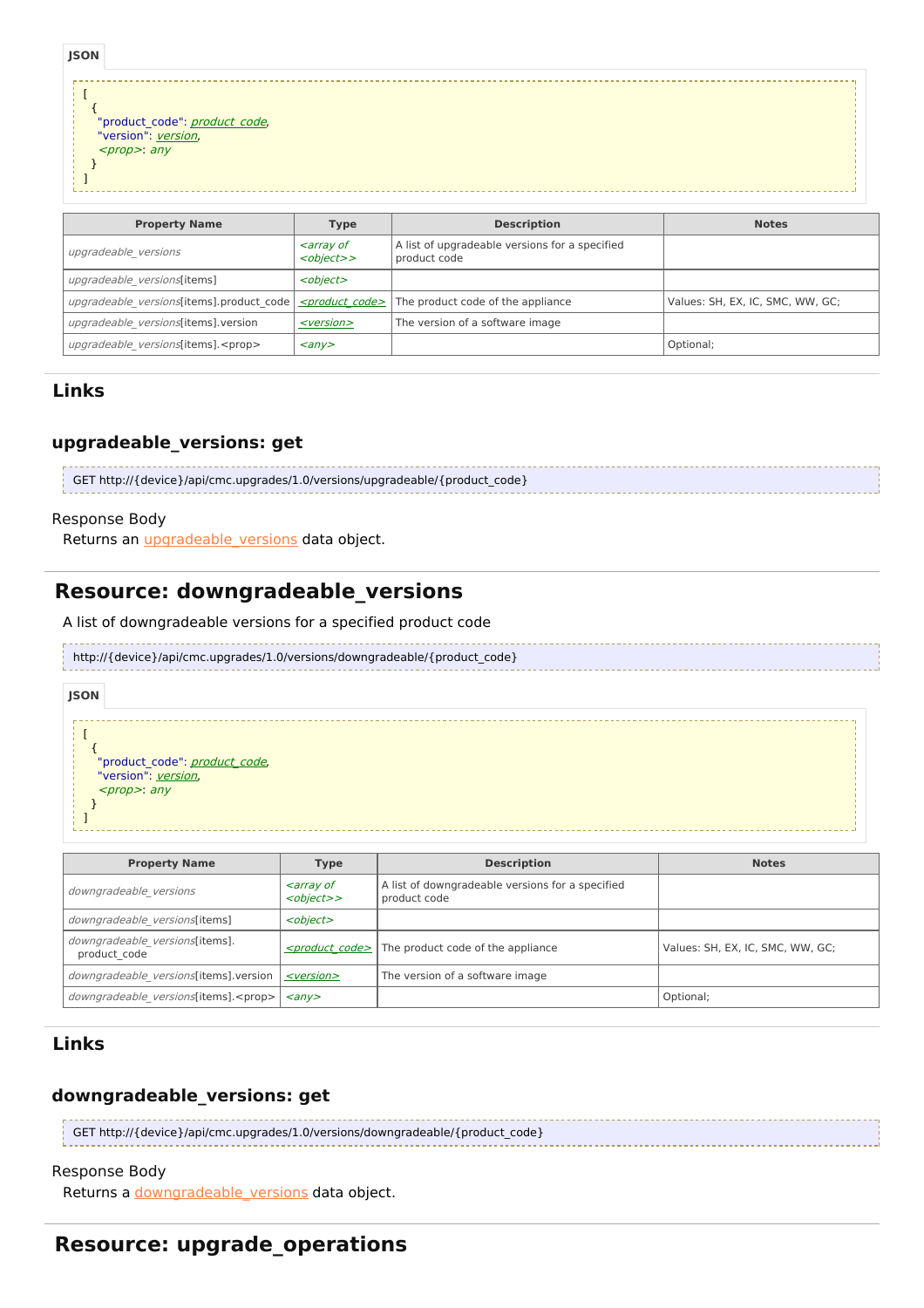#### Upgrade operations

| http://{device}/api/cmc.upgrades/1.0/operations/upgrade{?username,time lower bound,time upper bound,status} |                                                                                   |                    |              |  |
|-------------------------------------------------------------------------------------------------------------|-----------------------------------------------------------------------------------|--------------------|--------------|--|
| <b>JSON</b>                                                                                                 |                                                                                   |                    |              |  |
| upgrade operation 1                                                                                         |                                                                                   |                    |              |  |
|                                                                                                             |                                                                                   |                    |              |  |
| <b>Property Name</b>                                                                                        | <b>Type</b>                                                                       | <b>Description</b> | <b>Notes</b> |  |
| upgrade operations                                                                                          | <i><b><array b="" of<=""></array></b></i><br><upgrade operation="">&gt;</upgrade> | Upgrade operations |              |  |

## **Links**

### **upgrade\_operations: get**

GET http://{device}/api/cmc.upgrades/1.0/operations/upgrade{?username,time\_lower\_bound,time\_upper\_bound,status}

#### Response Body

Returns an *[upgrade\\_operations](http://support.riverbed.com/apis/cmc.upgrades/1.0#/resources/upgrade_operations)* data object.

upgrade\_operations[items]  $\left| \frac{\text{supgrade\_operation>}}{\text{Definition}} \right|$  Details about an upgrade operation

## **upgrade\_operations: create**

POST http://{device}/api/cmc.upgrades/1.0/operations/upgrade{?username,time\_lower\_bound,time\_upper\_bound,status}

#### Request Body

Provide an *upgrade* operation data object.

#### Response Body

Returns an *[upgrade\\_operation](http://support.riverbed.com/apis/cmc.upgrades/1.0#/resources/upgrade_operation)* data object.

# **Resource: upgrade\_operation**

Details about an upgrade operation

```
http://{device}/api/cmc.upgrades/1.0/operations/upgrade/{id}
```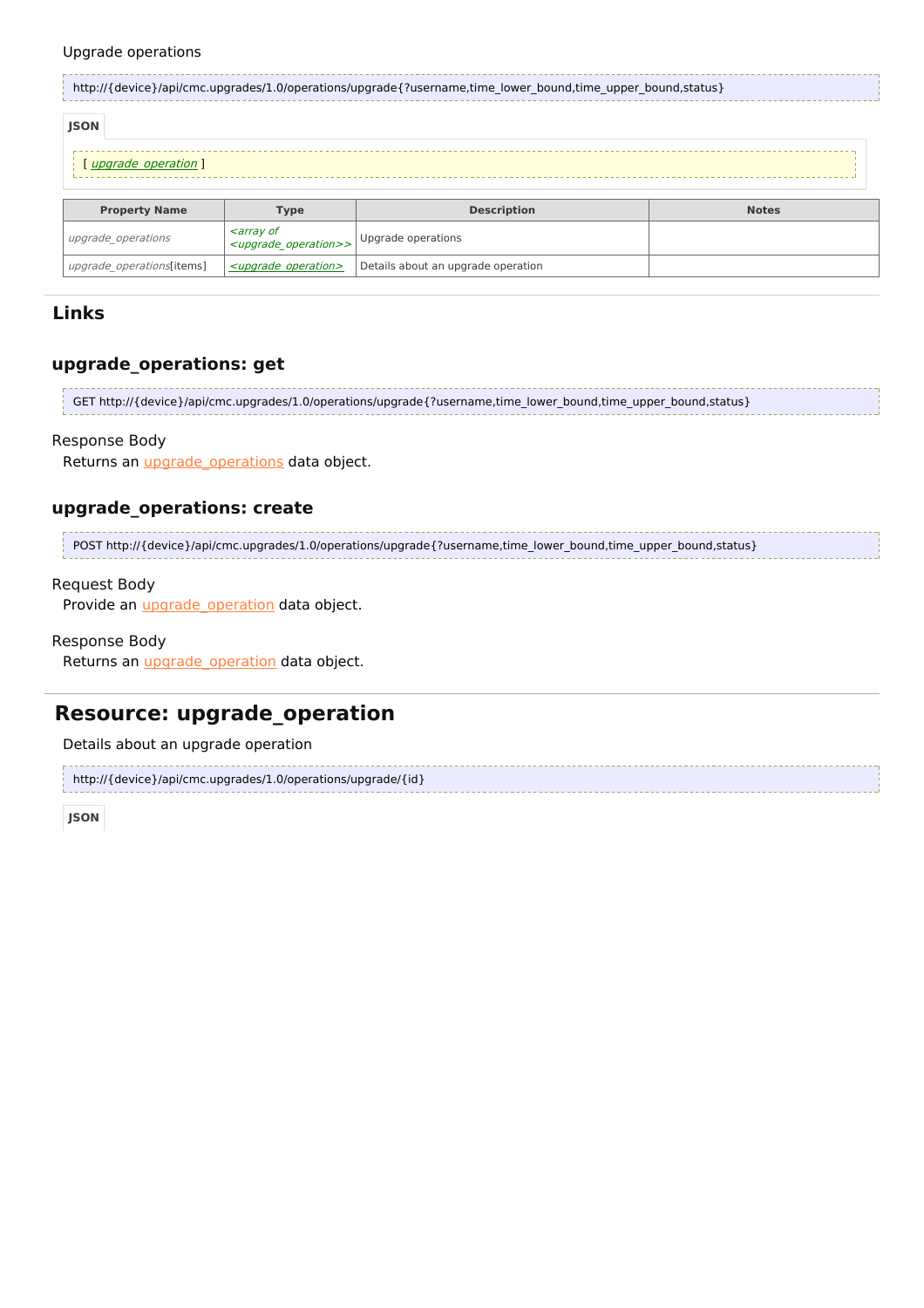| ί<br>"id": <i>string</i> ,    |
|-------------------------------|
| "username": string,           |
|                               |
| "create time": string,        |
| "status": string,             |
| "product_code": product_code, |
| "upgrade_time": {             |
| "datetime": timestamp,        |
| "time_type": string,          |
| $<$ prop>: any                |
| },                            |
| "target version": {           |
| "version id": string,         |
| "version_number": string,     |
| "build number": string,       |
| "build_timestamp": number,    |
| $<$ prop>: any                |
| },                            |
| "reboot": boolean,            |
| "reboot_time": {              |
| "datetime": timestamp,        |
| "time_type": string,          |
| $<$ prop>: any                |
| },                            |
| "esxi_force": boolean,        |
| "comment": string,            |
| "reboot_id": number,          |
| "appliances": [               |
| string                        |
| ı,                            |
| <prop>: any</prop>            |
|                               |
|                               |
|                               |

| <b>Property Name</b>           | <b>Type</b>                 | <b>Description</b>                                                                                                                                                                      | <b>Notes</b>                                                                                      |
|--------------------------------|-----------------------------|-----------------------------------------------------------------------------------------------------------------------------------------------------------------------------------------|---------------------------------------------------------------------------------------------------|
| upgrade operation              | <object></object>           | Details about an upgrade operation                                                                                                                                                      | Required properties: [username,<br>product code, target version, reboot,<br>comment, appliances]; |
| upgrade_operation.id           | $<$ string $>$              | A unique identifier for a operation                                                                                                                                                     | Read-only; Optional;                                                                              |
| username                       | <string></string>           | The name of the user that scheduled the operation or<br>task                                                                                                                            | Read-only;                                                                                        |
| upgrade operation.create time  | $<$ string $>$              | The time when the upgrade operation was created                                                                                                                                         | Read-only; Optional;                                                                              |
| status                         | $<$ string $>$              | The current state of the operation. Partially successful<br>means that some of the operation's appliance tasks<br>were successful but others were not                                   | Read-only; Values: scheduled, running,<br>successful, partially successful, failed,<br>cancelled: |
| upgrade operation.product code | <product code=""></product> | The product code of the appliance                                                                                                                                                       | Values: SH, EX, IC, SMC, WW, GC;                                                                  |
| upgrade time                   | <object></object>           | If specified, delay the operation until this date and time.<br>The system stores this value as the UTC value of the<br>upgrade time, regardless of the schedule type (local or<br>UTC). | Required properties: [datetime, time type];                                                       |
| upgrade time.datetime          | <timestamp></timestamp>     | The timestamp of the build                                                                                                                                                              |                                                                                                   |
| upgrade time.time type         | $<$ string $>$              | Whether this represents an absolute time or the local<br>time of the managed appliance                                                                                                  | Values: utc. local:                                                                               |
| upgrade_time. <prop></prop>    | $\langle \rangle$           |                                                                                                                                                                                         | Optional;                                                                                         |
| target version                 | <object></object>           | The software version to upgrade to                                                                                                                                                      | Required properties: [version id];                                                                |
| target version.version id      | <string></string>           | A unique identifier for a version of a product. Is an<br>amalgem of all the information in the following fields                                                                         |                                                                                                   |
| target version.version number  | $<$ string $>$              | The released version name. A dotted decimal with<br>optional trailing characters to identify fix releases and<br>customer specific releases                                             | Optional;                                                                                         |
| target version.build number    | $<$ string $>$              | The build number. Distinguishes prerelease versions. For<br>any given general availability version number there is a<br>specific build number                                           | Optional;                                                                                         |
| build timestamp                | <number></number>           | The date and time of the build                                                                                                                                                          |                                                                                                   |
| target version. <prop></prop>  | $\langle \rangle$           |                                                                                                                                                                                         | Optional;                                                                                         |
| upgrade operation.reboot       | <boolean></boolean>         | Whether to perform a reboot after upgrading                                                                                                                                             |                                                                                                   |
| reboot time                    | <object></object>           | If specified, delay the operation until this date and time.<br>The system stores this value as the UTC value of the<br>upgrade time, regardless of the schedule type (local or<br>UTC). | Required properties: [datetime, time type];                                                       |
| reboot time.datetime           | <timestamp></timestamp>     | The timestamp of the build                                                                                                                                                              |                                                                                                   |
| reboot time.time type          | <string></string>           | Whether this represents an absolute time or the local<br>time of the managed appliance                                                                                                  | Values: utc, local;                                                                               |
| reboot time. <prop></prop>     | $\langle \rangle$           |                                                                                                                                                                                         | Optional;                                                                                         |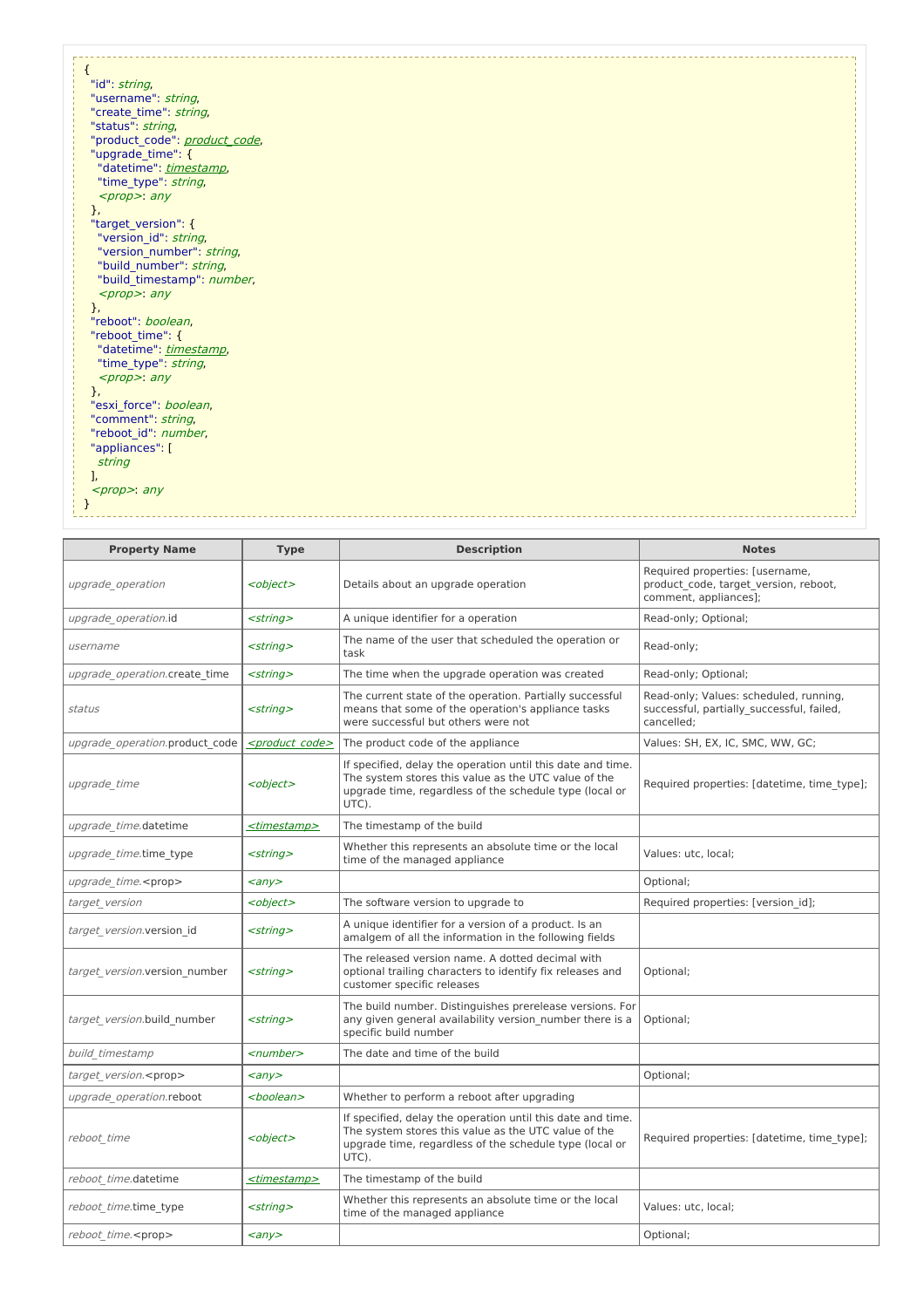| upgrade operation.esxi force     | <boolean></boolean>                                                 | Allow the upgrade to proceed even if it will result in<br>replacing the currently installed version of ESXi or its<br>configuration. | Optional;                                                                |
|----------------------------------|---------------------------------------------------------------------|--------------------------------------------------------------------------------------------------------------------------------------|--------------------------------------------------------------------------|
| upgrade operation.comment        | $<$ string $>$                                                      | User comment for an operation                                                                                                        |                                                                          |
| upgrade operation.reboot id      | $<$ number $>$                                                      | Specifies the ID of the associated reboot operation if a<br>reboot is requested after upgrade                                        | Optional;                                                                |
| upgrade operation.appliances     | <i><b><array b="" of<=""></array></b></i><br>< <i>items&gt;&gt;</i> | Appliances to upgrade                                                                                                                |                                                                          |
| items                            | $<$ strina $>$                                                      | The serial number of the appliance                                                                                                   | Pattern: '^[A-Za-z][0-9A-Fa-f]{2}[A-Za-z]<br>${0,2}$ [0-9A-Fa-f] ${8}$ ] |
| upgrade operation. <prop></prop> | $\langle \rangle$                                                   |                                                                                                                                      | Optional;                                                                |

## **upgrade\_operation: get**

```
GET http://{device}/api/cmc.upgrades/1.0/operations/upgrade/{id}
```
### Response Body

Returns an *[upgrade\\_operation](http://support.riverbed.com/apis/cmc.upgrades/1.0#/resources/upgrade_operation)* data object.

## **upgrade\_operation: cancel**

POST http://{device}/api/cmc.upgrades/1.0/operations/upgrade/{id}/cancel

#### Request Body

Do not provide a request body.

### Response Body

On success, the server does not provide any body in the responses.

## **Relations**

## **upgrade\_operation: upgrade\_operation\_log**

#### Related resource

[upgrade\\_operation\\_log](http://support.riverbed.com/apis/cmc.upgrades/1.0#/resources/upgrade_operation_log)

#### Variables

**Related var Data value for replacement** operation\_id 0/id

# **Resource: upgrade\_operation\_log**

Log messages associated with the operation

| http://{device}/api/cmc.upgrades/1.0/operations/upgrade/{operation_id}/log |  |  |  |  |  |
|----------------------------------------------------------------------------|--|--|--|--|--|
| <b>JSON</b>                                                                |  |  |  |  |  |
| "operation id": string,<br>"log": <u>/og</u> ,<br><prop>: any</prop>       |  |  |  |  |  |

| <b>Property Name</b>                                   | Type              | <b>Description</b>                                               | <b>Notes</b> |
|--------------------------------------------------------|-------------------|------------------------------------------------------------------|--------------|
| upgrade operation log                                  | <object></object> | Log messages associated with the operation                       |              |
| upgrade operation log.operation id   <string></string> |                   | A unique identifier for the operation that the log<br>belonas to | Optional;    |
| upgrade operation log.log                              | $<$ log $>$       | A series of timestamped log entries                              |              |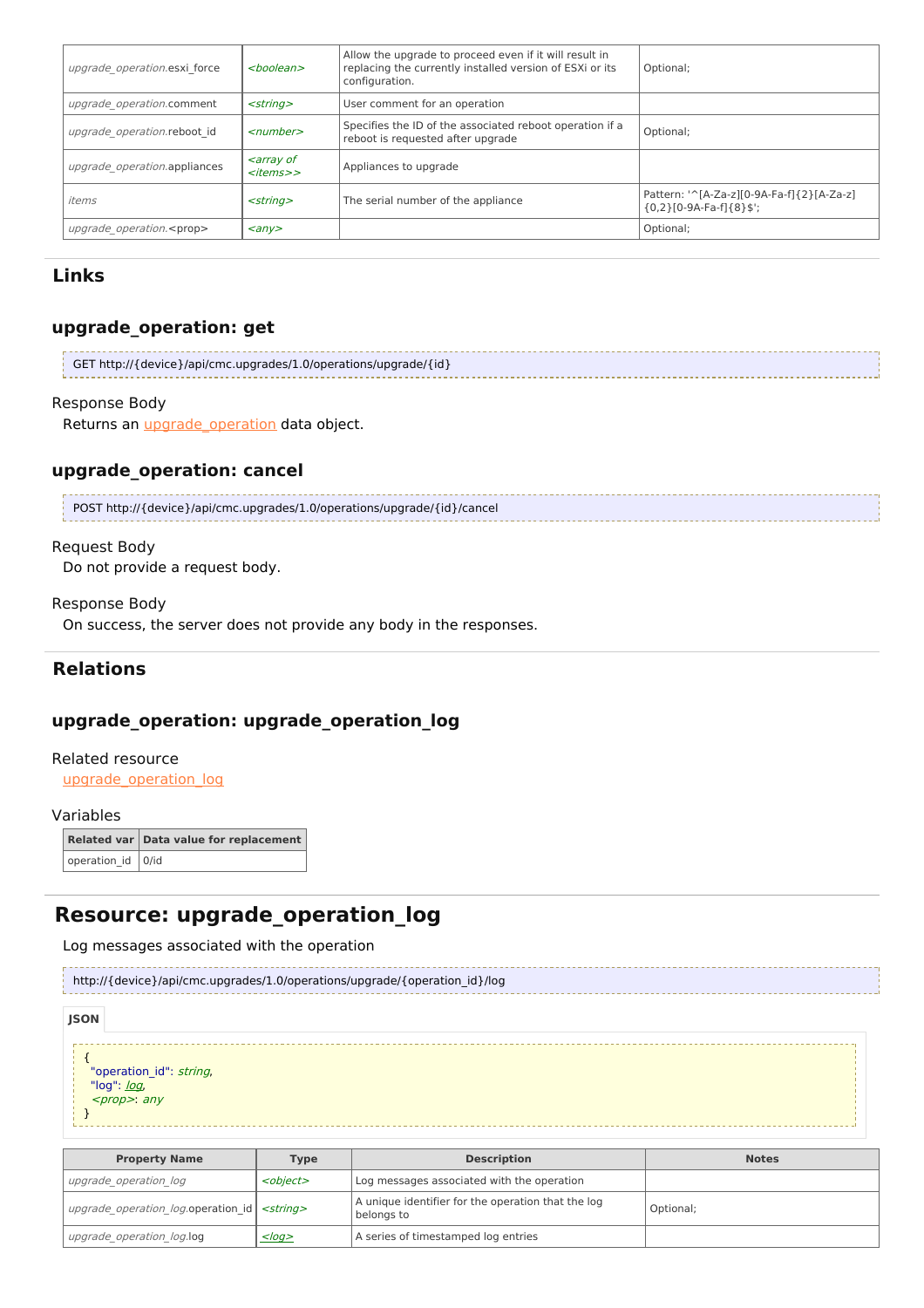| :anv><br>Optional:<br>unarade<br>loa<br>ation<br>oper<br>∠prop><br>$\overline{\phantom{a}}$<br>$\overline{\phantom{a}}$ |
|-------------------------------------------------------------------------------------------------------------------------|
|-------------------------------------------------------------------------------------------------------------------------|

### **upgrade\_operation\_log: get**

| GET http://{device}/api/cmc.upgrades/1.0/operations/upgrade/{operation_id}/log |
|--------------------------------------------------------------------------------|
|                                                                                |
|                                                                                |

## Response Body

Returns an *upgrade* operation log data object.

## **Resource: downgrade\_operations**

#### Downgrade operations

http://{device}/api/cmc.upgrades/1.0/operations/downgrade{?username,time\_lower\_bound,time\_upper\_bound,status}

#### **JSON**

```
downgradeoperation ]
```

| <b>Property Name</b>                                             | Type                                                                                  | <b>Description</b>                   | <b>Notes</b> |
|------------------------------------------------------------------|---------------------------------------------------------------------------------------|--------------------------------------|--------------|
| downgrade operations                                             | <i><b><arrav b="" of<=""></arrav></b></i><br><downgrade operation="">&gt;</downgrade> | Downgrade operations                 |              |
| downgrade operations[items] <downgrade operation=""></downgrade> |                                                                                       | Details about an downgrade operation |              |

### **Links**

### **downgrade\_operations: get**

```
GET http://{device}/api/cmc.upgrades/1.0/operations/downgrade{?username,time_lower_bound,time_upper_bound,status}
```
#### Response Body

Returns a [downgrade\\_operations](http://support.riverbed.com/apis/cmc.upgrades/1.0#/resources/downgrade_operations) data object.

### **downgrade\_operations: create**

```
POST http://{device}/api/cmc.upgrades/1.0/operations/downgrade{?username,time_lower_bound,time_upper_bound,status}
```
#### Request Body

Provide a [downgrade\\_operation](http://support.riverbed.com/apis/cmc.upgrades/1.0#/resources/downgrade_operation) data object.

### Response Body

Returns a downgrade operation data object.

## **Resource: downgrade\_operation**

Details about an downgrade operation

```
http://{device}/api/cmc.upgrades/1.0/operations/downgrade/{id}
```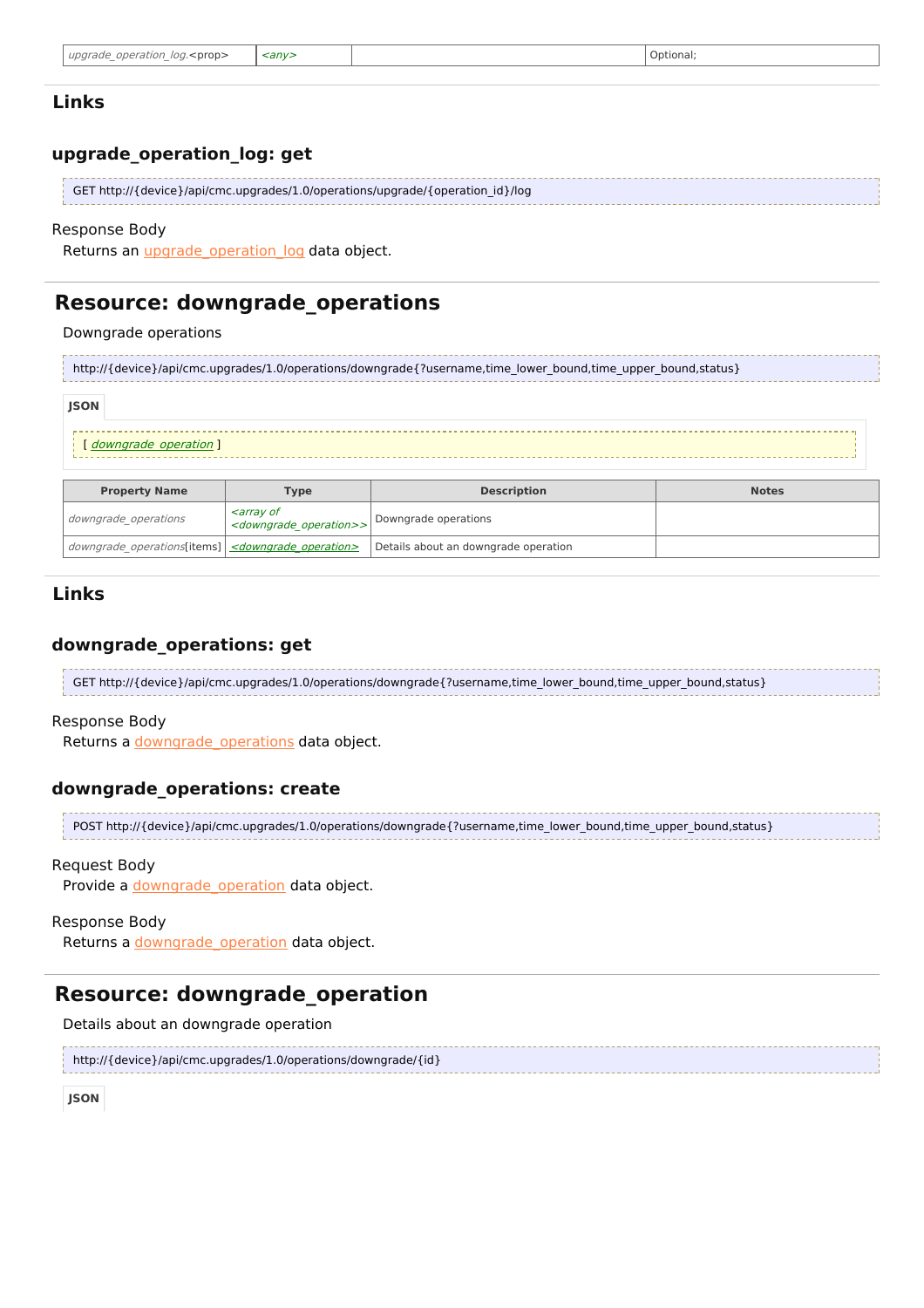| $\mathfrak{t}$                                       |
|------------------------------------------------------|
| "id": string,                                        |
| "username": string,                                  |
| "create_time": string,                               |
| "status": string,                                    |
| "product_code": product_code,                        |
| "downgrade_time": {                                  |
| "datetime": timestamp,                               |
| "time_type": string,                                 |
|                                                      |
| $<$ prop>: any                                       |
| },                                                   |
| "target_version": {                                  |
| "version_id": string,                                |
| "version_number": string,<br>"build_number": string, |
| "build_timestamp": number,                           |
|                                                      |
| $<$ prop>: any                                       |
| },<br>"reboot": boolean,                             |
|                                                      |
| "reboot time": {                                     |
| "datetime": timestamp,                               |
| "time_type": string,                                 |
| $<$ prop>: any                                       |
| },                                                   |
| "esxi_force": boolean,                               |
| "comment": string,                                   |
| "appliances": [                                      |
| string                                               |
|                                                      |
| <prop>: any</prop>                                   |
|                                                      |
|                                                      |

| <b>Property Name</b>             | <b>Type</b>                 | <b>Description</b>                                                                                                                                                                      | <b>Notes</b>                                                                                      |
|----------------------------------|-----------------------------|-----------------------------------------------------------------------------------------------------------------------------------------------------------------------------------------|---------------------------------------------------------------------------------------------------|
| downgrade operation              | <object></object>           | Details about an downgrade operation                                                                                                                                                    | Required properties: [username,<br>product code, target version, reboot,<br>comment, appliances]; |
| downgrade_operation.id           | <string></string>           | A unique identifier for an operation                                                                                                                                                    | Read-only; Optional;                                                                              |
| username                         | <string></string>           | The name of the user that scheduled the operation or<br>task                                                                                                                            | Read-only;                                                                                        |
| downgrade operation.create time  | <string></string>           | The time when the downgrade operation was created                                                                                                                                       | Read-only; Optional;                                                                              |
| status                           | <string></string>           | The current state of the operation. Partially successful<br>means that some of the operation's appliance tasks<br>were successful but others were not                                   | Read-only; Values: scheduled, running,<br>successful, partially successful, failed,<br>cancelled: |
| downgrade operation.product code | <product code=""></product> | The product code of the appliance                                                                                                                                                       | Values: SH, EX, IC, SMC, WW, GC;                                                                  |
| downgrade time                   | <object></object>           | If specified, delay the operation until this date and<br>time. The system stores this value as the UTC value of<br>the upgrade time, regardless of the schedule type<br>(local or UTC). | Required properties: [datetime, time type];                                                       |
| downgrade time.datetime          | <timestamp></timestamp>     | The timestamp of the build                                                                                                                                                              |                                                                                                   |
| downgrade time.time type         | <string></string>           | Whether this represents an absolute time or the local<br>time of the managed appliance                                                                                                  | Values: utc, local;                                                                               |
| downgrade_time. <prop></prop>    | $\langle \rangle$           |                                                                                                                                                                                         | Optional;                                                                                         |
| target version                   | <object></object>           | The software version to downgrade to                                                                                                                                                    | Required properties: [version id];                                                                |
| target version.version id        | <string></string>           | A unique identifier for a version of a product. Is an<br>amalgem of all the information in the following fields                                                                         |                                                                                                   |
| target version.version number    | <string></string>           | The released version name. A dotted decimal with<br>optional trailing characters to identify fix releases and<br>customer specific releases                                             | Optional;                                                                                         |
| target version.build number      | <string></string>           | The build number. Distinguishes prerelease versions.<br>For any given general availability version number<br>there is a specific build number                                           | Optional;                                                                                         |
| build timestamp                  | <number></number>           | The date and time of the build                                                                                                                                                          |                                                                                                   |
| target version. <prop></prop>    | $\langle \rangle$           |                                                                                                                                                                                         | Optional;                                                                                         |
| downgrade operation.reboot       | <boolean></boolean>         | Whether to perform a reboot after downgrading                                                                                                                                           |                                                                                                   |
| reboot time                      | <object></object>           | If specified, delay the operation until this date and<br>time. The system stores this value as the UTC value of<br>the upgrade time, regardless of the schedule type<br>(local or UTC). | Required properties: [datetime, time type];                                                       |
| reboot time.datetime             | <timestamp></timestamp>     | The timestamp of the build                                                                                                                                                              |                                                                                                   |
| reboot time.time type            | <string></string>           | Whether this represents an absolute time or the local<br>time of the managed appliance                                                                                                  | Values: utc, local;                                                                               |
| reboot time. <prop></prop>       | $\langle \rangle$           |                                                                                                                                                                                         | Optional;                                                                                         |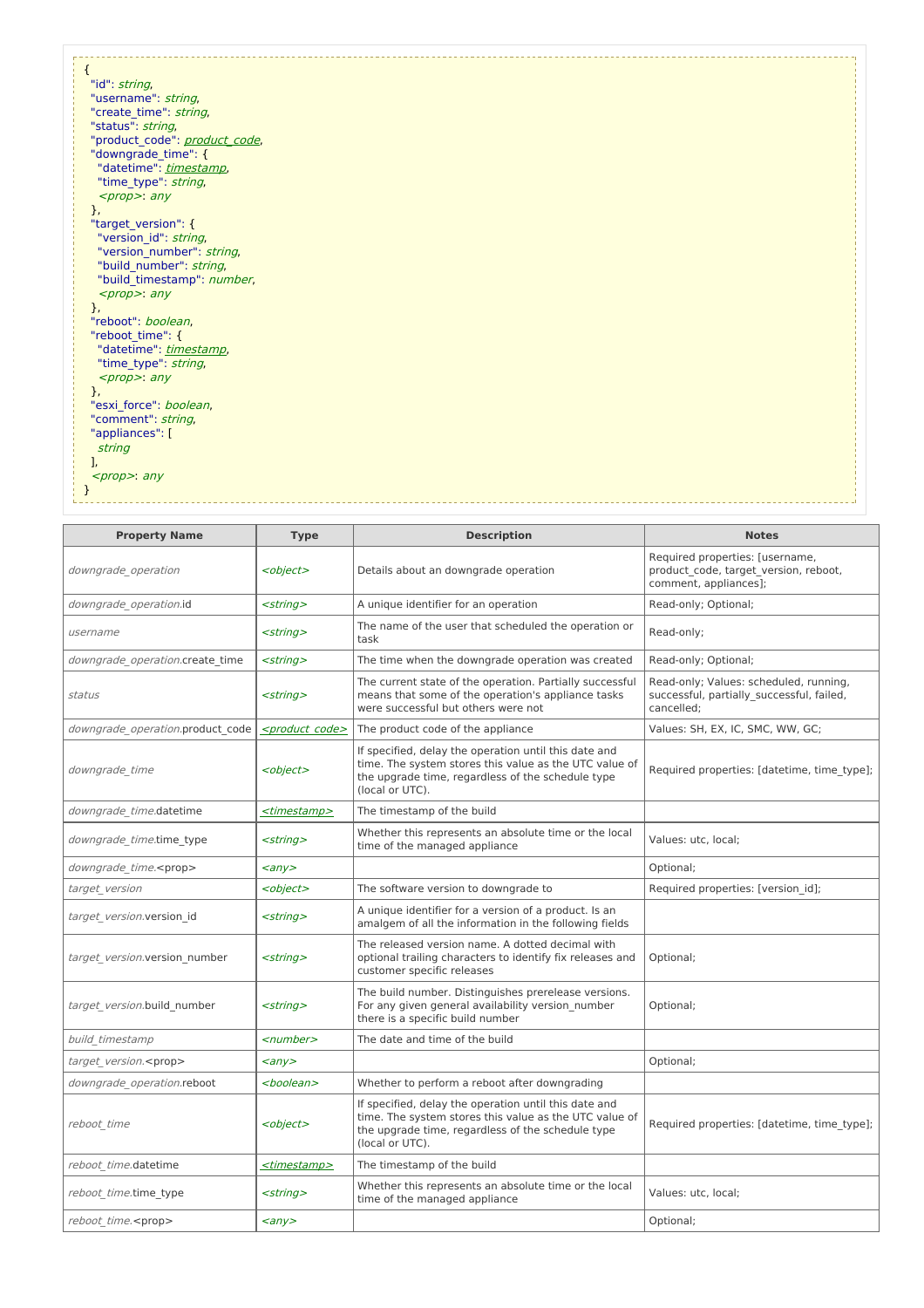| downgrade operation.esxi force     | $<$ boolean $>$                                            | Allow the downgrade to proceed even if it will result in<br>replacing the currently installed version of ESXi or its<br>configuration. | Optional;                                                            |
|------------------------------------|------------------------------------------------------------|----------------------------------------------------------------------------------------------------------------------------------------|----------------------------------------------------------------------|
| downgrade operation.comment        | $<$ string $>$                                             | User comment for an operation                                                                                                          |                                                                      |
| downgrade operation.appliances     | <i><b><array b="" of<=""></array></b></i><br>$<$ items $>$ | Appliances to downgrade                                                                                                                |                                                                      |
| items                              | $<$ string $>$                                             | The serial number of the appliance                                                                                                     | Pattern: '^[A-Za-z][0-9A-Fa-f]{2}[A-Za-z]<br>${0,2}[0.9A-Fa-f]{8}$ ; |
| downgrade operation. <prop></prop> | $\langle \rangle$                                          |                                                                                                                                        | Optional;                                                            |

## **downgrade\_operation: get**

| GET http://{device}/api/cmc.upgrades/1.0/operations/downgrade/{id} |  |
|--------------------------------------------------------------------|--|
|                                                                    |  |
|                                                                    |  |
|                                                                    |  |

#### Response Body

Returns a downgrade operation data object.

## **downgrade\_operation: cancel**

| POST http://{device}/api/cmc.upgrades/1.0/operations/downgrade/{id}/cancel |  |
|----------------------------------------------------------------------------|--|
|                                                                            |  |

### Request Body

Do not provide a request body.

### Response Body

On success, the server does not provide any body in the responses.

## **Relations**

## **downgrade\_operation: downgrade\_operation\_log**

### Related resource

[downgrade\\_operation\\_log](http://support.riverbed.com/apis/cmc.upgrades/1.0#/resources/downgrade_operation_log)

#### Variables

|                       | Related var Data value for replacement |
|-----------------------|----------------------------------------|
| operation_id $ 0/$ id |                                        |

# **Resource: downgrade\_operation\_log**

Log messages associated with the operation

http://{device}/api/cmc.upgrades/1.0/operations/downgrade/{operation\_id}/log

**JSON**

```
{
 "operation_id": string,
 log": <u>log</u>,
 <prop>: any
```
}

| <b>Property Name</b>                                   | <b>Type</b>             | <b>Description</b>                                               | <b>Notes</b> |
|--------------------------------------------------------|-------------------------|------------------------------------------------------------------|--------------|
| downgrade operation log                                | <object></object>       | Log messages associated with the operation                       |              |
| downgrade operation log.operation id <string></string> |                         | A unique identifier for the operation that the log<br>belongs to | Optional;    |
| downgrade operation log.log                            | $<$ log>                | A series of timestamped log entries                              |              |
| downgrade operation log. <prop></prop>                 | $\langle$ any $\rangle$ |                                                                  | Optional;    |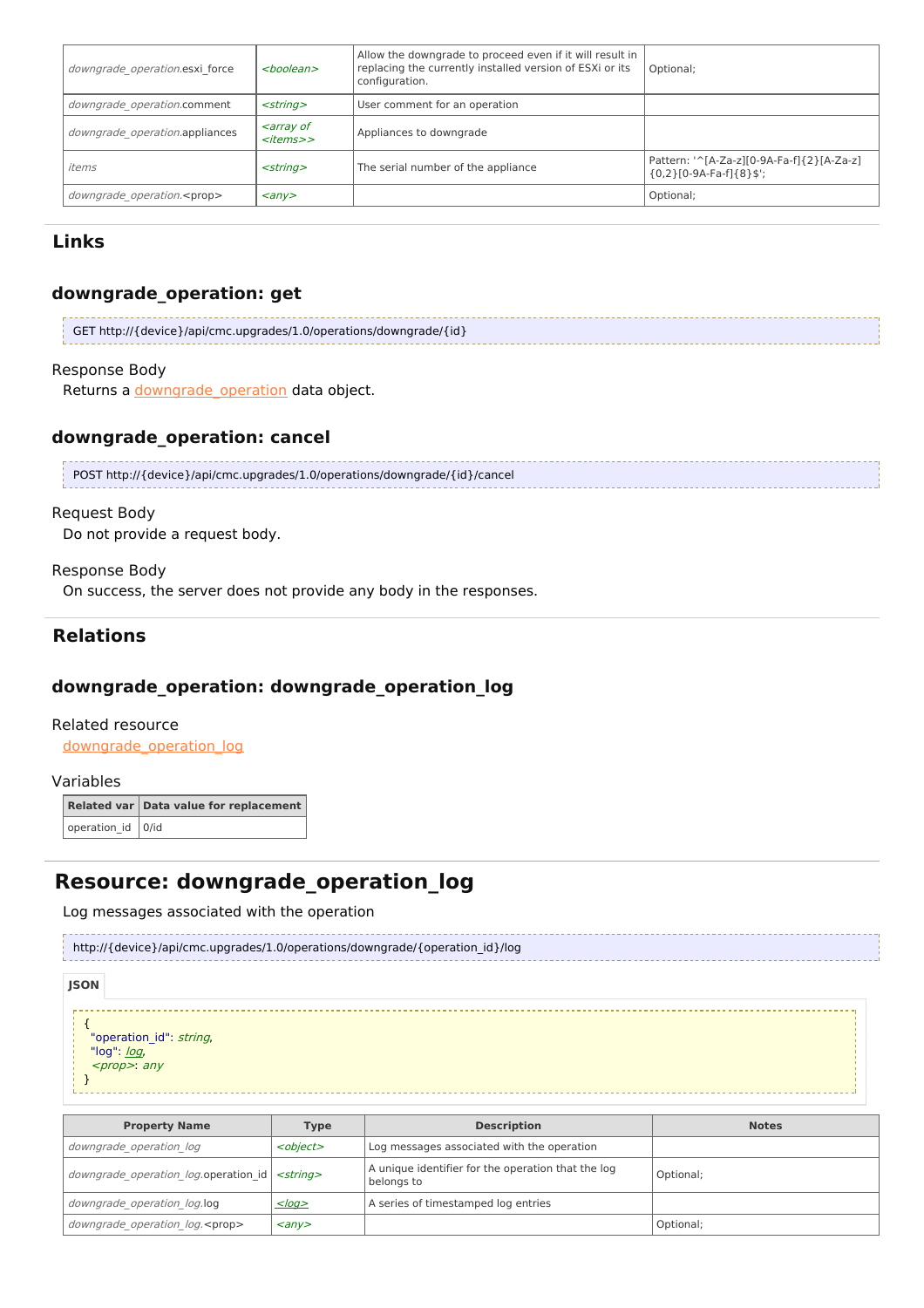### **downgrade\_operation\_log: get**

| GET http://{device}/api/cmc.upgrades/1.0/operations/downgrade/{operation_id}/log |
|----------------------------------------------------------------------------------|
|                                                                                  |

#### Response Body

Returns a downgrade operation log data object.

## **Resource: reboot\_operations**

reboot\_operations[items]  $\left| \frac{\text{<} \text{reboot operation} \text{>}}{\text{Oeration}} \right|$  Details about a reboot operation

#### Reboot operations

http://{device}/api/cmc.upgrades/1.0/operations/reboot{?username,time\_lower\_bound,time\_upper\_bound,status}

| <b>JSON</b>          |                                                                   |                    |              |
|----------------------|-------------------------------------------------------------------|--------------------|--------------|
| [reboot operation]   |                                                                   |                    |              |
| <b>Property Name</b> | <b>Type</b>                                                       | <b>Description</b> | <b>Notes</b> |
| reboot operations    | <array of<br=""><reboot_operation>&gt;</reboot_operation></array> | Reboot operations  |              |

### **Links**

## **reboot\_operations: get**

GET http://{device}/api/cmc.upgrades/1.0/operations/reboot{?username,time\_lower\_bound,time\_upper\_bound,status}

#### Response Body

Returns a [reboot\\_operations](http://support.riverbed.com/apis/cmc.upgrades/1.0#/resources/reboot_operations) data object.

#### **reboot\_operations: create**

```
POST http://{device}/api/cmc.upgrades/1.0/operations/reboot{?username,time_lower_bound,time_upper_bound,status}
```
#### Request Body

Provide a reboot operation data object.

```
Response Body
```
Returns a reboot operation data object.

# **Resource: reboot\_operation**

Details about a reboot operation

```
http://{device}/api/cmc.upgrades/1.0/operations/reboot/{id}
```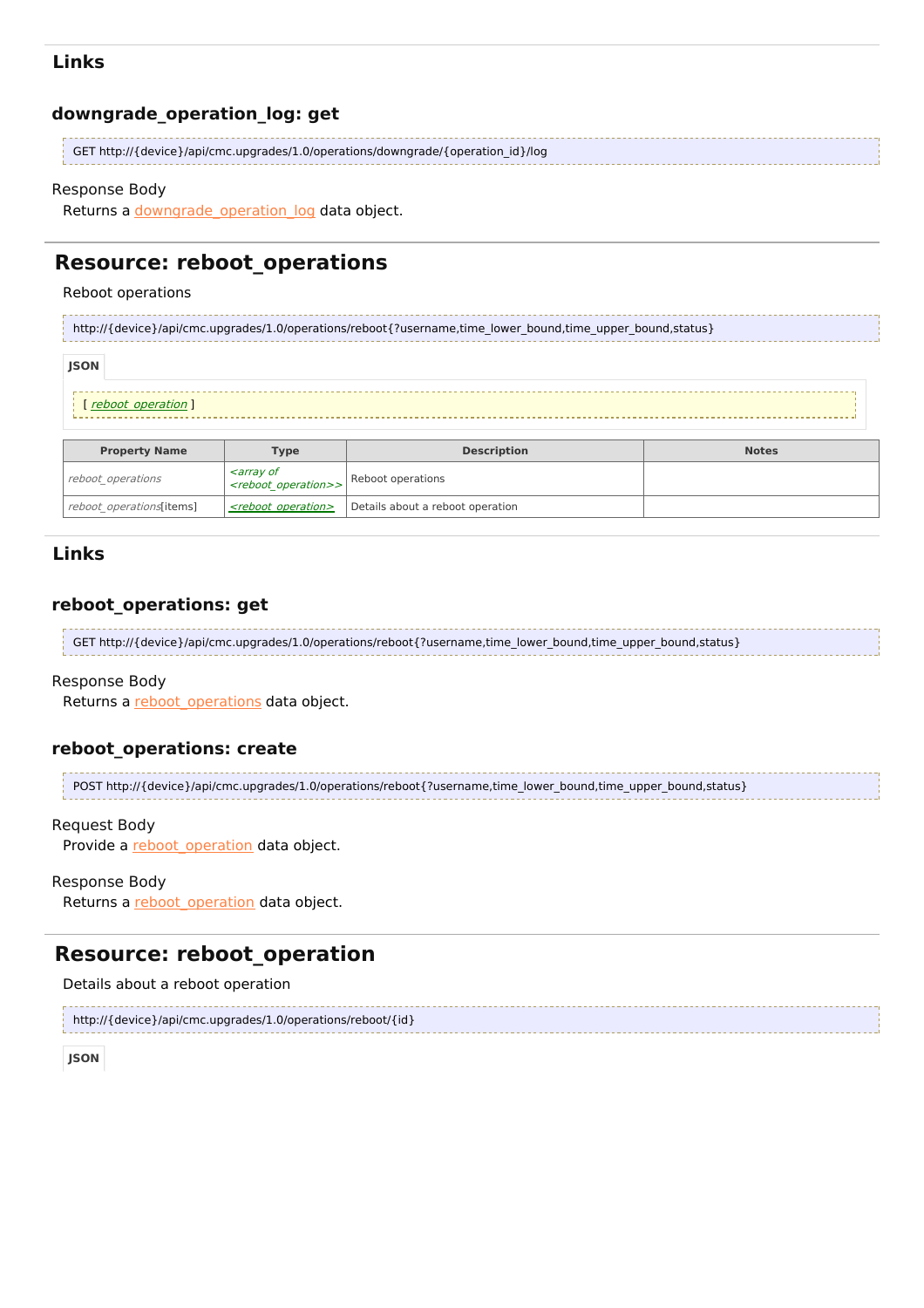| "id": string,                |  |
|------------------------------|--|
| "username": string,          |  |
| "create time": string,       |  |
| "status": string,            |  |
| "switch partition": boolean, |  |
| "reboot time": {             |  |
| "datetime": timestamp,       |  |
| "time type": string,         |  |
| $<$ prop>: any               |  |
|                              |  |
| ŗ,<br>"comment": string,     |  |
|                              |  |
| "upgrade_id": string,        |  |
| "downgrade_id": string,      |  |
| "appliances": [              |  |
| string                       |  |
|                              |  |
| $<$ prop>: any               |  |
|                              |  |
|                              |  |
|                              |  |

| <b>Property Name</b>              | <b>Type</b>                                                     | <b>Description</b>                                                                                                                                                                      | <b>Notes</b>                                                                                      |
|-----------------------------------|-----------------------------------------------------------------|-----------------------------------------------------------------------------------------------------------------------------------------------------------------------------------------|---------------------------------------------------------------------------------------------------|
| reboot operation                  | <object></object>                                               | Details about a reboot operation                                                                                                                                                        | Required properties: [username, comment,<br>appliances];                                          |
| reboot operation.id               | $<$ string $>$                                                  | A unique identifier for an operation                                                                                                                                                    | Read-only; Optional;                                                                              |
| username                          | $<$ string $>$                                                  | The name of the user that scheduled the operation or<br>task                                                                                                                            | Read-only;                                                                                        |
| reboot operation.create time      | $<$ string $>$                                                  | The time when the reboot operation was created                                                                                                                                          | Read-only; Optional;                                                                              |
| status                            | $<$ string $>$                                                  | The current state of the operation. Partially successful<br>means that some of the operation's appliance tasks<br>were successful but others were not                                   | Read-only; Values: scheduled, running,<br>successful, partially successful, failed,<br>cancelled; |
| reboot operation.switch partition | $<$ boolean $>$                                                 | Specifies whether to switch to the other partition.<br>Treated as false if not specified.                                                                                               | Optional;                                                                                         |
| reboot time                       | <object></object>                                               | If specified, delay the operation until this date and time.<br>The system stores this value as the UTC value of the<br>upgrade time, regardless of the schedule type (local or<br>UTC). | Required properties: [datetime, time type];                                                       |
| reboot time.datetime              | <timestamp></timestamp>                                         | The timestamp of the build                                                                                                                                                              |                                                                                                   |
| reboot time.time type             | $<$ string $>$                                                  | Whether this represents an absolute time or the local<br>time of the managed appliance                                                                                                  | Values: utc. local:                                                                               |
| reboot time. <prop></prop>        | $\langle \rangle$                                               |                                                                                                                                                                                         | Optional;                                                                                         |
| reboot operation.comment          | $<$ string $>$                                                  | User comment for an operation                                                                                                                                                           |                                                                                                   |
| reboot operation.upgrade id       | $<$ string $>$                                                  | The upgrade operation that triggered this reboot<br>operation.                                                                                                                          | Optional;                                                                                         |
| reboot operation.downgrade id     | $<$ string $>$                                                  | The downgrade operation that triggered this reboot<br>operation.                                                                                                                        | Optional;                                                                                         |
| reboot operation.appliances       | <array of<br=""><math>&lt;</math>items<math>&gt;</math></array> |                                                                                                                                                                                         |                                                                                                   |
| items                             | $<$ string $>$                                                  | The serial number of the appliance                                                                                                                                                      | Pattern: '^[A-Za-z][0-9A-Fa-f]{2}[A-Za-z]<br>${0,2}$ [0-9A-Fa-f] ${8}$ ]                          |
| reboot operation. <prop></prop>   | $\langle \rangle$                                               |                                                                                                                                                                                         | Optional;                                                                                         |

## **reboot\_operation: get**

```
GET http://{device}/api/cmc.upgrades/1.0/operations/reboot/{id}
```
### Response Body

Returns a **[reboot\\_operation](http://support.riverbed.com/apis/cmc.upgrades/1.0#/resources/reboot_operation)** data object.

### **reboot\_operation: cancel**

POST http://{device}/api/cmc.upgrades/1.0/operations/reboot/{id}/cancel

```
Request Body
 Do not provide a request body.
```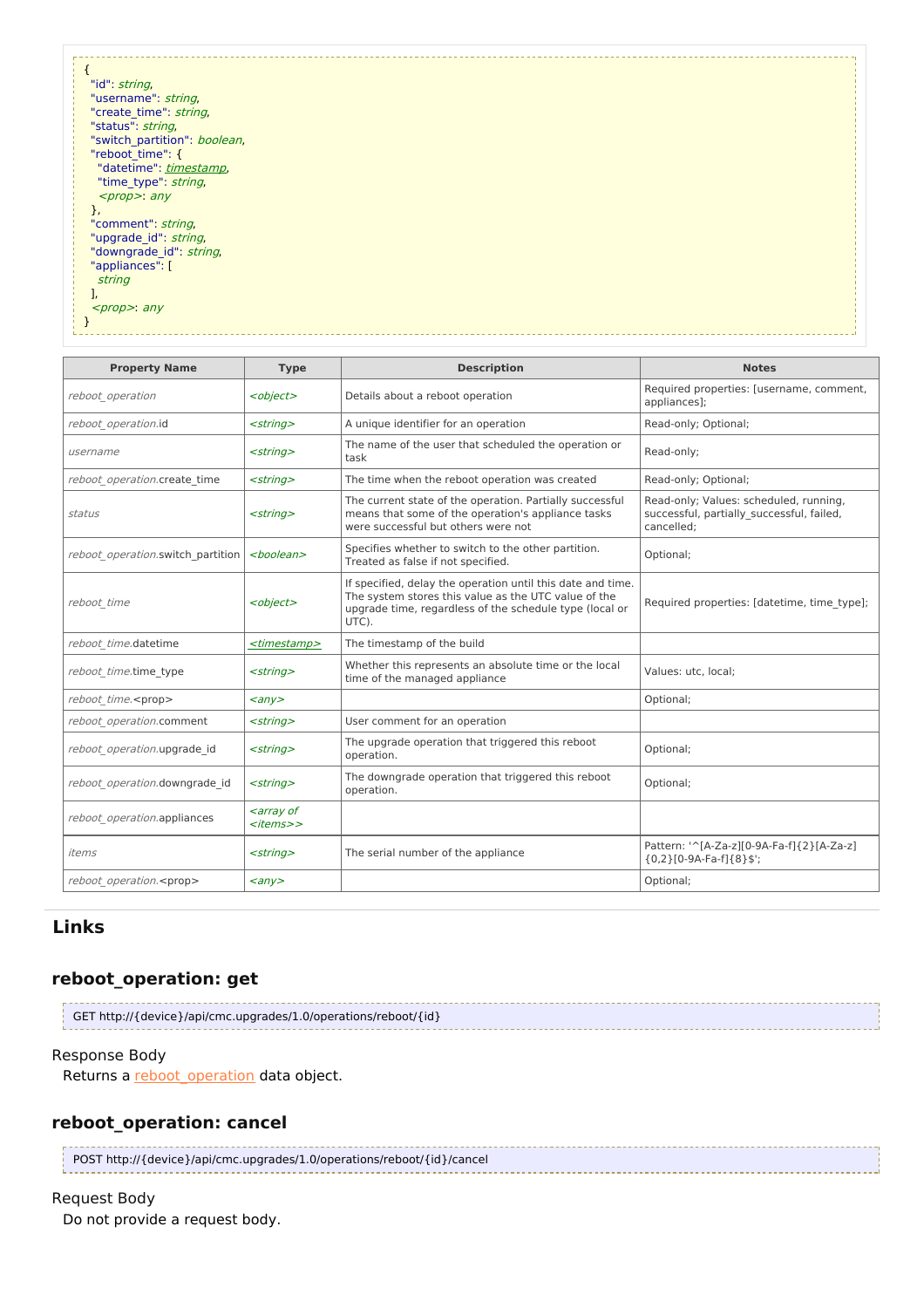## **Relations**

## **reboot\_operation: reboot\_operation\_log**

### Related resource

reboot operation log

#### Variables

|                   | Related var Data value for replacement |
|-------------------|----------------------------------------|
| operation_id 0/id |                                        |

## **Resource: reboot\_operation\_log**

#### Log messages associated with the operation

|             | http://{device}/api/cmc.upgrades/1.0/operations/reboot/{operation_id}/log |  |  |  |  |  |
|-------------|---------------------------------------------------------------------------|--|--|--|--|--|
| <b>JSON</b> |                                                                           |  |  |  |  |  |
|             | "operation_id": <i>string,</i><br>"log": <u>log</u> ,                     |  |  |  |  |  |

#### <prop>: any

```
}
```

| <b>Property Name</b><br><b>Type</b>              |                         | <b>Description</b>                                               | <b>Notes</b> |
|--------------------------------------------------|-------------------------|------------------------------------------------------------------|--------------|
| reboot operation log                             | <object></object>       | Log messages associated with the operation                       |              |
| reboot operation log.operation id $ $ < string > |                         | A unique identifier for the operation that the log<br>belongs to | Optional;    |
| reboot operation log.log                         | $<$ log>                | A series of timestamped log entries                              |              |
| reboot operation log. <prop></prop>              | $\langle$ any $\rangle$ |                                                                  | Optional;    |

## **Links**

## **reboot\_operation\_log: get**

| GET http://{device}/api/cmc.upgrades/1.0/operations/reboot/{operation id}/log |
|-------------------------------------------------------------------------------|
|                                                                               |

#### Response Body

Returns a [reboot\\_operation\\_log](http://support.riverbed.com/apis/cmc.upgrades/1.0#/resources/reboot_operation_log) data object.

# **Resource: appliance\_upgrade\_task**

Details about the upgrade of a specific appliance in an operation

http://{device}/api/cmc.upgrades/1.0/operations/upgrade/{operation\_id}/appliances/{serial}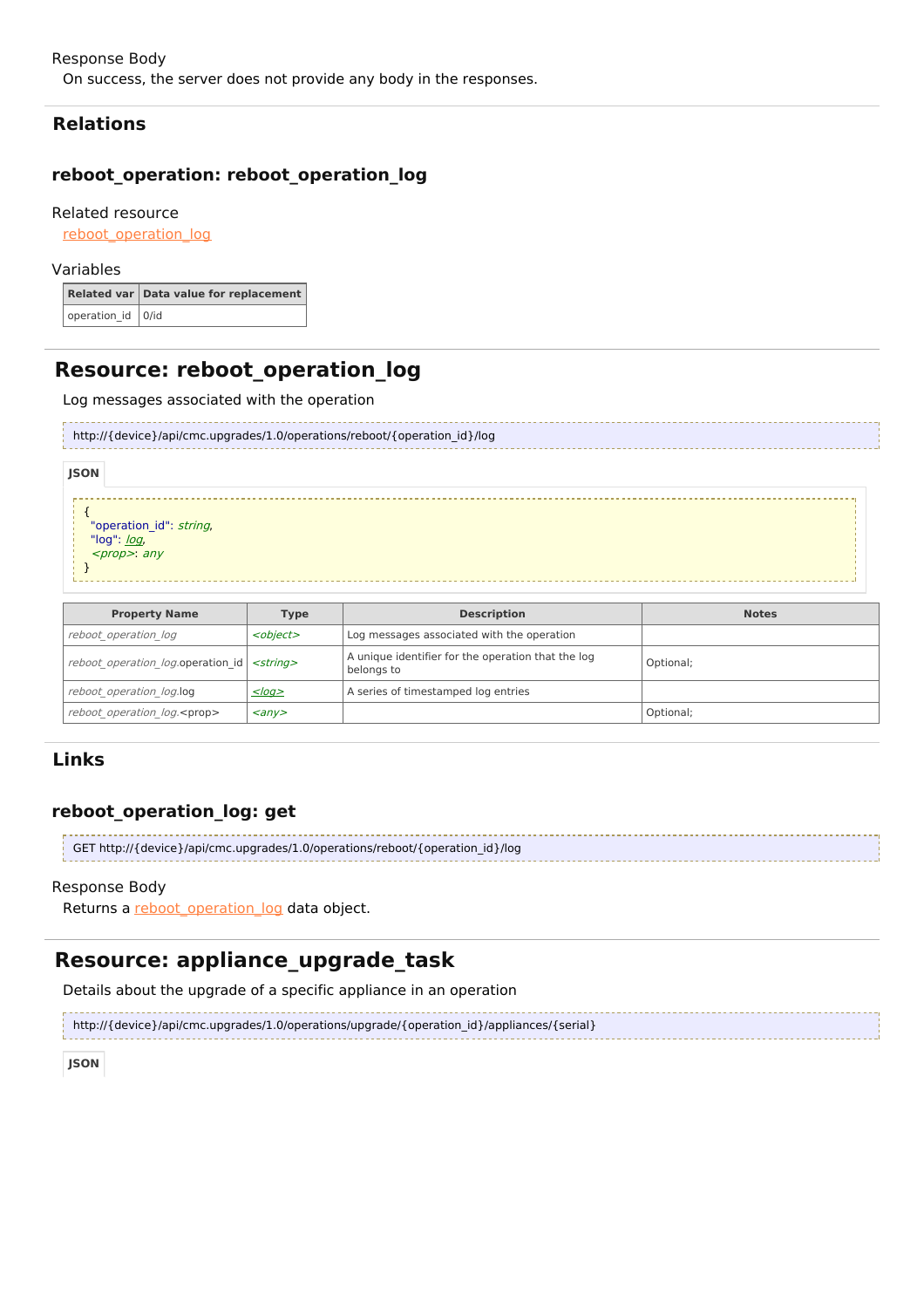| ł                          |  |
|----------------------------|--|
| "operation id": string,    |  |
| "serial": serial,          |  |
| "upgrade time": {          |  |
| "datetime": timestamp,     |  |
| "time type": string,       |  |
| <prop>: any</prop>         |  |
| },                         |  |
| "task start time": {       |  |
| "datetime": timestamp,     |  |
| "time_type": string,       |  |
| <prop>: any</prop>         |  |
| },                         |  |
| "target_version": {        |  |
| "version id": string,      |  |
| "version number": string,  |  |
| "build_number": string,    |  |
| "build timestamp": number, |  |
| $<$ prop>: any             |  |
| },                         |  |
| "reboot": boolean,         |  |
| "reboot time": {           |  |
| "datetime": timestamp,     |  |
| "time type": string,       |  |
| $<$ prop>: any             |  |
| },                         |  |
| "esxi force": boolean,     |  |
| "current version": {       |  |
| "version id": string,      |  |
| "version_number": string,  |  |
| "build number": string,    |  |
| "build_timestamp": number, |  |
| $<$ prop>: any             |  |
| },                         |  |
| "hostname": string,        |  |
| $<$ prop>: any             |  |
|                            |  |
|                            |  |

| <b>Property Name</b><br><b>Type</b><br><b>Description</b>                   |                         | <b>Notes</b>                                                                                                                                               |                                                                                  |  |
|-----------------------------------------------------------------------------|-------------------------|------------------------------------------------------------------------------------------------------------------------------------------------------------|----------------------------------------------------------------------------------|--|
| appliance upgrade task                                                      | <object></object>       | Details about the upgrade of a specific appliance in an<br>operation                                                                                       | Required properties: [operation id,<br>target version, reboot, current version]; |  |
| appliance upgrade task.operation id                                         | $<$ string $>$          | A unique identifier for the operation that the<br>appliance task belongs to                                                                                |                                                                                  |  |
| appliance upgrade task.serial                                               | <serial></serial>       | The serial number of the appliance                                                                                                                         | Pattern: '^[A-Za-z][0-9A-Fa-f]{2}[A-Za-z]<br>${0,2}[0.9A-Fa-f]{8}$ ;             |  |
| upgrade time                                                                | <object></object>       | If specified, delay the operation until this date and<br>time, adjusted for the local time of the device being<br>upgraded, if scheduling in local time.   | Required properties: [datetime,<br>time type];                                   |  |
| upgrade time.datetime                                                       | <timestamp></timestamp> | The timestamp of the build                                                                                                                                 |                                                                                  |  |
| upgrade time.time type                                                      | $<$ string $>$          | Whether this represents an absolute time or the local<br>time of the managed appliance                                                                     | Values: utc, local;                                                              |  |
| upgrade time. <prop></prop>                                                 | $\langle \rangle$       |                                                                                                                                                            | Optional;                                                                        |  |
| task start time<br><object></object>                                        |                         | The time when the task was actually run                                                                                                                    | Required properties: [datetime,<br>time_type];                                   |  |
| task start time.datetime                                                    | <timestamp></timestamp> | The timestamp of the build                                                                                                                                 |                                                                                  |  |
| task start time.time type<br>$<$ string $>$                                 |                         | Whether this represents an absolute time or the local<br>time of the managed appliance                                                                     | Values: utc, local;                                                              |  |
| task start time. <prop></prop>                                              | $\langle \rangle$       |                                                                                                                                                            | Optional;                                                                        |  |
| target version                                                              | <object></object>       | The software version to upgrade to                                                                                                                         | Required properties: [version id];                                               |  |
| target version.version id                                                   | <string></string>       | A unique identifier for a version of a product. Is an<br>amalgem of all the information in the following fields                                            |                                                                                  |  |
| target version.version number<br>$<$ string $>$                             |                         | The released version name. A dotted decimal with<br>optional trailing characters to identify fix releases and<br>customer specific releases                | Optional;                                                                        |  |
| target version.build number<br>$<$ string $>$                               |                         | The build number. Distinguishes prerelease versions.<br>For any given general availability version number<br>Optional;<br>there is a specific build number |                                                                                  |  |
| build timestamp                                                             | <number></number>       | The date and time of the build                                                                                                                             |                                                                                  |  |
| target version. <prop></prop>                                               | $\langle \rangle$       |                                                                                                                                                            | Optional;                                                                        |  |
| appliance upgrade task.reboot                                               | <boolean></boolean>     | Whether to perform a reboot after upgrading                                                                                                                |                                                                                  |  |
| reboot time<br><object><br/>upgraded, if scheduling in local time.</object> |                         | If specified, delay the operation until this date and<br>time, adjusted for the local time of the device being                                             | Required properties: [datetime,<br>time type];                                   |  |
| reboot time.datetime                                                        | <timestamp></timestamp> | The timestamp of the build                                                                                                                                 |                                                                                  |  |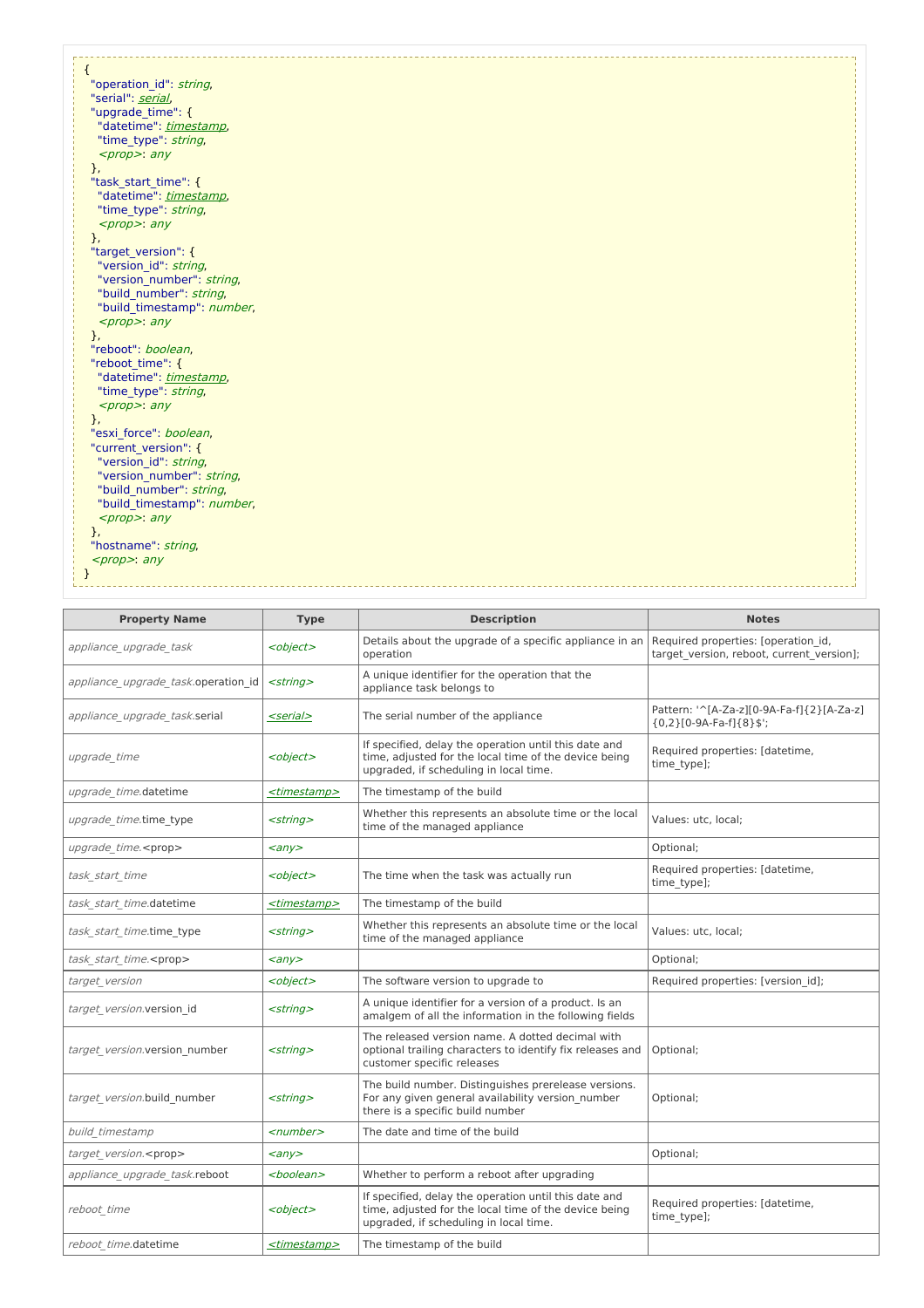| $<$ string $>$<br>reboot time.time type                         |                              | Whether this represents an absolute time or the local<br>time of the managed appliance                                                        | Values: utc, local;                |  |
|-----------------------------------------------------------------|------------------------------|-----------------------------------------------------------------------------------------------------------------------------------------------|------------------------------------|--|
| reboot time. <prop></prop>                                      | $\langle \rangle$            |                                                                                                                                               | Optional;                          |  |
| appliance upgrade task.esxi force                               | <boolean></boolean>          |                                                                                                                                               | Optional;                          |  |
| <object><br/>current version</object>                           |                              | The software version on this appliance at the time the<br>operation was scheduled                                                             | Required properties: [version id]; |  |
| $<$ string $>$<br>current version.version id                    |                              | A unique identifier for a version of a product. Is an<br>amalgem of all the information in the following fields                               |                                    |  |
| current version.version number                                  | $<$ string $>$               | The released version name. A dotted decimal with<br>optional trailing characters to identify fix releases and<br>customer specific releases   | Optional;                          |  |
| current version.build number                                    | $<$ string $>$               | The build number. Distinguishes prerelease versions.<br>For any given general availability version number<br>there is a specific build number | Optional;                          |  |
| build timestamp<br>$<$ number $>$                               |                              | The date and time of the build                                                                                                                |                                    |  |
| current version. <prop><br/><math>\langle \rangle</math></prop> |                              |                                                                                                                                               | Optional;                          |  |
| appliance upgrade task.hostname<br>$<$ string $>$               |                              | Hostname of the appliance                                                                                                                     | Optional;                          |  |
| appliance upgrade task. <prop></prop>                           | $\langle \text{any} \rangle$ |                                                                                                                                               | Optional;                          |  |

## **appliance\_upgrade\_task: get**

GET http://{device}/api/cmc.upgrades/1.0/operations/upgrade/{operation\_id}/appliances/{serial}

#### Response Body

Returns an appliance upgrade task data object.

## **appliance\_upgrade\_task: cancel**

POST http://{device}/api/cmc.upgrades/1.0/operations/upgrade/{operation\_id}/appliances/{serial}/cancel

#### Request Body

Do not provide a request body.

#### Response Body

On success, the server does not provide any body in the responses.

## **Relations**

### **appliance\_upgrade\_task: operation**

Related resource

[upgrade\\_operation](http://support.riverbed.com/apis/cmc.upgrades/1.0#/resources/upgrade_operation)

### Variables

|      | Related var   Data value for replacement |
|------|------------------------------------------|
| l id | 0/operation_id                           |

## **appliance\_upgrade\_task: appliance**

#### Related resource

[appliance](http://support.riverbed.com/apis/cmc.upgrades/1.0#/resources/appliance)

Variables

|        | Related var Data value for replacement |
|--------|----------------------------------------|
| serial | 0/serial                               |

## **appliance\_upgrade\_task: appliance\_upgrade\_task\_state**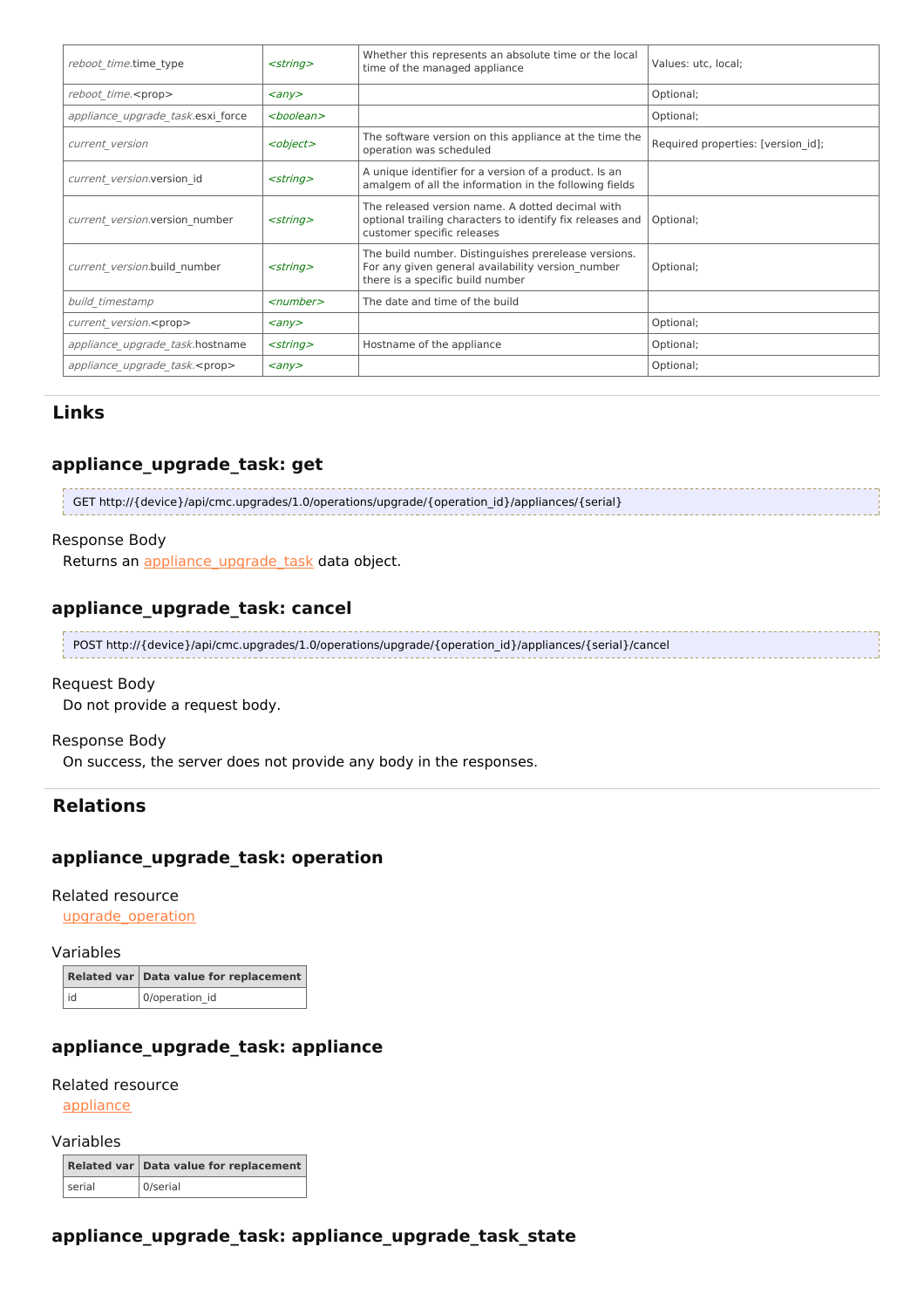### Related resource [appliance\\_upgrade\\_task\\_state](http://support.riverbed.com/apis/cmc.upgrades/1.0#/resources/appliance_upgrade_task_state)

#### Variables

|        | Related var Data value for replacement |
|--------|----------------------------------------|
|        | operation_id   0/operation_id          |
| serial | 0/serial                               |

## **appliance\_upgrade\_task: appliance\_upgrade\_task\_log**

#### Related resource

appliance upgrade task log

#### Variables

|        | Related var Data value for replacement |  |  |
|--------|----------------------------------------|--|--|
|        | operation_id   0/operation_id          |  |  |
| serial | 0/serial                               |  |  |

## **Resource: appliance\_upgrade\_task\_state**

The status of the upgrade of a single appliance of an operation

http://{device}/api/cmc.upgrades/1.0/operations/upgrade/{operation\_id}/appliances/{serial}/state

{ "operation\_id": string, "serial": string, "status": appliance task status, "stage": *[appliance\\_upgrade\\_task\\_stage](http://support.riverbed.com/apis/cmc.upgrades/1.0#/types/appliance_upgrade_task_stage)*, <prop>: any } **JSON**

| <b>Property Name</b>                          | <b>Type</b>                                         | <b>Description</b>                                                          | <b>Notes</b>                                                                                        |
|-----------------------------------------------|-----------------------------------------------------|-----------------------------------------------------------------------------|-----------------------------------------------------------------------------------------------------|
| appliance upgrade task state                  | <object></object>                                   | The status of the upgrade of a single<br>appliance of an operation          | Required properties: [status,<br>stage];                                                            |
| appliance upgrade task state.<br>operation id | $<$ string $>$                                      | A unique identifier for the operation that<br>the appliance task belongs to | Read-only; Optional;                                                                                |
| serial                                        | $<$ string $>$                                      | The serial number of the appliance                                          | Read-only; Pattern: '^[A-Za-z][0-<br>9A-Fa-f1{2}[A-Za-z1{0,2}[0-9A-Fa-<br>f]{8}\$';                 |
| appliance upgrade task state.status           | <appliance status="" task=""></appliance>           | The current task status of the per<br>appliance                             | Values: scheduled, running,<br>successful, failed, cancelled;                                       |
| appliance upgrade task state.stage            | <appliance stage="" task="" upgrade=""></appliance> | The current progress of the appliance<br>upgrade task                       | Values: waiting, initiating,<br>downloading, patching, installing,<br>completed, failed, cancelled; |
| appliance upgrade task state. <prop></prop>   | $\langle$ any $\rangle$                             |                                                                             | Optional;                                                                                           |

## **Links**

## **appliance\_upgrade\_task\_state: get**

GET http://{device}/api/cmc.upgrades/1.0/operations/upgrade/{operation\_id}/appliances/{serial}/state

#### Response Body

Returns an appliance upgrade task state data object.

## **appliance\_upgrade\_task\_state: set**

PUT http://{device}/api/cmc.upgrades/1.0/operations/upgrade/{operation\_id}/appliances/{serial}/state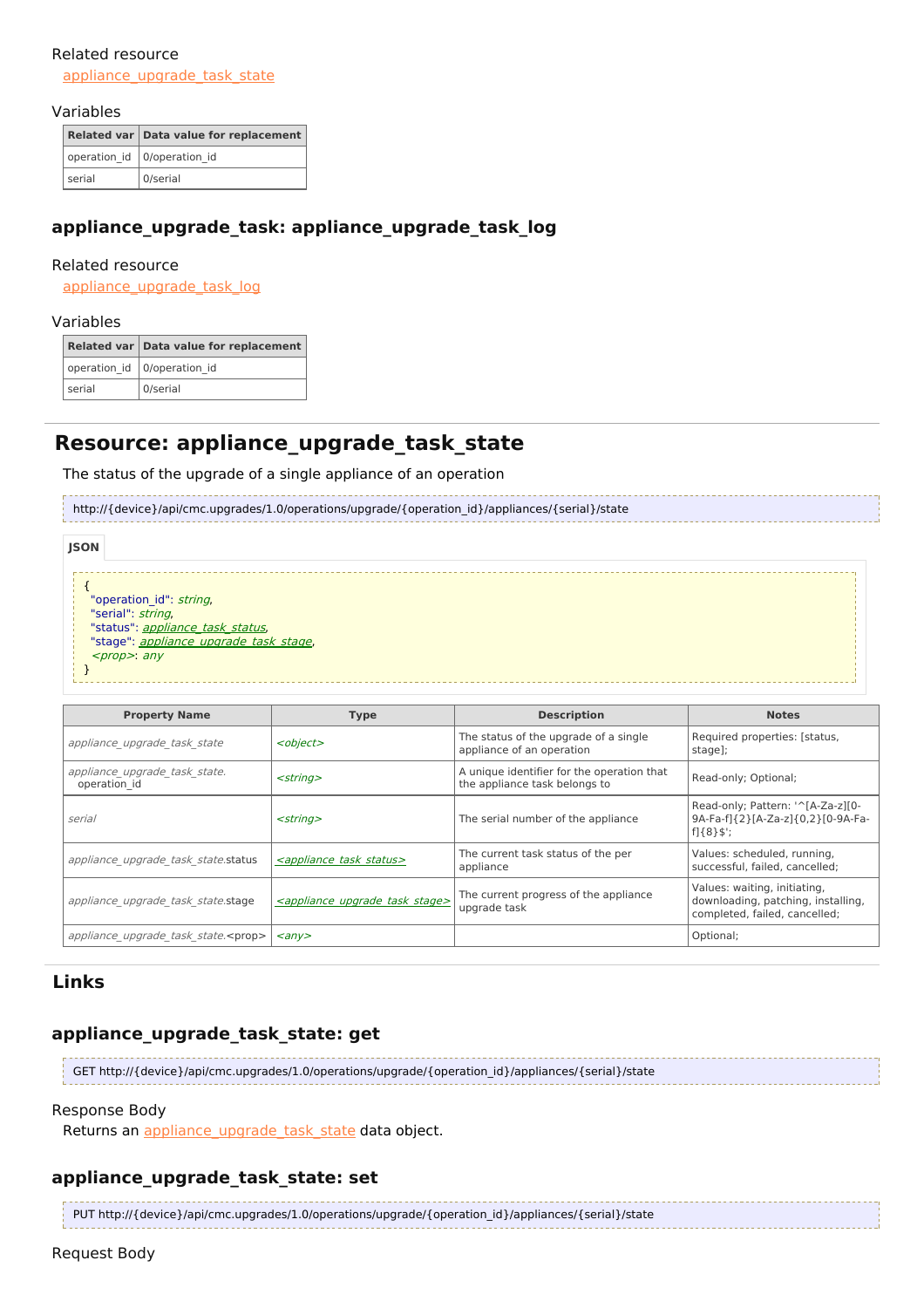Provide an appliance upgrade task state data object.

#### Response Body

Returns an appliance upgrade task state data object.

# **Resource: appliance\_upgrade\_task\_log**

Log messages associated with the appliance task

```
http://{device}/api/cmc.upgrades/1.0/operations/upgrade/{operation_id}/appliances/{serial}/log
```

| ۰, | - 1<br>۰. | . .<br>۰. |  |  |
|----|-----------|-----------|--|--|
|    |           |           |  |  |
|    |           |           |  |  |

{ "operation\_id": string, "serial": string, "[log](http://support.riverbed.com/apis/cmc.upgrades/1.0#/types/log)": <u>log</u>, <prop>: any

}

| <b>Property Name</b>                      | <b>Type</b>             | <b>Description</b>                                               | <b>Notes</b>                                                                    |
|-------------------------------------------|-------------------------|------------------------------------------------------------------|---------------------------------------------------------------------------------|
| appliance upgrade task log                | <object></object>       | Log messages associated with the appliance task                  |                                                                                 |
| appliance upgrade task log.operation id   | $<$ strina $>$          | A unique identifier for the operation that the log<br>belongs to | Read-only; Optional;                                                            |
| serial                                    | $<$ string $>$          | The serial number of the appliance                               | Read-only; Pattern: '^[A-Za-z][0-9A-Fa-f]<br>{2}[A-Za-z]{0,2}[0-9A-Fa-f]{8}\$'; |
| appliance upgrade task log.log            | $<$ log $>$             | A series of timestamped log entries                              |                                                                                 |
| appliance upgrade task log. <prop></prop> | $\langle$ any $\rangle$ |                                                                  | Optional;                                                                       |

## **Links**

## **appliance\_upgrade\_task\_log: get**

GET http://{device}/api/cmc.upgrades/1.0/operations/upgrade/{operation\_id}/appliances/{serial}/log

#### Response Body

Returns an appliance upgrade task log data object.

## **appliance\_upgrade\_task\_log: append**

Append a log entry to the log. Use restricted for internal services

POST http://{device}/api/cmc.upgrades/1.0/operations/upgrade/{operation\_id}/appliances/{serial}/log

### Request Body

Provide a log entry data object.

#### Response Body

On success, the server does not provide any body in the responses.

# **Resource: appliance\_downgrade\_task**

Details about the downgrade of a specific appliance in an operation

http://{device}/api/cmc.upgrades/1.0/operations/downgrade/{operation\_id}/appliances/{serial}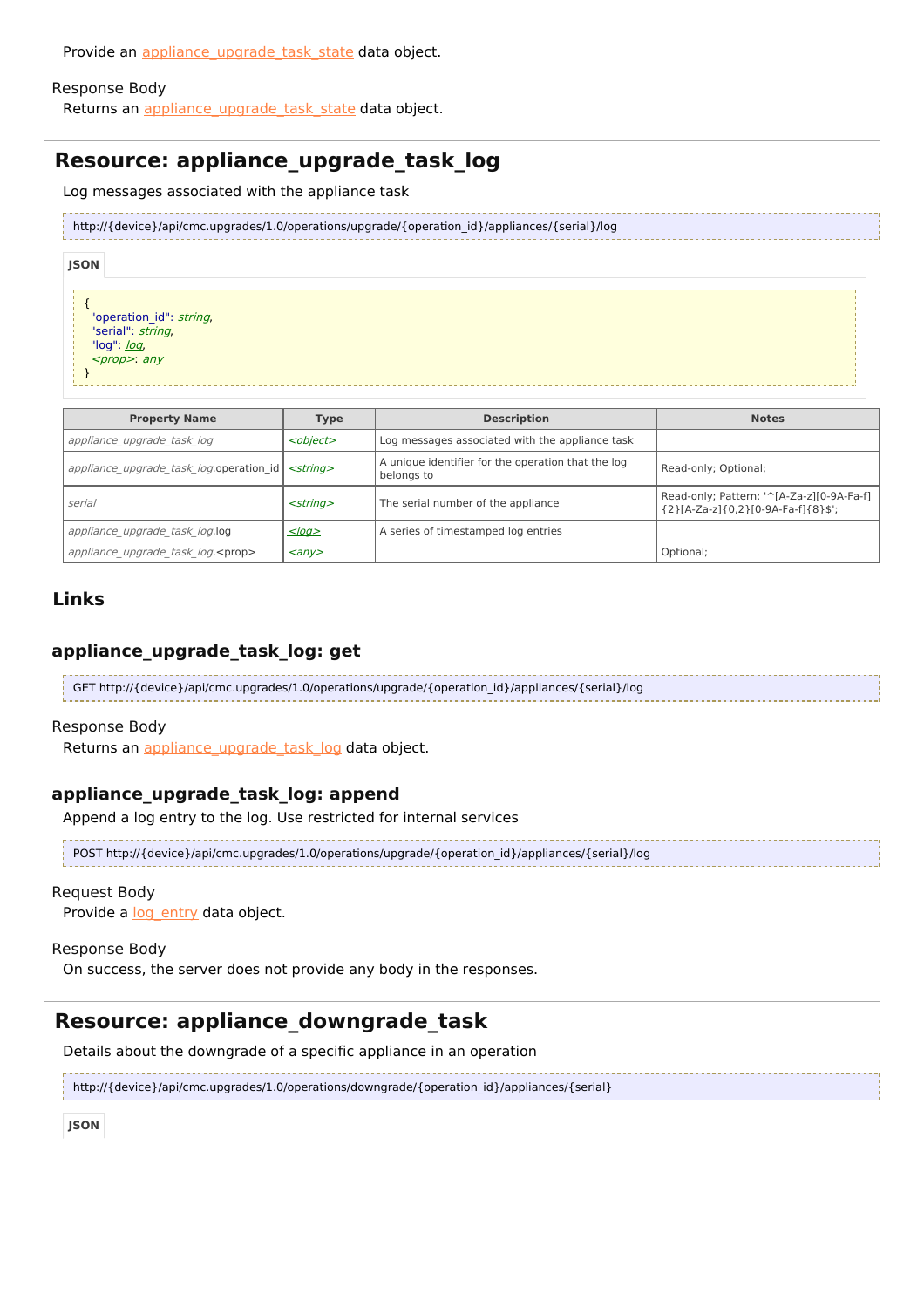| "operation id": string,                              |  |
|------------------------------------------------------|--|
| "serial": serial,                                    |  |
| "downgrade_time": {                                  |  |
| "datetime": timestamp,                               |  |
| "time type": string,                                 |  |
| $<$ prop>: any                                       |  |
| },                                                   |  |
| "task start time": {                                 |  |
| "datetime": timestamp,                               |  |
| "time type": string,                                 |  |
| $<$ prop>: any                                       |  |
| },                                                   |  |
| "target_version": {                                  |  |
| "version id": string,                                |  |
| "version number": string,                            |  |
| "build_number": string,                              |  |
| "build timestamp": number,                           |  |
| $<$ prop>: any                                       |  |
| },                                                   |  |
| "reboot": boolean,                                   |  |
| "reboot time": {                                     |  |
| "datetime": timestamp,                               |  |
| "time type": string,                                 |  |
| $<$ prop>: any                                       |  |
| },                                                   |  |
| "esxi force": boolean,                               |  |
| "current version": {                                 |  |
| "version id": string,                                |  |
| "version number": string,<br>"build number": string, |  |
| "build_timestamp": number,                           |  |
| $<$ prop>: any                                       |  |
| },                                                   |  |
| "hostname": string,                                  |  |
| $<$ prop>: any                                       |  |
|                                                      |  |
|                                                      |  |

| <b>Property Name</b>                  | <b>Type</b>             | <b>Description</b>                                                                                                                                       | <b>Notes</b>                                                                             |
|---------------------------------------|-------------------------|----------------------------------------------------------------------------------------------------------------------------------------------------------|------------------------------------------------------------------------------------------|
| appliance downgrade task              | <object></object>       | Details about the downgrade of a specific appliance<br>in an operation                                                                                   | Required properties: [operation id, serial,<br>target version, reboot, current version]; |
| appliance downgrade task.operation id | $<$ string $>$          | A unique identifier for the operation that the<br>appliance task belongs to                                                                              |                                                                                          |
| appliance downgrade task.serial       | <serial></serial>       | The serial number of the appliance                                                                                                                       | Pattern: '^[A-Za-z][0-9A-Fa-f]{2}[A-Za-z]<br>${0,2}[0.9A-Fa-f]{8}$ ;                     |
| downgrade time                        | <object></object>       | If specified, delay the operation until this date and<br>time, adjusted for the local time of the device being<br>upgraded, if scheduling in local time. | Required properties: [datetime,<br>time type];                                           |
| downgrade time.datetime               | <timestamp></timestamp> | The timestamp of the build                                                                                                                               |                                                                                          |
| downgrade time.time type              | $<$ string $>$          | Whether this represents an absolute time or the<br>local time of the managed appliance                                                                   | Values: utc, local;                                                                      |
| downgrade time. <prop></prop>         | $\langle \rangle$       |                                                                                                                                                          | Optional;                                                                                |
| task start time                       | <object></object>       | The time when the task was actually run                                                                                                                  | Required properties: [datetime,<br>time_type];                                           |
| task start time.datetime              | <timestamp></timestamp> | The timestamp of the build                                                                                                                               |                                                                                          |
| task start time.time type             | <string></string>       | Whether this represents an absolute time or the<br>local time of the managed appliance                                                                   | Values: utc, local;                                                                      |
| task start time. <prop></prop>        | $\langle \rangle$       |                                                                                                                                                          | Optional;                                                                                |
| target version                        | <object></object>       | The software version to downgrade to                                                                                                                     | Required properties: [version id];                                                       |
| target version.version id             | $<$ string $>$          | A unique identifier for a version of a product. Is an<br>amalgem of all the information in the following fields                                          |                                                                                          |
| target version.version number         | $<$ string $>$          | The released version name. A dotted decimal with<br>optional trailing characters to identify fix releases<br>and customer specific releases              | Optional;                                                                                |
| target version.build number           | <string></string>       | The build number. Distinguishes prerelease versions.<br>For any given general availability version number<br>there is a specific build number            | Optional;                                                                                |
| build timestamp                       | <number></number>       | The date and time of the build                                                                                                                           |                                                                                          |
| target version. <prop></prop>         | $\langle \rangle$       |                                                                                                                                                          | Optional;                                                                                |
| appliance downgrade task.reboot       | <boolean></boolean>     | Whether to perform a reboot after downgrading                                                                                                            |                                                                                          |
| reboot time                           | <object></object>       | If specified, delay the operation until this date and<br>time, adjusted for the local time of the device being<br>upgraded, if scheduling in local time. | Required properties: [datetime,<br>time_type];                                           |
| reboot time.datetime                  | <timestamp></timestamp> | The timestamp of the build                                                                                                                               |                                                                                          |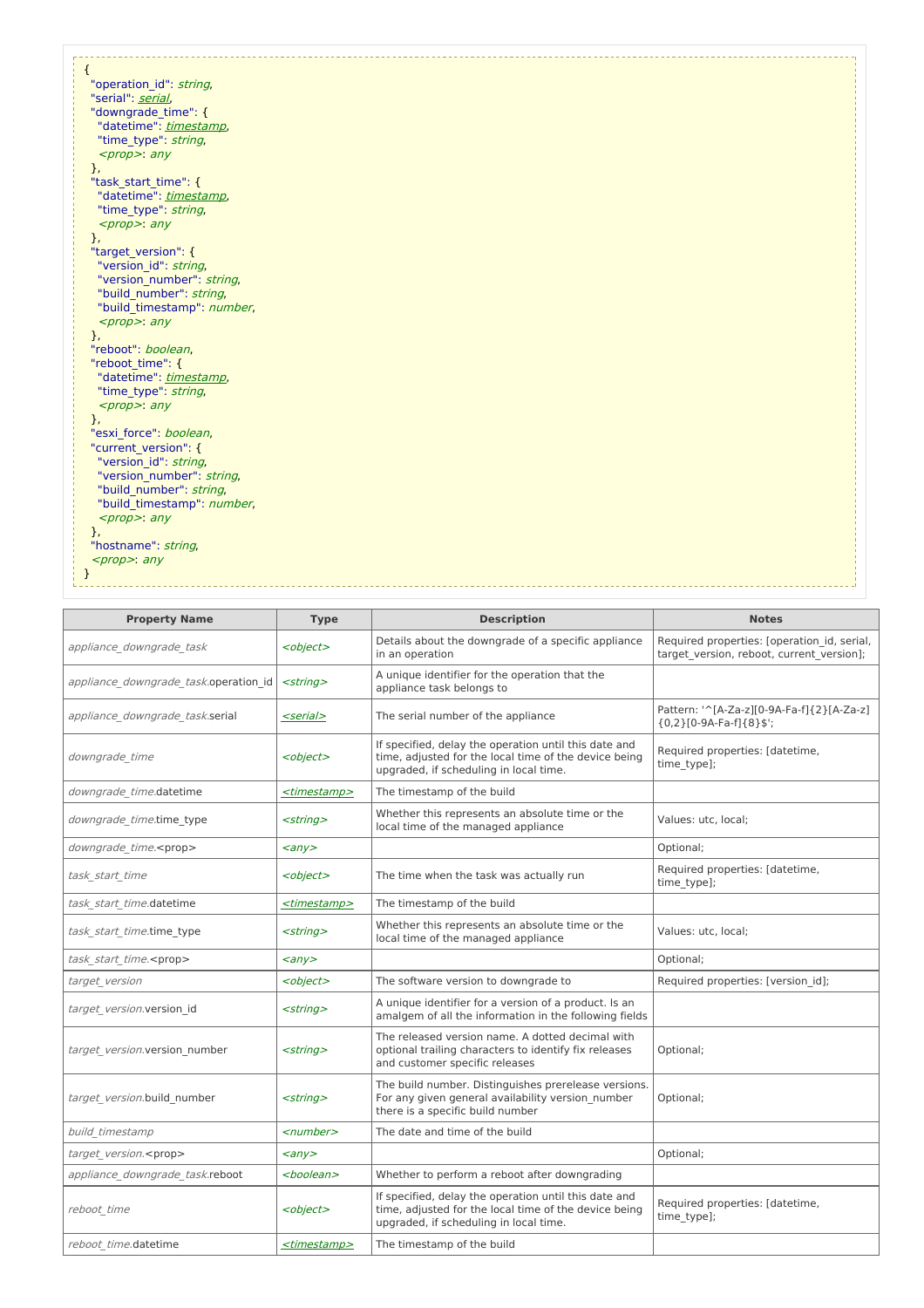| reboot time.time type                   | $<$ string $>$                 | Whether this represents an absolute time or the<br>local time of the managed appliance                                                        | Values: utc, local;                |
|-----------------------------------------|--------------------------------|-----------------------------------------------------------------------------------------------------------------------------------------------|------------------------------------|
| reboot time. <prop></prop>              | $\langle \textit{any} \rangle$ |                                                                                                                                               | Optional;                          |
| appliance downgrade task.esxi force     | <boolean></boolean>            |                                                                                                                                               | Optional;                          |
| current version                         | <object></object>              | The software version on this appliance at the time<br>the operation was scheduled                                                             | Required properties: [version id]; |
| current version.version id              | $<$ string $>$                 | A unique identifier for a version of a product. Is an<br>amalgem of all the information in the following fields                               |                                    |
| current version.version number          | $<$ string $>$                 | The released version name. A dotted decimal with<br>optional trailing characters to identify fix releases<br>and customer specific releases   | Optional;                          |
| current version.build number            | $<$ string $>$                 | The build number. Distinguishes prerelease versions.<br>For any given general availability version number<br>there is a specific build number | Optional;                          |
| build timestamp                         | $\le$ number $>$               | The date and time of the build                                                                                                                |                                    |
| current version. <prop></prop>          | $\langle \textit{any} \rangle$ |                                                                                                                                               | Optional;                          |
| appliance downgrade task.hostname       | $<$ string $>$                 | Hostname of the appliance                                                                                                                     | Optional;                          |
| appliance downgrade task. <prop></prop> | $\langle \textit{any} \rangle$ |                                                                                                                                               | Optional;                          |

## **appliance\_downgrade\_task: get**

GET http://{device}/api/cmc.upgrades/1.0/operations/downgrade/{operation\_id}/appliances/{serial}

#### Response Body

Returns an appliance downgrade task data object.

## **appliance\_downgrade\_task: cancel**

POST http://{device}/api/cmc.upgrades/1.0/operations/downgrade/{operation\_id}/appliances/{serial}/cancel

#### Request Body

Do not provide a request body.

#### Response Body

On success, the server does not provide any body in the responses.

## **Relations**

## **appliance\_downgrade\_task: operation**

### Related resource

[downgrade\\_operation](http://support.riverbed.com/apis/cmc.upgrades/1.0#/resources/downgrade_operation)

#### Variables

|    | Related var   Data value for replacement |
|----|------------------------------------------|
| id | 0/operation id                           |

## **appliance\_downgrade\_task: appliance**

#### Related resource

[appliance](http://support.riverbed.com/apis/cmc.upgrades/1.0#/resources/appliance)

#### Variables

|        | Related var Data value for replacement |
|--------|----------------------------------------|
| serial | 0/serial                               |

## **appliance\_downgrade\_task: appliance\_downgrade\_task\_state**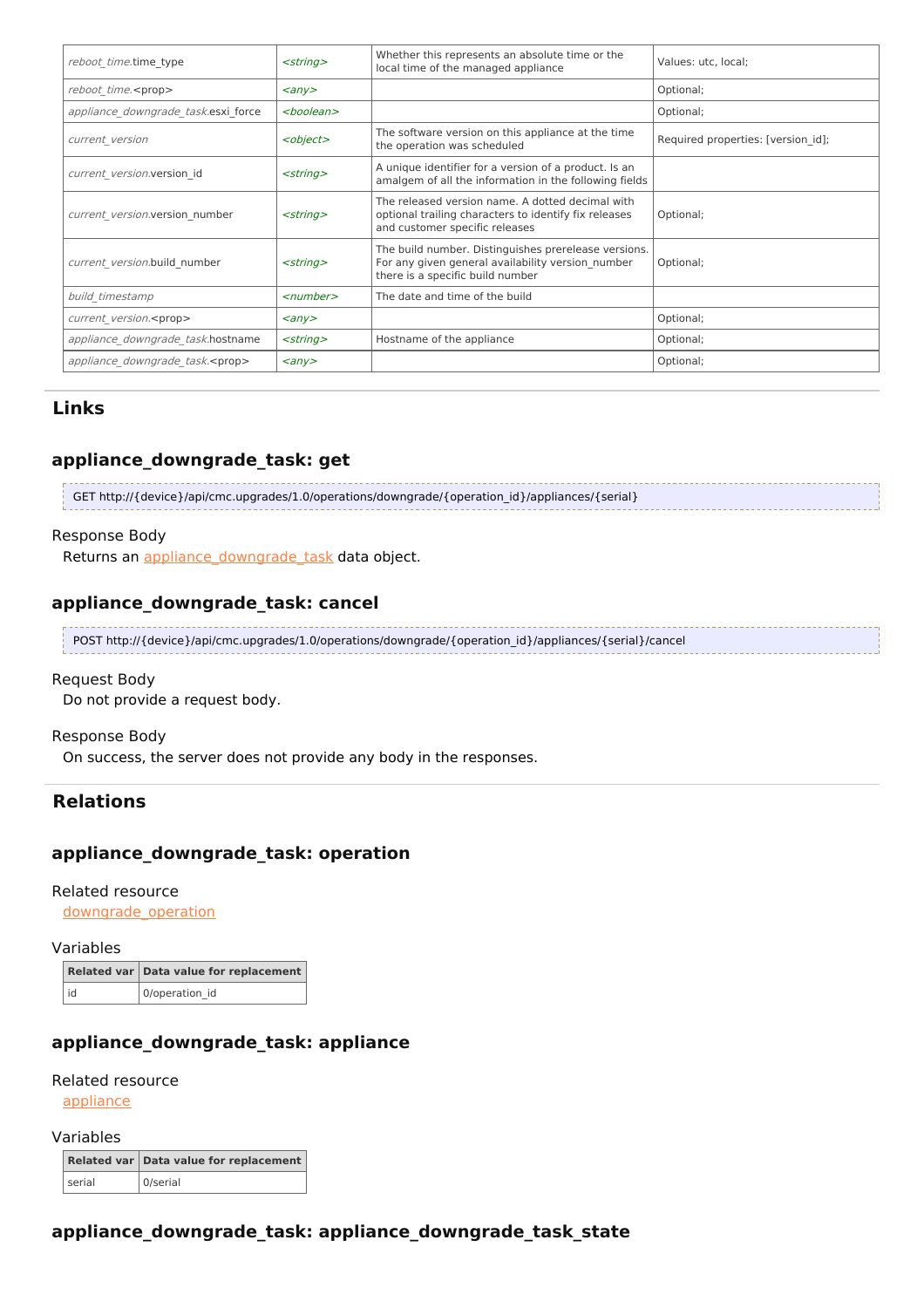#### Related resource

appliance downgrade task state

#### Variables

|        | Related var Data value for replacement |
|--------|----------------------------------------|
|        | operation_id   0/operation_id          |
| serial | 0/serial                               |

## **appliance\_downgrade\_task: appliance\_downgrade\_task\_log**

#### Related resource

[appliance\\_downgrade\\_task\\_log](http://support.riverbed.com/apis/cmc.upgrades/1.0#/resources/appliance_downgrade_task_log)

#### Variables

|        | Related var   Data value for replacement |
|--------|------------------------------------------|
|        | operation_id   0/operation_id            |
| serial | 0/serial                                 |
|        |                                          |

## **Resource: appliance\_downgrade\_task\_state**

The status of the downgrade of a single appliance of an operation

http://{device}/api/cmc.upgrades/1.0/operations/downgrade/{operation\_id}/appliances/{serial}/state

| <b>JSON</b> |                                                                                                                                                        |
|-------------|--------------------------------------------------------------------------------------------------------------------------------------------------------|
|             | "operation id": string,<br>"serial": string,<br>"status": appliance task status,<br>"stage": <i>appliance downgrade task stage</i> ,<br>$<$ prop>: any |

| <b>Property Name</b>                            | <b>Type</b>                                           | <b>Description</b>                                                          | <b>Notes</b>                                                                              |
|-------------------------------------------------|-------------------------------------------------------|-----------------------------------------------------------------------------|-------------------------------------------------------------------------------------------|
| appliance downgrade task state                  | <object></object>                                     | The status of the downgrade of a single<br>appliance of an operation        | Required properties: [status,<br>stage];                                                  |
| appliance downgrade task state.<br>operation id | $<$ string $>$                                        | A unique identifier for the operation<br>that the appliance task belongs to | Read-only; Optional;                                                                      |
| serial                                          | $<$ strina $>$                                        | The serial number of the appliance                                          | Read-only; Pattern: '^[A-Za-z][0-<br>9A-Fa-f1{2}[A-Za-z1{0,2}[0-9A-<br>$Fa-f1{8}$ ;       |
| appliance downgrade task state.status           | <appliance status="" task=""></appliance>             | The current task status of the per<br>appliance                             | Values: scheduled, running,<br>successful, failed, cancelled;                             |
| appliance downgrade task state.stage            | <appliance downgrade="" stage="" task=""></appliance> | The current progress of the per<br>appliance downgrade task                 | Values: waiting, initiating,<br>downloading, installing,<br>completed, failed, cancelled; |
| appliance downgrade task state. <prop></prop>   | $\langle$ any $\rangle$                               |                                                                             | Optional;                                                                                 |

## **Links**

## **appliance\_downgrade\_task\_state: get**

GET http://{device}/api/cmc.upgrades/1.0/operations/downgrade/{operation\_id}/appliances/{serial}/state

#### Response Body

Returns an [appliance\\_downgrade\\_task\\_state](http://support.riverbed.com/apis/cmc.upgrades/1.0#/resources/appliance_downgrade_task_state) data object.

## **appliance\_downgrade\_task\_state: set**

PUT http://{device}/api/cmc.upgrades/1.0/operations/downgrade/{operation\_id}/appliances/{serial}/state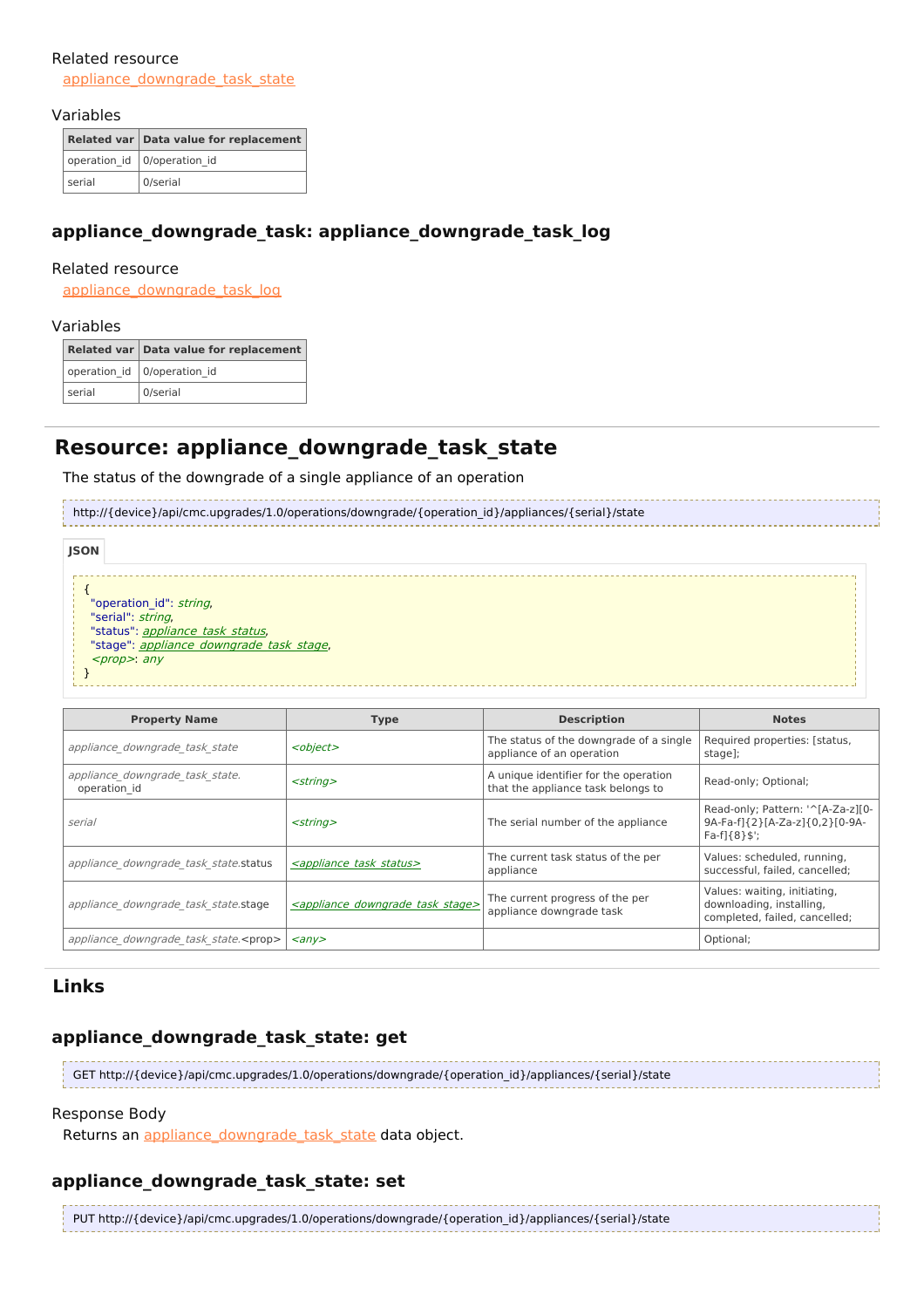### Request Body Provide an appliance downgrade task state data object.

### Response Body

Returns an appliance downgrade task state data object.

# **Resource: appliance\_downgrade\_task\_log**

Log messages associated with the appliance task

http://{device}/api/cmc.upgrades/1.0/operations/downgrade/{operation\_id}/appliances/{serial}/log

#### **JSON**

{ "operation id": string, "serial": string, "[log](http://support.riverbed.com/apis/cmc.upgrades/1.0#/types/log)": <u>log</u>, <prop>: any }

| <b>Property Name</b>                          | <b>Type</b>                  | <b>Description</b>                                               | <b>Notes</b>                                                                    |
|-----------------------------------------------|------------------------------|------------------------------------------------------------------|---------------------------------------------------------------------------------|
| appliance downgrade task log                  | <object></object>            | Log messages associated with the appliance task                  |                                                                                 |
| appliance downgrade task log.<br>operation id | $<$ string $>$               | A unique identifier for the operation that the log<br>belongs to | Read-only; Optional;                                                            |
| serial                                        | $<$ string $>$               | The serial number of the appliance                               | Read-only; Pattern: '^[A-Za-z][0-9A-Fa-f]<br>{2}[A-Za-z]{0,2}[0-9A-Fa-f]{8}\$'; |
| appliance downgrade task log.log              | $<$ log $>$                  | A series of timestamped log entries                              |                                                                                 |
| appliance downgrade task log. <prop></prop>   | $\langle \text{any} \rangle$ |                                                                  | Optional;                                                                       |

## **Links**

## **appliance\_downgrade\_task\_log: get**

GET http://{device}/api/cmc.upgrades/1.0/operations/downgrade/{operation\_id}/appliances/{serial}/log

#### Response Body

Returns an [appliance\\_downgrade\\_task\\_log](http://support.riverbed.com/apis/cmc.upgrades/1.0#/resources/appliance_downgrade_task_log) data object.

## **appliance\_downgrade\_task\_log: append**

Append a log entry to the log. Use restricted to internal services

```
POST http://{device}/api/cmc.upgrades/1.0/operations/downgrade/{operation_id}/appliances/{serial}/log
```
#### Request Body

Provide a log entry data object.

#### Response Body

On success, the server does not provide any body in the responses.

## **Resource: appliance\_reboot\_task**

The status of the reboot of a single appliance of an operation

http://{device}/api/cmc.upgrades/1.0/operations/reboot/{operation\_id}/appliances/{serial}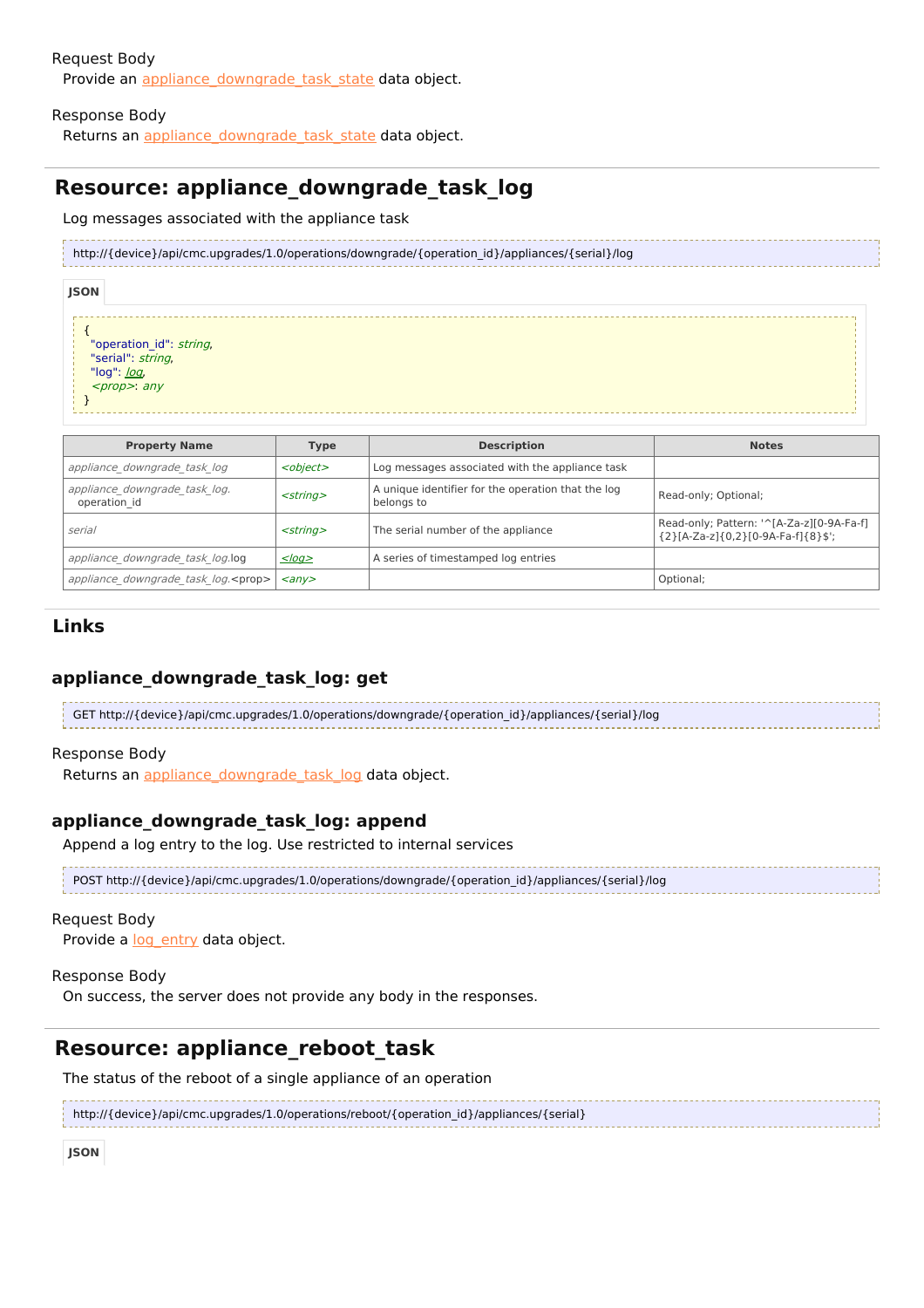| "operation id": string,      |  |
|------------------------------|--|
| "serial": serial,            |  |
| "switch partition": boolean, |  |
| "reboot time": {             |  |
| "datetime": timestamp,       |  |
| "time type": string,         |  |
| $<$ prop>: any               |  |
|                              |  |
| r,<br>"task start time": {   |  |
|                              |  |
| "datetime": timestamp,       |  |
| "time type": string,         |  |
| $<$ prop>: any               |  |
| г,                           |  |
| "deferred": boolean,         |  |
| "hostname": string,          |  |
| $<$ prop>: any               |  |
|                              |  |
|                              |  |
|                              |  |

| <b>Property Name</b>                   | <b>Type</b>             | <b>Description</b>                                                                                                                                                                 | <b>Notes</b>                                                         |
|----------------------------------------|-------------------------|------------------------------------------------------------------------------------------------------------------------------------------------------------------------------------|----------------------------------------------------------------------|
| appliance reboot task                  | <object></object>       | The status of the reboot of a single appliance of an<br>operation                                                                                                                  | Required properties: [operation id, serial];                         |
| appliance reboot task.operation id     | $<$ string $>$          | A unique identifier for the operation that the<br>appliance task belongs to                                                                                                        |                                                                      |
| appliance reboot task.serial           | <serial></serial>       | The serial number of the appliance                                                                                                                                                 | Pattern: '^[A-Za-z][0-9A-Fa-f]{2}[A-Za-z]<br>${0,2}[0-9A-Fa-f]{8}$ ; |
| appliance reboot task.switch partition | <boolean></boolean>     | Specifies whether to switch to the other partition.<br>Treated as false if not specified.                                                                                          | Optional;                                                            |
| reboot time                            | <object></object>       | If specified, delay the operation until this date and<br>time, adjusted for the local time of the device being<br>upgraded, if scheduling in local time.                           | Required properties: [datetime,<br>time type];                       |
| reboot time.datetime                   | <timestamp></timestamp> | The timestamp of the build                                                                                                                                                         |                                                                      |
| reboot time.time type                  | $<$ string $>$          | Whether this represents an absolute time or the local<br>time of the managed appliance                                                                                             | Values: utc. local:                                                  |
| reboot time. <prop></prop>             | $\langle \rangle$       |                                                                                                                                                                                    | Optional;                                                            |
| task start time                        | <object></object>       | The time when the task was actually run                                                                                                                                            | Required properties: [datetime,<br>time type];                       |
| task start time.datetime               | <timestamp></timestamp> | The timestamp of the build                                                                                                                                                         |                                                                      |
| task start time.time type              | $<$ string $>$          | Whether this represents an absolute time or the local<br>time of the managed appliance                                                                                             | Values: utc, local;                                                  |
| task start time. <prop></prop>         | $\langle \rangle$       |                                                                                                                                                                                    | Optional;                                                            |
| appliance reboot task.deferred         | <boolean></boolean>     | Specifies whether the reboot task should be enabled<br>for execution. This would be set to false if the reboot<br>is linked to an upgrade and the upgrade is not<br>completed yet. | Optional;                                                            |
| appliance reboot task.hostname         | $<$ string $>$          | Hostname of the appliance.                                                                                                                                                         | Optional;                                                            |
| appliance reboot task. <prop></prop>   | $\langle \rangle$       |                                                                                                                                                                                    | Optional;                                                            |

## **appliance\_reboot\_task: get**

| GET http://{device}/api/cmc.upgrades/1.0/operations/reboot/{operation id}/appliances/{serial} |
|-----------------------------------------------------------------------------------------------|
|                                                                                               |

### Response Body

Returns an appliance reboot task data object.

## **appliance\_reboot\_task: cancel**

POST http://{device}/api/cmc.upgrades/1.0/operations/reboot/{operation\_id}/appliances/{serial}/cancel

### Request Body

Do not provide a request body.

#### Response Body

On success, the server does not provide any body in the responses.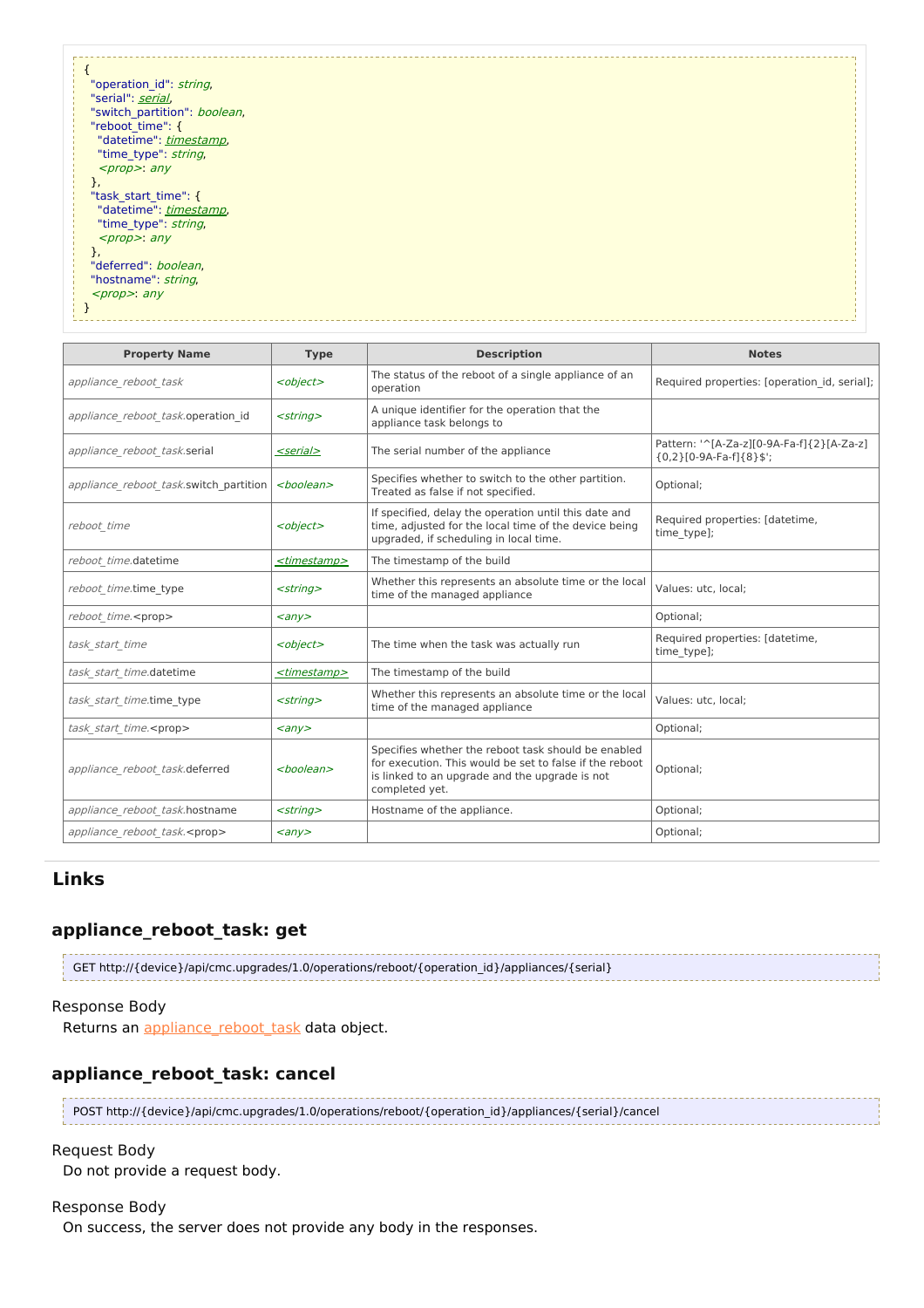## **Relations**

## **appliance\_reboot\_task: operation**

#### Related resource

[reboot\\_operation](http://support.riverbed.com/apis/cmc.upgrades/1.0#/resources/reboot_operation)

#### Variables

|    | Related var Data value for replacement |
|----|----------------------------------------|
| id | 0/operation id                         |

## **appliance\_reboot\_task: appliance**

#### Related resource

[appliance](http://support.riverbed.com/apis/cmc.upgrades/1.0#/resources/appliance)

#### Variables

|        | Related var Data value for replacement |
|--------|----------------------------------------|
| serial | 0/serial                               |

## **appliance\_reboot\_task: appliance\_reboot\_task\_state**

#### Related resource

[appliance\\_reboot\\_task\\_state](http://support.riverbed.com/apis/cmc.upgrades/1.0#/resources/appliance_reboot_task_state)

#### Variables

|        | Related var   Data value for replacement |
|--------|------------------------------------------|
|        | operation id   0/operation id            |
| serial | 0/serial                                 |

## **appliance\_reboot\_task: appliance\_reboot\_task\_log**

#### Related resource

[appliance\\_reboot\\_task\\_log](http://support.riverbed.com/apis/cmc.upgrades/1.0#/resources/appliance_reboot_task_log)

#### Variables

|        | Related var Data value for replacement |
|--------|----------------------------------------|
|        | operation_id   0/operation_id          |
| serial | 0/serial                               |

# **Resource: appliance\_reboot\_task\_state**

The status of the reboot of a single appliance of an operation

http://{device}/api/cmc.upgrades/1.0/operations/reboot/{operation\_id}/appliances/{serial}/state

| <b>JSON</b> |                                                                                                                                                |  |
|-------------|------------------------------------------------------------------------------------------------------------------------------------------------|--|
|             | "operation id": string,<br>"serial": string,<br>"status": appliance task status,<br>"stage": appliance reboot task stage,<br><prop> any</prop> |  |

| <b>Property Name</b>        | <b>Type</b>       | <b>Description</b>                                                | <b>Notes</b>                             |
|-----------------------------|-------------------|-------------------------------------------------------------------|------------------------------------------|
| appliance reboot task state | <object></object> | The status of the reboot of a single<br>appliance of an operation | Required properties: [status,<br>stage]; |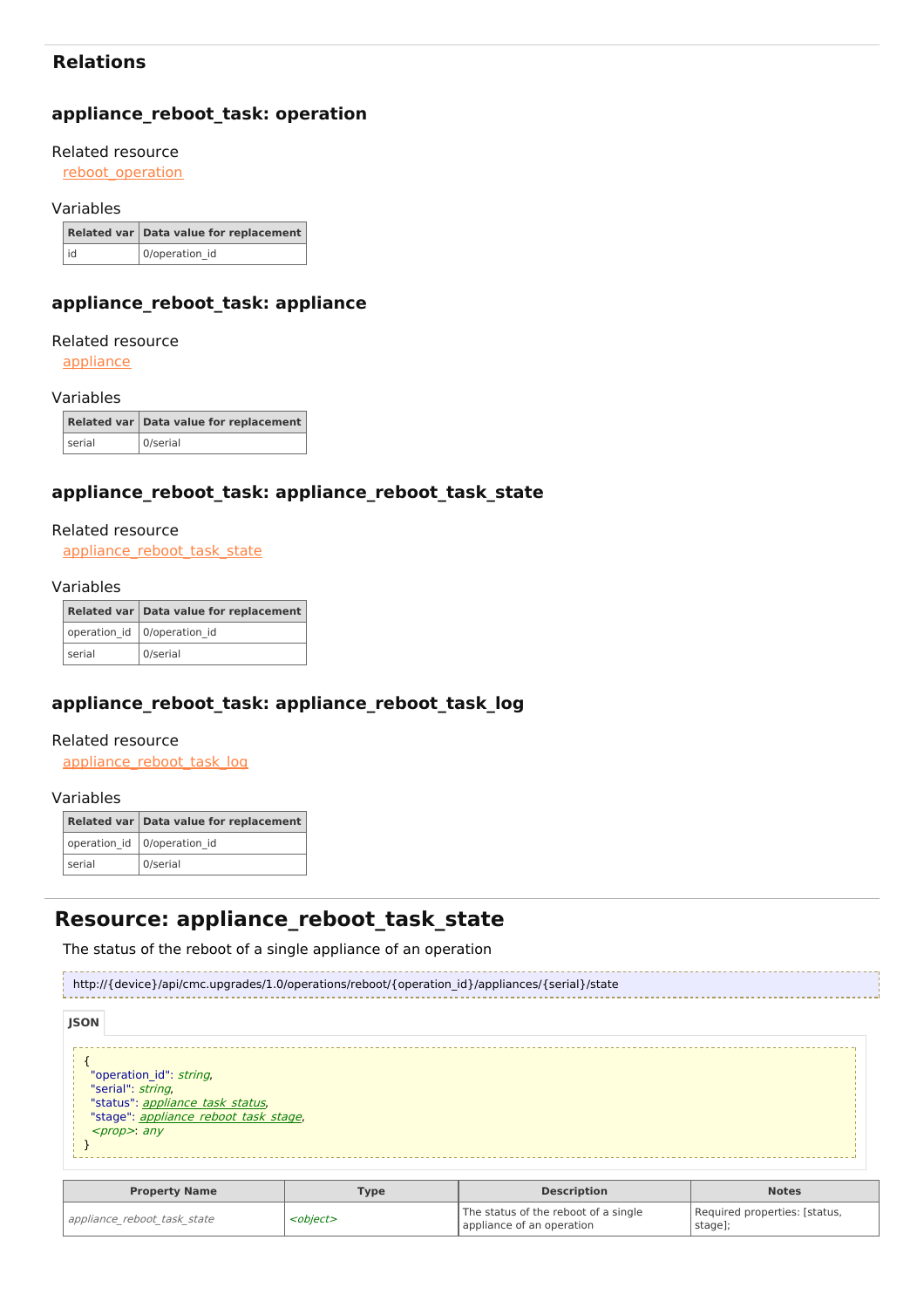| appliance reboot task state.operation id   | <strina></strina>                                  | A unique identifier for the operation that<br>the appliance task belongs to | Read-only; Optional;                                                                               |
|--------------------------------------------|----------------------------------------------------|-----------------------------------------------------------------------------|----------------------------------------------------------------------------------------------------|
| serial                                     | $<$ strina $>$                                     | The serial number of the appliance                                          | Read-only; Pattern: '^[A-Za-z][0-<br>9A-Fa-f]{2}[A-Za-z]{0,2}[0-9A-Fa-<br>$f$ <sub>1</sub> {8}\$'; |
| appliance reboot task state.status         | <appliance status="" task=""></appliance>          | The current task status of the per<br>appliance                             | Values: scheduled, running,<br>successful, failed, cancelled:                                      |
| appliance reboot task state.stage          | <appliance reboot="" stage="" task=""></appliance> | The current progress of the per appliance<br>reboot task                    | Values: waiting, initiating,<br>rebooting, reboot wait, completed,<br>failed, cancelled;           |
| appliance reboot task state. <prop></prop> | $\langle$ any $\rangle$                            |                                                                             | Optional;                                                                                          |

## **appliance\_reboot\_task\_state: get**

```
GET http://{device}/api/cmc.upgrades/1.0/operations/reboot/{operation_id}/appliances/{serial}/state
```
#### Response Body

Returns an appliance reboot task state data object.

### **appliance\_reboot\_task\_state: set**

PUT http://{device}/api/cmc.upgrades/1.0/operations/reboot/{operation\_id}/appliances/{serial}/state

#### Request Body

Provide an appliance reboot task state data object.

#### Response Body

Returns an appliance reboot task state data object.

# **Resource: appliance\_reboot\_task\_log**

Log messages associated with the appliance task

http://{device}/api/cmc.upgrades/1.0/operations/reboot/{operation\_id}/appliances/{serial}/log

| <b>JSON</b>                                                                                                       |  |  |  |
|-------------------------------------------------------------------------------------------------------------------|--|--|--|
| "operation_id": <i>string</i> ,<br>"serial": <i>string</i> ,<br>"log": <u>log</u> ,<br><i><prop></prop></i> : any |  |  |  |

| <b>Property Name</b>                                       | <b>Type</b>             | <b>Description</b>                                                | <b>Notes</b>                                                                    |
|------------------------------------------------------------|-------------------------|-------------------------------------------------------------------|---------------------------------------------------------------------------------|
| appliance reboot task log                                  | <object></object>       | Log messages associated with the appliance task                   |                                                                                 |
| appliance reboot task log.operation id   <string></string> |                         | A unique identifier for the operation which the log<br>belongs to | Read-only; Optional;                                                            |
| serial                                                     | $<$ strina $>$          | The serial number of the appliance                                | Read-only; Pattern: '^[A-Za-z][0-9A-Fa-f]<br>${2}[A-Za-z]{0,2}[0.9A-Fa-f]{8}$ ; |
| appliance reboot task log.log                              | $<$ log $\ge$           | A series of timestamped log entries                               |                                                                                 |
| appliance reboot task log. <prop></prop>                   | $\langle$ any $\rangle$ |                                                                   | Optional;                                                                       |

## **Links**

### **appliance\_reboot\_task\_log: get**

GET http://{device}/api/cmc.upgrades/1.0/operations/reboot/{operation\_id}/appliances/{serial}/log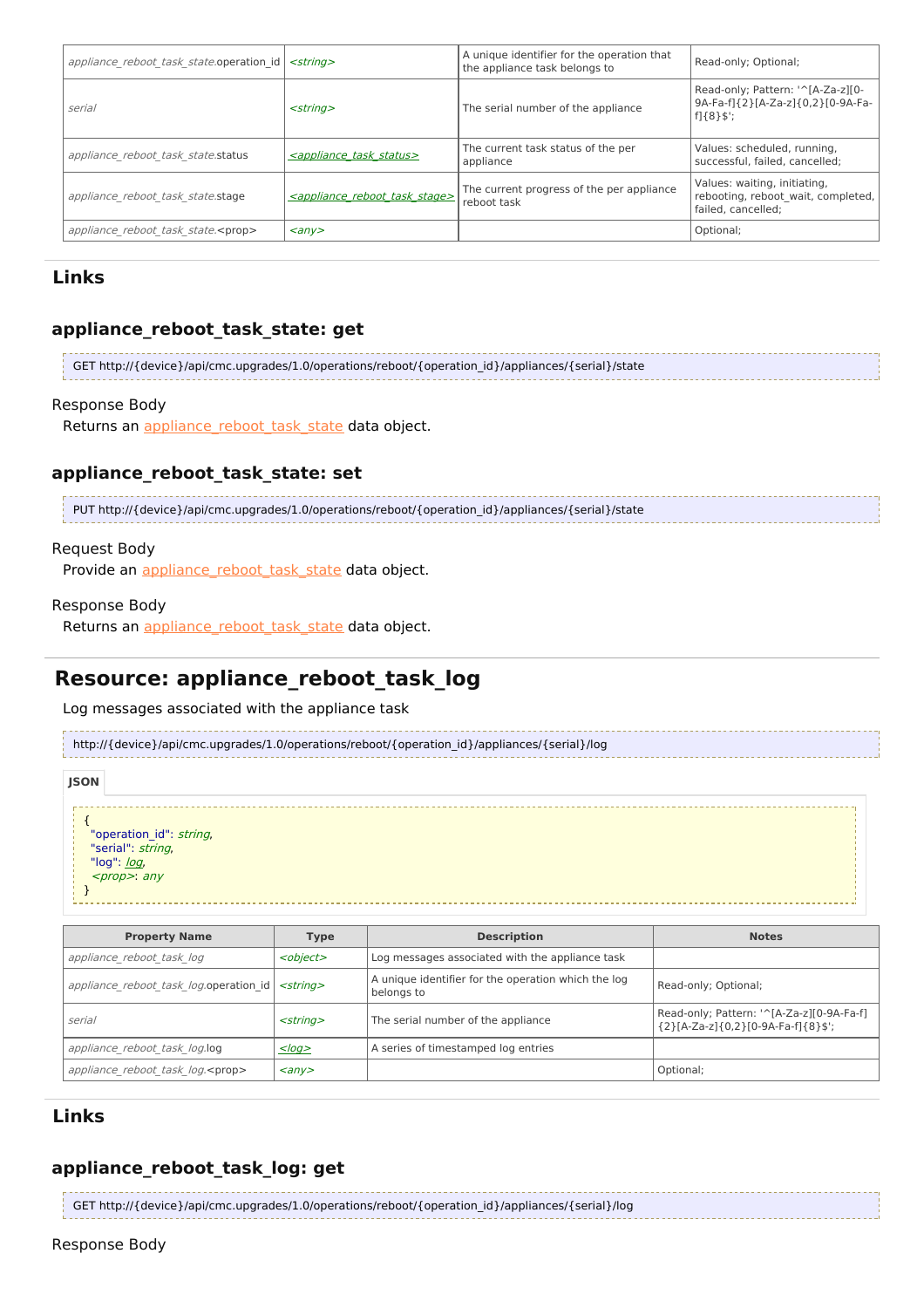## **appliance\_reboot\_task\_log: append**

Append a log entry to the log. Use restricted to internal services

| POST http://{device}/api/cmc.upgrades/1.0/operations/reboot/{operation_id}/appliances/{serial}/log |
|----------------------------------------------------------------------------------------------------|
|                                                                                                    |

### Request Body

Provide a log entry data object.

#### Response Body

On success, the server does not provide any body in the responses.

# **Resource: logging**

### Service logging parameters

| http://{device}/api/cmc.upgrades/1.0/logging      |             |                    |              |  |  |
|---------------------------------------------------|-------------|--------------------|--------------|--|--|
| <b>JSON</b>                                       |             |                    |              |  |  |
| "level": <u>logging_level</u> ,<br>$<$ prop>: any |             |                    |              |  |  |
| <b>Property Name</b>                              | <b>Type</b> | <b>Description</b> | <b>Notes</b> |  |  |

| <b>Property Name</b>   | Type                    | <b>Description</b>                                                    | <b>Notes</b>                                        |
|------------------------|-------------------------|-----------------------------------------------------------------------|-----------------------------------------------------|
| logging                | <object></object>       | Service logging parameters                                            | Required properties: [level];                       |
| <i>logging.</i> level  |                         | $\leq$ logging level> Severity levels for logs emitted by the service | Values: crit, err, warning, notice, info,<br>debug; |
| logging. <prop></prop> | $\langle$ any $\rangle$ |                                                                       | Optional:                                           |

## **Links**

### **logging: get**

| GET http://{device}/api/cmc.upgrades/1.0/logging |
|--------------------------------------------------|
|                                                  |

## Response Body

Returns a [logging](http://support.riverbed.com/apis/cmc.upgrades/1.0#/resources/logging) data object.

## **logging: set**

| PUT http://{device}/api/cmc.upgrades/1.0/logging |
|--------------------------------------------------|
|                                                  |

### Request Body

Provide a [logging](http://support.riverbed.com/apis/cmc.upgrades/1.0#/resources/logging) data object.

### Response Body

Returns a [logging](http://support.riverbed.com/apis/cmc.upgrades/1.0#/resources/logging) data object.

## **Type: product\_code**

The product code of the appliance

| <b>JSON</b>          |             |                    |              |  |
|----------------------|-------------|--------------------|--------------|--|
| string               |             |                    |              |  |
|                      |             |                    |              |  |
| <b>Property Name</b> | <b>Type</b> | <b>Description</b> | <b>Notes</b> |  |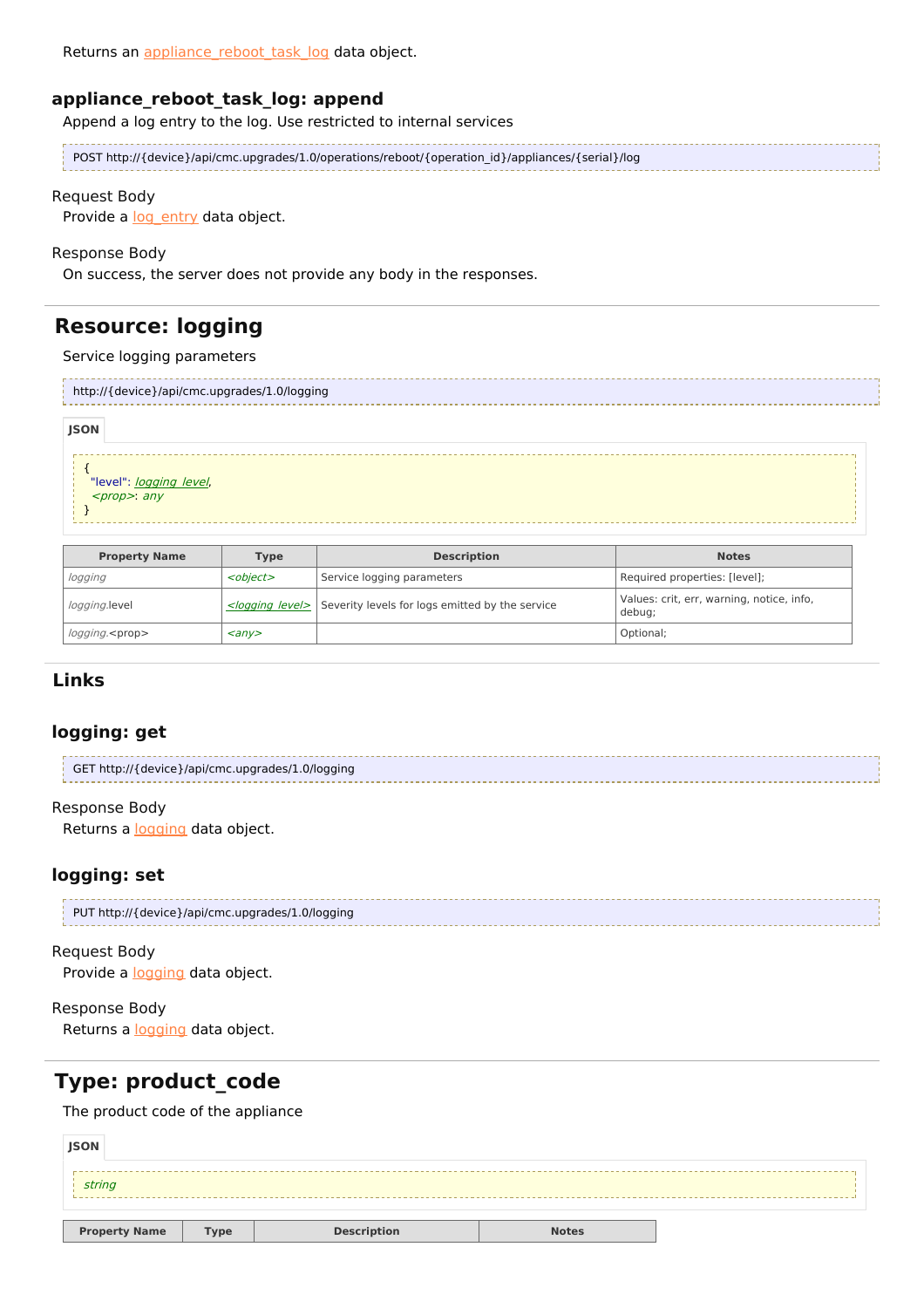# **Type: arch**

The architecture of the appliance

| <b>JSON</b>          |             |                                                                           |              |  |  |  |  |
|----------------------|-------------|---------------------------------------------------------------------------|--------------|--|--|--|--|
| string               |             |                                                                           |              |  |  |  |  |
|                      |             |                                                                           |              |  |  |  |  |
| <b>Property Name</b> | <b>Type</b> | <b>Description</b>                                                        | <b>Notes</b> |  |  |  |  |
| arch                 |             | <string> The architecture of the appliance Values: x86_64, i386;</string> |              |  |  |  |  |

# **Type: serial**

## The serial number of the appliance

| JSON                 |                |                                    |                                                                      |
|----------------------|----------------|------------------------------------|----------------------------------------------------------------------|
| string               |                |                                    |                                                                      |
| <b>Property Name</b> | <b>Type</b>    | <b>Description</b>                 | <b>Notes</b>                                                         |
| serial               | $<$ string $>$ | The serial number of the appliance | Pattern: '^[A-Za-z][0-9A-Fa-f]{2}[A-Za-z]<br>${0,2}[0.9A-Fa-f]{8}$ ; |

# **Type: image\_definition**

Properties that uniquely identify a Riverbed software image

| <b>JSON</b>                   |  |
|-------------------------------|--|
|                               |  |
|                               |  |
| "product code": product code, |  |
| "arch": arch,                 |  |
| "target version": version,    |  |
| "delta": boolean.             |  |
| "source version": {           |  |
| "version id": string,         |  |
| "version number": string,     |  |
| "build number": string,       |  |
| "build timestamp": number,    |  |
| $<$ prop>: any                |  |
| ł,                            |  |
| $<$ prop>: any                |  |
|                               |  |
|                               |  |

| <b>Property Name</b>                   | <b>Type</b>                 | <b>Description</b>                                                                                                                            | <b>Notes</b>                                                         |
|----------------------------------------|-----------------------------|-----------------------------------------------------------------------------------------------------------------------------------------------|----------------------------------------------------------------------|
| <object><br/>image definition</object> |                             | Properties that uniquely identify a Riverbed software<br>image                                                                                | Required properties: [product code, arch,<br>target version, delta]; |
| image definition.product code          | <product code=""></product> | The product code of the appliance                                                                                                             | Values: SH, EX, IC, SMC, WW, GC;                                     |
| image definition.arch                  | <arch></arch>               | The architecture of the appliance                                                                                                             | Values: x86 64, i386;                                                |
| <i>image definition.target version</i> | <version></version>         | The version of a software image                                                                                                               |                                                                      |
| image definition.delta                 | <boolean></boolean>         | Whether the image is a delta image                                                                                                            |                                                                      |
| source version                         | <object></object>           | The source version (if delta image is true)                                                                                                   | Required properties: [version id];                                   |
| source version.version id              | $<$ string $>$              | A unique identifier for a version of a product. Is an<br>amalgem of all the information in the following fields                               |                                                                      |
| source version.version number          | $<$ string $>$              | The released version name. A dotted decimal with<br>optional trailing characters to identify fix releases and<br>customer specific releases   | Optional;                                                            |
| source version.build number            | $<$ string $>$              | The build number. Distinguishes prerelease versions. For<br>any given general availability version number there is a<br>specific build number | Optional;                                                            |
| build timestamp                        | $\le$ number $>$            | The date and time of the build                                                                                                                |                                                                      |
| source version. <prop></prop>          | $\langle \rangle$           |                                                                                                                                               | Optional;                                                            |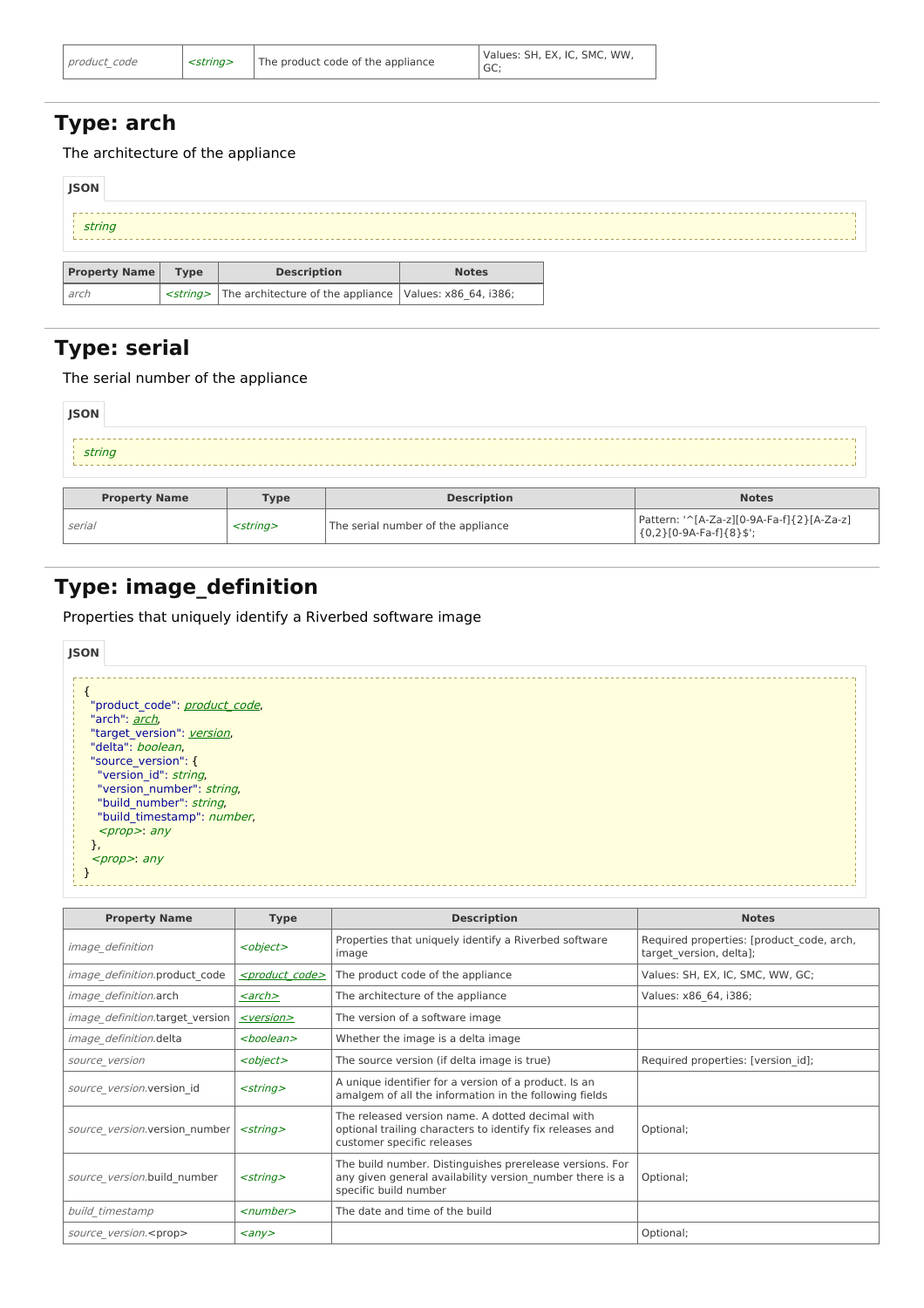| image<br><prop><br/>definition.<br/><math>\sim</math> <math>-</math></prop> | anv> | Optional |
|-----------------------------------------------------------------------------|------|----------|
|                                                                             |      |          |

## **Type: image\_repository**

An image repository provides a set of distinct images. The distinct meaning each has a different image definition

| <b>JSON</b>             |                   |                                                                                                                      |                             |  |  |
|-------------------------|-------------------|----------------------------------------------------------------------------------------------------------------------|-----------------------------|--|--|
| string                  |                   |                                                                                                                      |                             |  |  |
| <b>Property Name</b>    | <b>Type</b>       | <b>Description</b>                                                                                                   | <b>Notes</b>                |  |  |
| <i>image</i> repository | <string></string> | An image repository provides a set of distinct images. The<br>distinct meaning each has a different image definition | Values: customer, riverbed; |  |  |

## **Type: image\_source**

The source of the image. A repository can have multiple sources but particular source cannot be in more than one repository

| <b>JSON</b>          |                |                                                                                                                                   |                                        |  |
|----------------------|----------------|-----------------------------------------------------------------------------------------------------------------------------------|----------------------------------------|--|
| string               |                |                                                                                                                                   |                                        |  |
| <b>Property Name</b> | <b>Type</b>    | <b>Description</b>                                                                                                                | <b>Notes</b>                           |  |
| <i>image source</i>  | $<$ string $>$ | The source of the image. A repository can have multiple<br>sources but particular source cannot be in more than one<br>repository | Values: local, customer url, riverbed; |  |

# **Type: version**

The version of a software image

```
{
    "version_id": string,
    "version_number": string,
   "build_number": string,
   "build_timestamp": number,
    <prop>: any
  }
JSON
```

| <b>Property Name</b>   | <b>Type</b>             | <b>Description</b>                                                                                                                            | <b>Notes</b>                       |
|------------------------|-------------------------|-----------------------------------------------------------------------------------------------------------------------------------------------|------------------------------------|
| version                | <object></object>       | The version of a software image                                                                                                               | Required properties: [version id]; |
| version.version id     | $<$ strina $>$          | A unique identifier for a version of a product. Is an<br>amalgem of all the information in the following fields                               |                                    |
| version.version number | $<$ string $>$          | The released version name. A dotted decimal with<br>optional trailing characters to identify fix releases and<br>customer specific releases   | Optional;                          |
| version.build number   | $<$ strina $>$          | The build number. Distinguishes prerelease versions. For<br>any given general availability version number there is a<br>specific build number | Optional;                          |
| build timestamp        | $<$ number $>$          | The date and time of the build                                                                                                                |                                    |
| version. <prop></prop> | $\langle$ any $\rangle$ |                                                                                                                                               | Optional;                          |

# **Type: timestamp**

The timestamp of the build

 $\overline{\phantom{a}}$ 

 $\overline{\phantom{a}}$ 

| <b>JSON</b> |        |  |
|-------------|--------|--|
|             |        |  |
|             | number |  |
|             |        |  |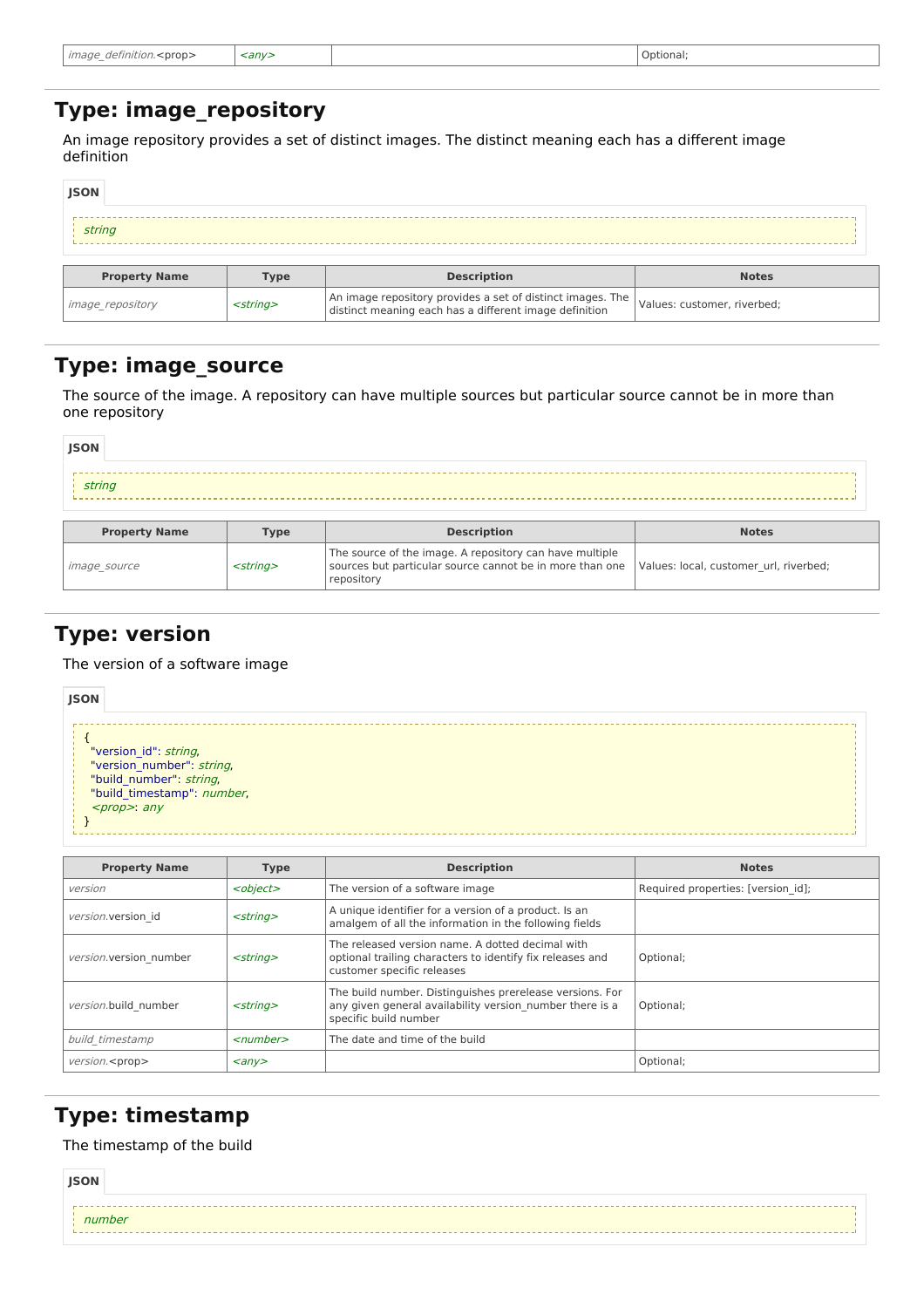| <b>Property Name</b> | Type | <b>Description</b>                             | <b>Notes</b> |
|----------------------|------|------------------------------------------------|--------------|
| l timestamp          |      | < <i>number&gt;</i> The timestamp of the build |              |

## **Type: username**

The name of the user that scheduled the operation or task

| <b>JSON</b>          |                |                                                              |              |  |
|----------------------|----------------|--------------------------------------------------------------|--------------|--|
| string               |                |                                                              |              |  |
| <b>Property Name</b> | <b>Type</b>    | <b>Description</b>                                           | <b>Notes</b> |  |
| username             | $<$ string $>$ | The name of the user that scheduled the operation or<br>task |              |  |

# **Type: operation\_status**

The current state of the operation. Partially successful means that some of the operation's appliance tasks were successful but others were not

| <b>Property Name</b> | <b>Type</b> | <b>Description</b> | <b>Notes</b> |
|----------------------|-------------|--------------------|--------------|
|                      |             |                    |              |
| string               |             |                    |              |
|                      |             |                    |              |
| <b>JSON</b>          |             |                    |              |

| <b>Property Name</b> | Type              | <b>Description</b>                                                                                                                                      | <b>Notes</b>                                                                        |
|----------------------|-------------------|---------------------------------------------------------------------------------------------------------------------------------------------------------|-------------------------------------------------------------------------------------|
| operation status     | <strina></strina> | The current state of the operation. Partially successful<br>means that some of the operation's appliance tasks were<br>l successful but others were not | Values: scheduled, running, successful,<br>partially successful, failed, cancelled; |

# **Type: appliance\_task\_status**

The current task status of the per appliance

| <b>JSON</b>          |             |                    |              |
|----------------------|-------------|--------------------|--------------|
| string               |             |                    |              |
|                      |             |                    |              |
| <b>Property Name</b> | <b>Type</b> | <b>Description</b> | <b>Notes</b> |

# **Type: appliance\_upgrade\_task\_stage**

The current progress of the appliance upgrade task

| <b>JSON</b>                                                               |  |  |  |  |
|---------------------------------------------------------------------------|--|--|--|--|
| string                                                                    |  |  |  |  |
| <b>Description</b><br><b>Property Name</b><br><b>Notes</b><br><b>Type</b> |  |  |  |  |

| appliance_upgrade_task_stage   <string></string> | The current progress of the appliance upgrade task | Values: waiting, initiating, downloading,<br>  patching, installing, completed, failed,<br>cancelled: |
|--------------------------------------------------|----------------------------------------------------|-------------------------------------------------------------------------------------------------------|
|                                                  |                                                    |                                                                                                       |

# **Type: appliance\_downgrade\_task\_stage**

The current progress of the per appliance downgrade task

| <b>JSON</b>          |  |
|----------------------|--|
| $\frac{1}{2}$ string |  |
|                      |  |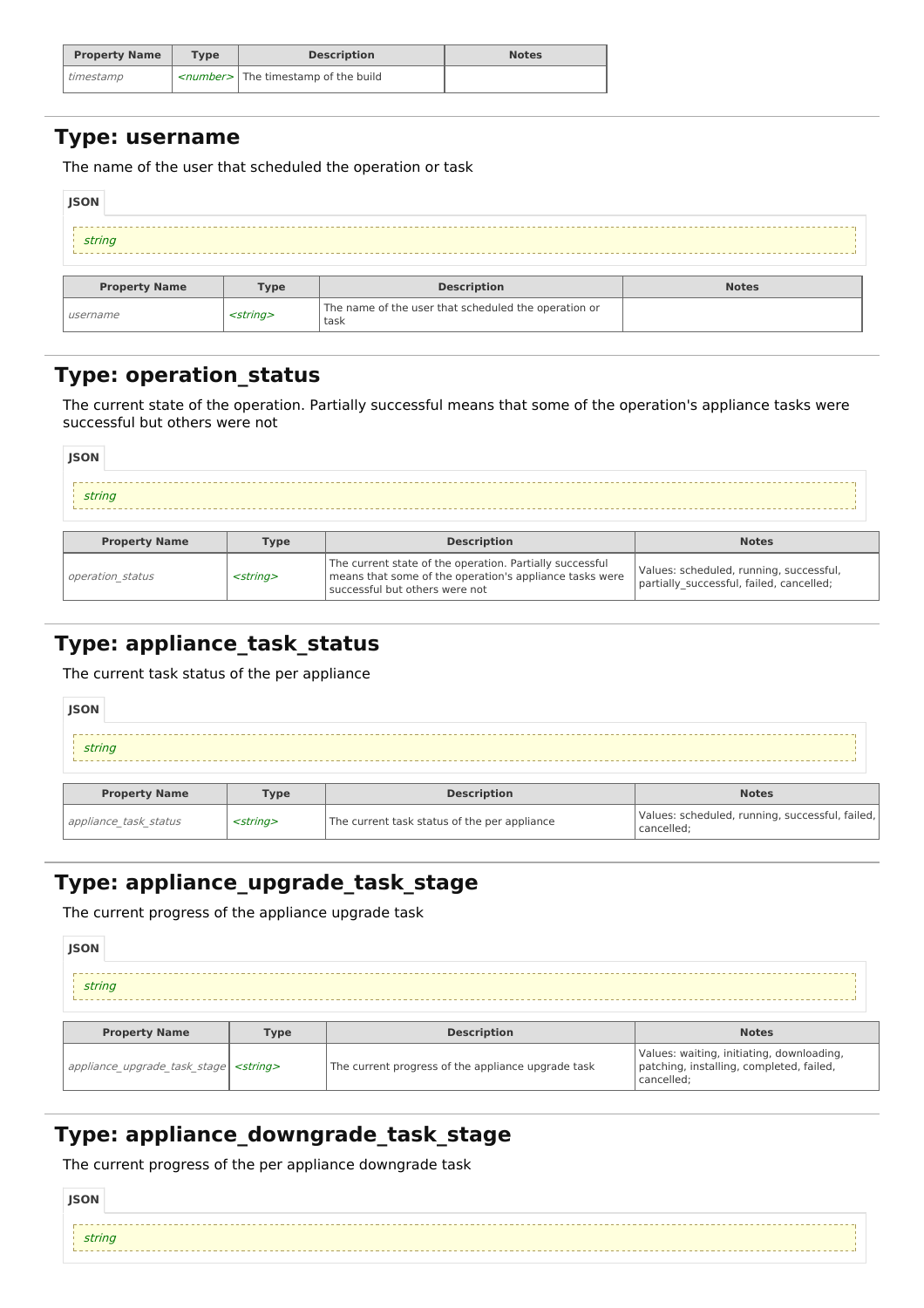| <b>Property Name</b>                               | <b>Type</b> | <b>Description</b>                                          | <b>Notes</b>                                                                           |
|----------------------------------------------------|-------------|-------------------------------------------------------------|----------------------------------------------------------------------------------------|
| appliance_downgrade_task_stage   <string></string> |             | The current progress of the per appliance downgrade<br>task | Values: waiting, initiating, downloading,<br>installing, completed, failed, cancelled; |

# **Type: appliance\_reboot\_task\_stage**

The current progress of the per appliance reboot task

| <b>JSON</b>                 |                |                                                       |                                                                                       |
|-----------------------------|----------------|-------------------------------------------------------|---------------------------------------------------------------------------------------|
| string                      |                |                                                       |                                                                                       |
| <b>Property Name</b>        | <b>Type</b>    | <b>Description</b>                                    | <b>Notes</b>                                                                          |
| appliance reboot task stage | $<$ string $>$ | The current progress of the per appliance reboot task | Values: waiting, initiating, rebooting,<br>reboot_wait, completed, failed, cancelled; |

# **Type: scheduled\_time**

The date and time of the run operation

| <b>JSON</b>                                                                          |  |
|--------------------------------------------------------------------------------------|--|
| "datetime": <i>timestamp</i> ,<br>"time_type": <i>string</i> ,<br><prop>: any</prop> |  |

| <b>Property Name</b>          | <b>Type</b>             | <b>Description</b>                                                                     | <b>Notes</b>                                |
|-------------------------------|-------------------------|----------------------------------------------------------------------------------------|---------------------------------------------|
| scheduled time                | <object></object>       | The date and time of the run operation                                                 | Required properties: [datetime, time_type]; |
| scheduled time.datetime       | <timestamp></timestamp> | The timestamp of the build                                                             |                                             |
| scheduled time.time type      | $<$ string $>$          | Whether this represents an absolute time or the local<br>time of the managed appliance | Values: utc. local:                         |
| scheduled time. <prop></prop> | $\langle$ any $\rangle$ |                                                                                        | Optional;                                   |

# **Type: log\_entry**

A timestamped log line



| <b>Property Name</b>     | <b>Type</b>             | <b>Description</b>         | <b>Notes</b>                                                      |
|--------------------------|-------------------------|----------------------------|-------------------------------------------------------------------|
| log entry                | <object></object>       | A timestamped log line     | Required properties: [timestamp, severity,<br>log entry];         |
| log entry.timestamp      | <timestamp></timestamp> | The timestamp of the build |                                                                   |
| log entry.log entry      | $<$ string $>$          |                            |                                                                   |
| log entry.severity       | $<$ string $>$          |                            | Values: emerg, alert, crit, err, warning,<br>notice, info, debug; |
| log entry. <prop></prop> | $\langle$ any $\rangle$ |                            | Optional;                                                         |

# **Type: log**

A series of timestamped log entries